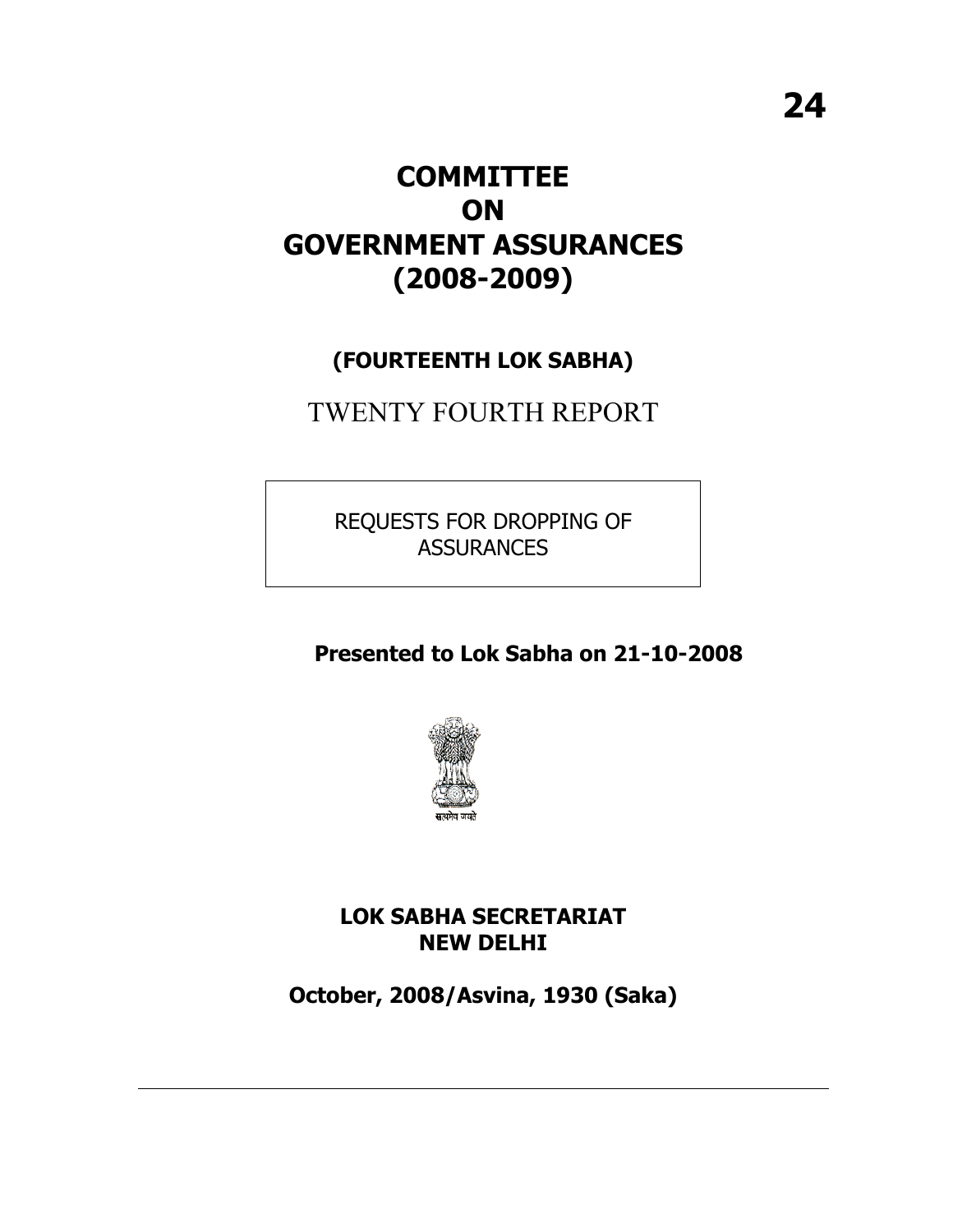## **CONTENTS**

| ۰.<br>., |
|----------|

| Composition of the Committee (2007-2008) | (iii) |
|------------------------------------------|-------|
| Composition of the Committee (2008-2009) | (iv)  |
| Introduction                             | (v)   |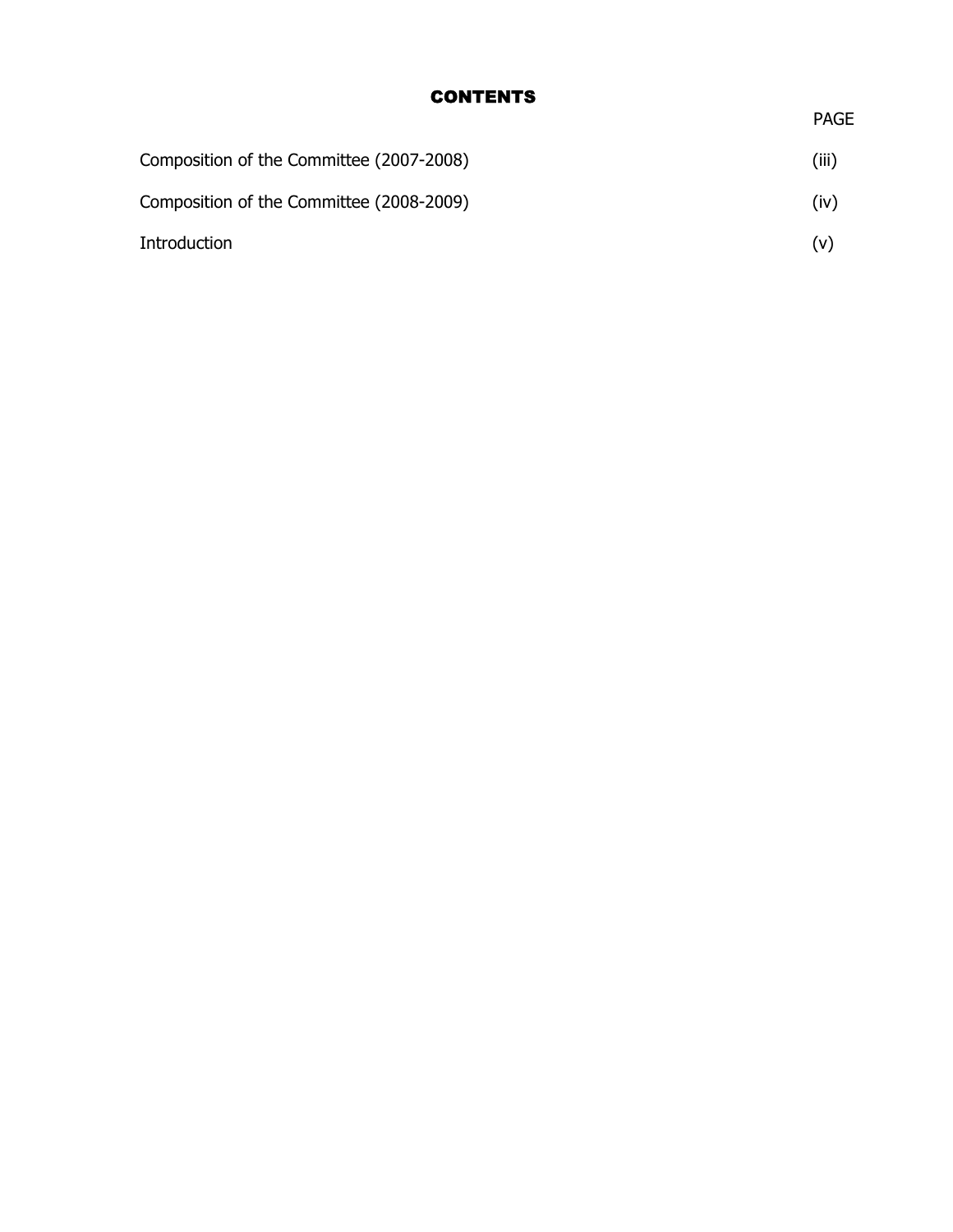#### **Chapter I Requests for dropping of Assurances (Not Accepted)**

- (i) Unstarred Question No.2169 dated 14 December, 2004 regarding Declaration of Villages as MADA Areas in Maharashtra and Unstarred Question No.4048 dated 23 August, 2005 regarding Inclusion of Tehsil under Tribal Sub-plan Area. 1
- (ii) Unstarred Question No.1957 dated 05 August, 2005 regarding HIV Vaccine. 10
- (iii) Unstarred Question No.200 dated 25 July, 2006 regarding Setting up of IIITs. 16

#### **Chapter II Requests for dropping of Assurances (Accepted)**

- (i) Unstarred Question No.3746 dated 21 August, 2003 regarding Payment of Royalty to Artists. 22
- (ii) Unstarred Question No.3518 dated 15 December, 2006 regarding Loan to Ethiopia. 26
- (iii) Unstarred Question No.531 dated 27 July, 2006 regarding Import of Defence Technologies. 31
- (iv) Starred Question No.305 dated 24 March, 2005 regarding Indo-Iran Gas Pipeline Project, Starred Question No.669 dated 12 May, 2005 regarding India-Bangladesh-Myanmar Pipeline and Unstarred Question No.387 dated 24 November, 2005 regarding Indo-Bangladesh-Myanmar Gas Pipeline. 35
- (v) Starred Question No.123 dated 27 February, 2006 regarding Diversion of Foodgrains. 43
- (vi) Unstarred Question No.5777 dated 25 April, 2001 regarding Acquisition of Land by IAF in Rajasthan. 56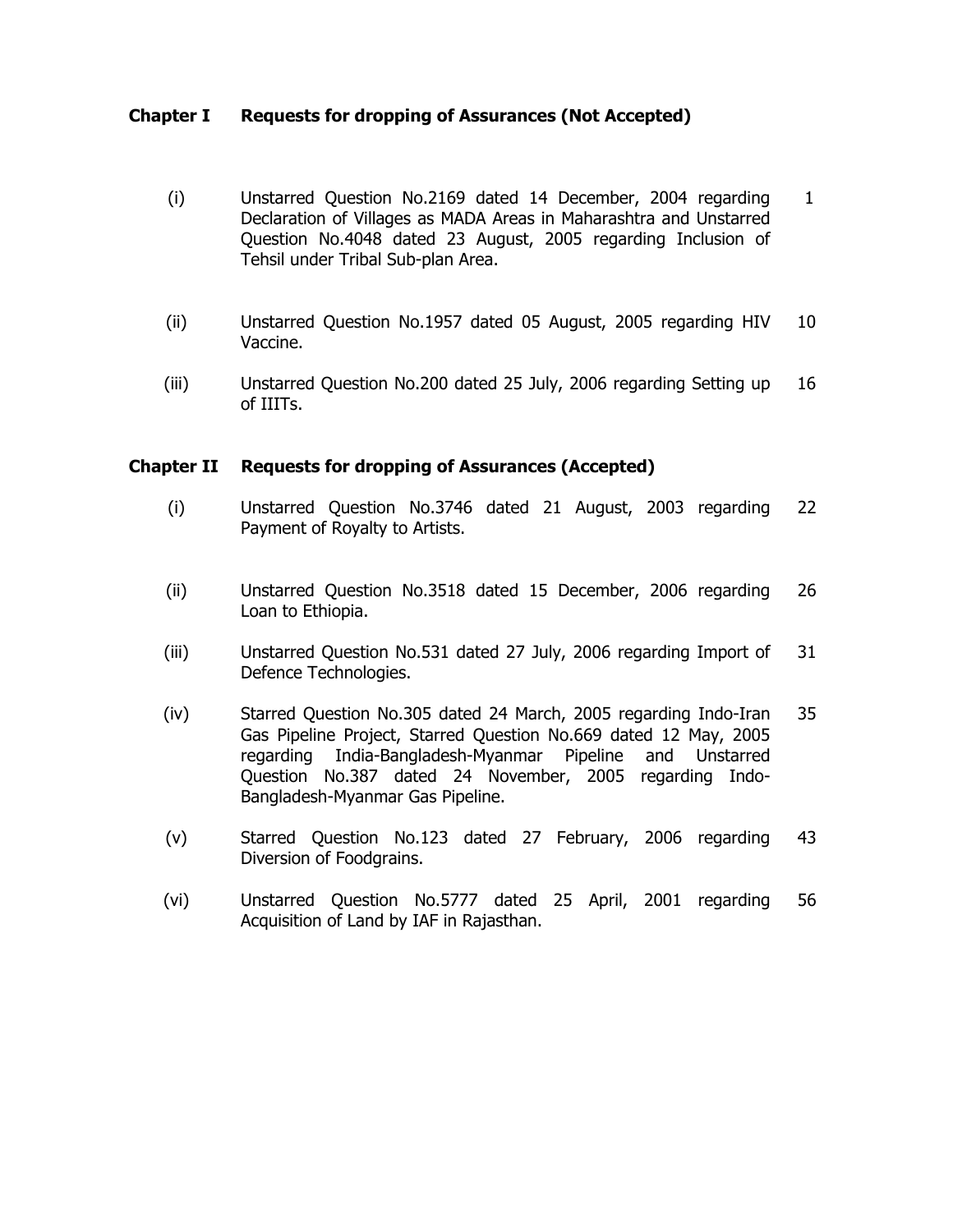# **APPENDICES**

- I Minutes of the Sitting of the Committee held on 19 December, 2007.
- II Minutes of the Sitting of the Committee held on 06 August, 2008.
- III Minutes of the Sitting of the Committee held on 14 August, 2008.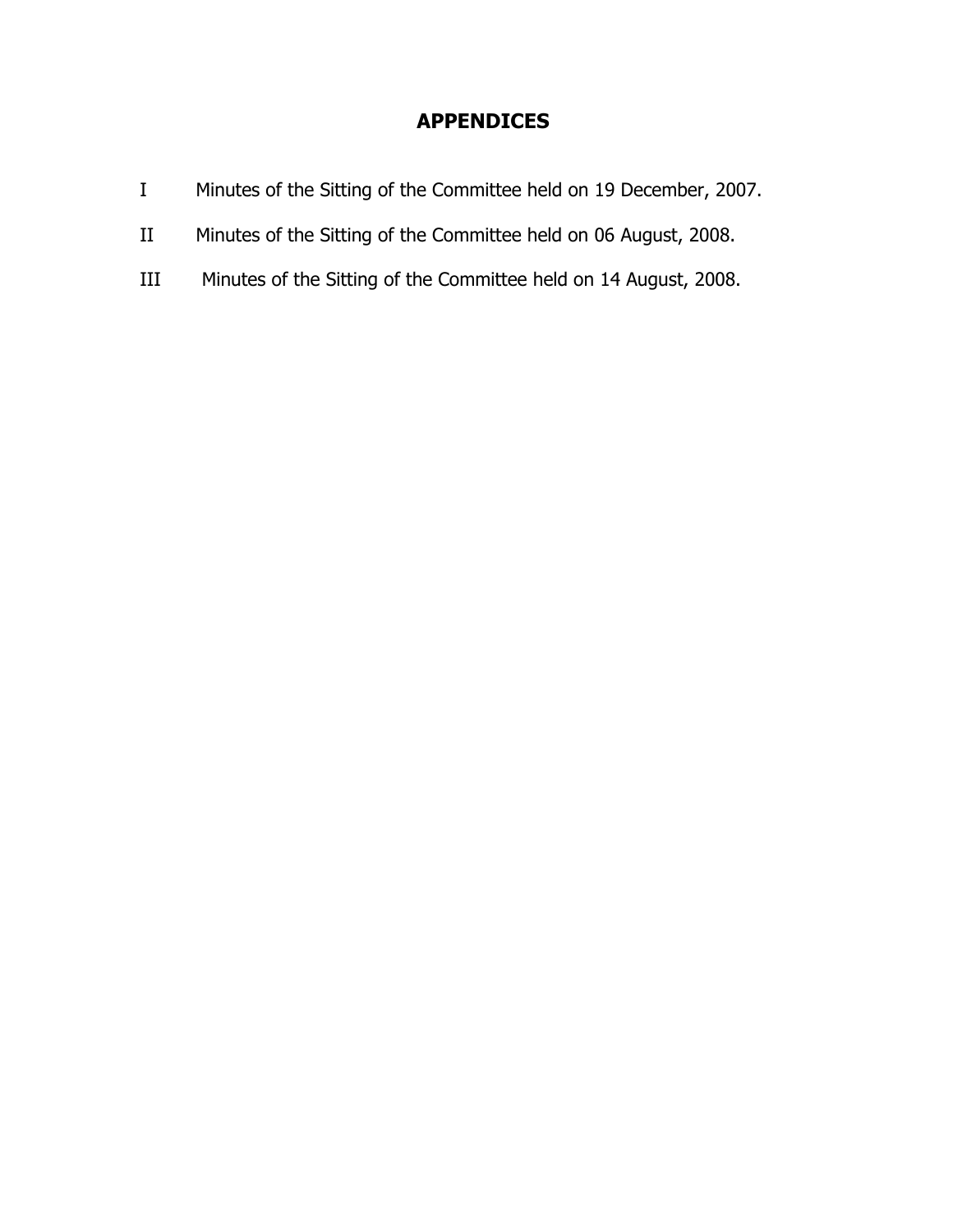## **COMPOSITION OF THE COMMITTEE ON GOVERNMENT ASSURANCES\* (2007-2008)**

## **Shri Harin Pathak - CHAIRMAN**

## **MEMBERS**

- 2. Shri Rashid J.M.Aaron
- 3. Shri Yogi Aditya Nath
- 4. Km. Mamata Banerjee
- 5. Shri Jigajinagi Ramesh Chandappa
- 6. Dr. K. Dhanaraju
- 7. Shri Biren Singh Engti
- 8. Shri Sunil Khan
- 9. Shri Vijoy Krishna
- 10. Shri Rasheed Masood
- 11. Shri A. Venkatesh Naik
- 12. Shri Nihal Chand
- 13. Smt. M.S.K. Bhavani Rajenthiran
- 14. Shri Rajiv Ranjan 'Lalan' Singh
- 15. Shri Aruna Kumar Vundavalli

## **SECRETARIAT**

- 1. Shri P. Sreedharan Joint Secretary
- 2. Shri Rajeev Sharma Director
- 3. Shri Dal Singh Malha Deputy Secretary
- 4. Shri V.P. Goel  **Accelerate Contact Contact Contact Contact Contact Contact Contact Contact Contact Contact Contact Contact Contact Contact Contact Contact Contact Contact Contact Contact Contact Contact Contact Contac**
- \* The Committee was constituted on 07 August 2007 vide Para No.3783 of Lok Sabha Bulletin Part-II dated 06 August 2007.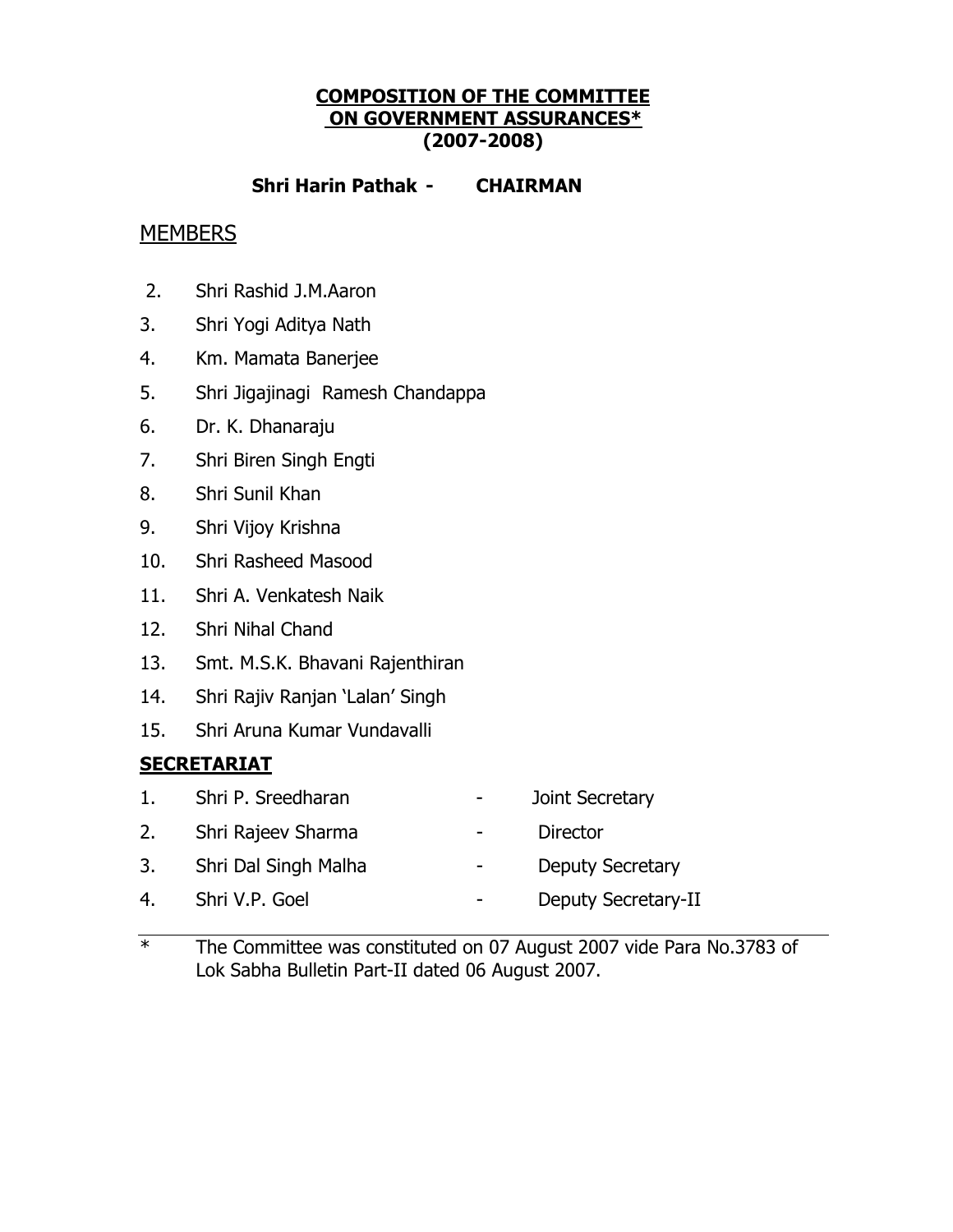### **COMPOSITION OF THE COMMITTEE ON GOVERNMENT ASSURANCES\* (2008-2009)**

#### **Shri Harin Pathak - CHAIRMAN**

#### **MEMBERS**

- 2. Shri Rashid J.M.Aaron
- 3. Shri Yogi Aditya Nath
- 4. Km. Mamata Banerjee
- 5. Shri Jigajinagi Ramesh Chandappa
- 6. Dr. K. Dhanaraju
- 7. Shri Biren Singh Engti
- 8. Shri Sunil Khan
- 9. Shri Vijoy Krishna
- 10. Shri Rasheed Masood
- 11. Shri A. Venkatesh Naik
- 12. Shri Nihal Chand
- 13. Smt. M.S.K. Bhavani Rajenthiran
- 14. Shri Rajiv Ranjan 'Lalan' Singh
- 15. Shri Aruna Kumar Vundavalli

#### **SECRETARIAT**

|    | Shri P. Sreedharan | $\sim$ | Joint Secretary         |
|----|--------------------|--------|-------------------------|
| 2. | Shri Rajeev Sharma | $\sim$ | Director                |
|    | Shri D.S. Malha    |        | <b>Deputy Secretary</b> |

- 
- 
- 4. Shri V.P. Goel  **Accelerate Contact Contact Contact Contact Contact Contact Contact Contact Contact Contact Contact Contact Contact Contact Contact Contact Contact Contact Contact Contact Contact Contact Contact Contac** 
	- **The Committee was constituted on 07 August 2008 vide Para No.5004 of Lok Sabha Bulletin Part-II dated 06 August 2008.**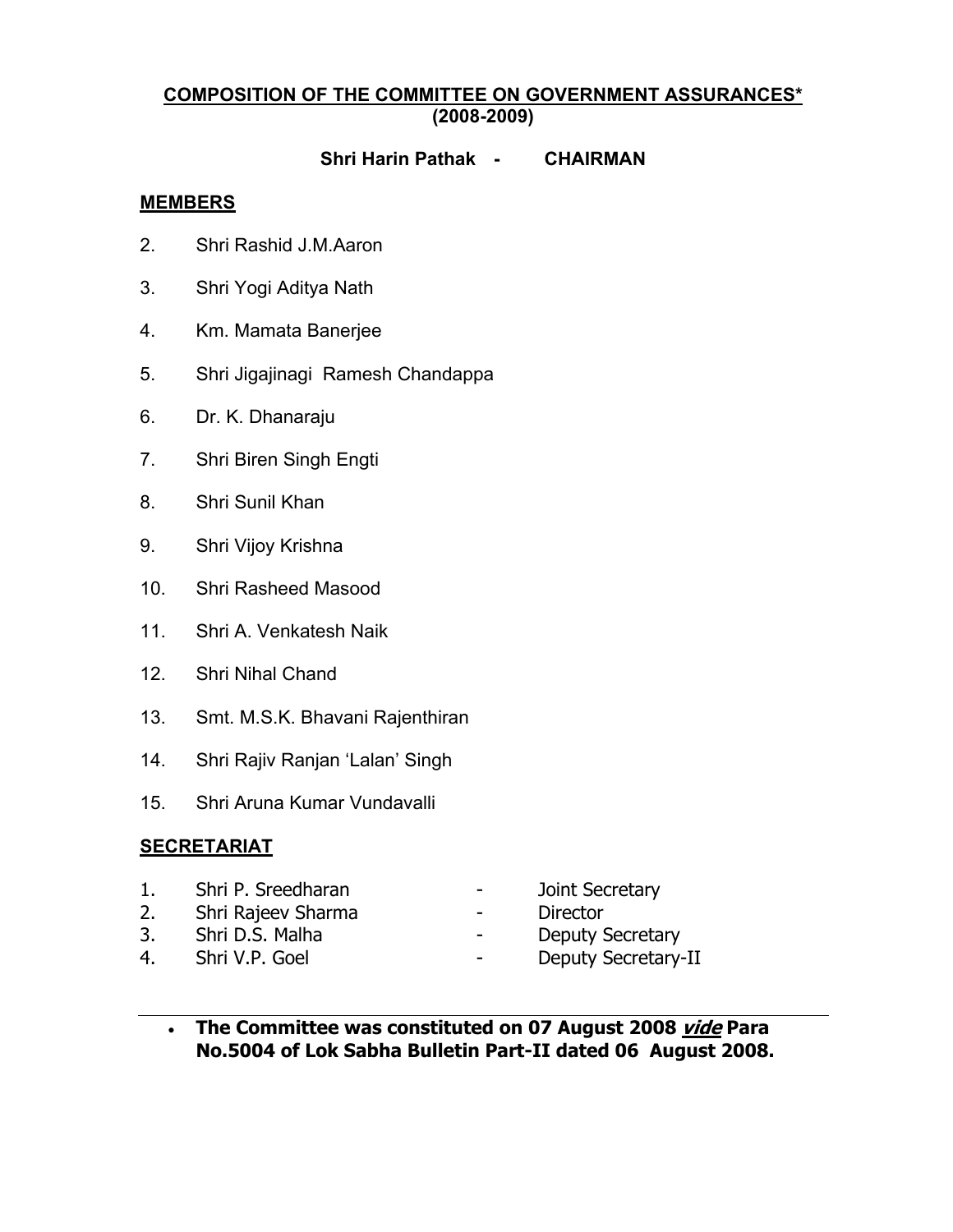## **INTRODUCTION**

I, the Chairman of the Committee on Government Assurances, having been authorized by the Committee to submit the Report on their behalf, present this Twenty Fourth Report of the Committee on Government Assurances.

2. The Committee (2008-2009) was constituted on 7 August, 2008.

3. The Committee (2007-2008) at their sitting held on 19 December, 2007 considered Memorandum Nos. 12 to 21 containing requests received from the Ministries/Departments for dropping of pending assurances. Memorandum No.12 containing request of the Ministry of Railways for dropping the assurance given in reply to USQ No.7070 dated 12 May, 2005 regarding 'Committee on Revamping and Streamlining the Legal Set Up on Railway' has not been included in this Report.

4. At their sitting held on 06 August, 2008, the Committee (2007-2008) considered and adopted their Twenty-Fourth Report which was prepared on the basis of the decisions taken by the Committee on the aforesaid Memoranda. However, consequent upon re-constitution of the Committee for the term 2008- 2009, the Report was again considered and adopted by the Committee at their sitting held on 14 August, 2008.

5. The Minutes of the aforesaid sittings of the Committee form part of this report. (Appendix).

6. For facility of reference and convenience, the observations and recommendations of the Committee have been printed in bold letters in the Report.

NEW DELHI; **(HARIN PATHAK)** CHAIRMAN COMMITTEE ON GOVERNMENT ASSURANCES

01 October, 2008

---------------------------- 09 Asvina 1930 (Saka)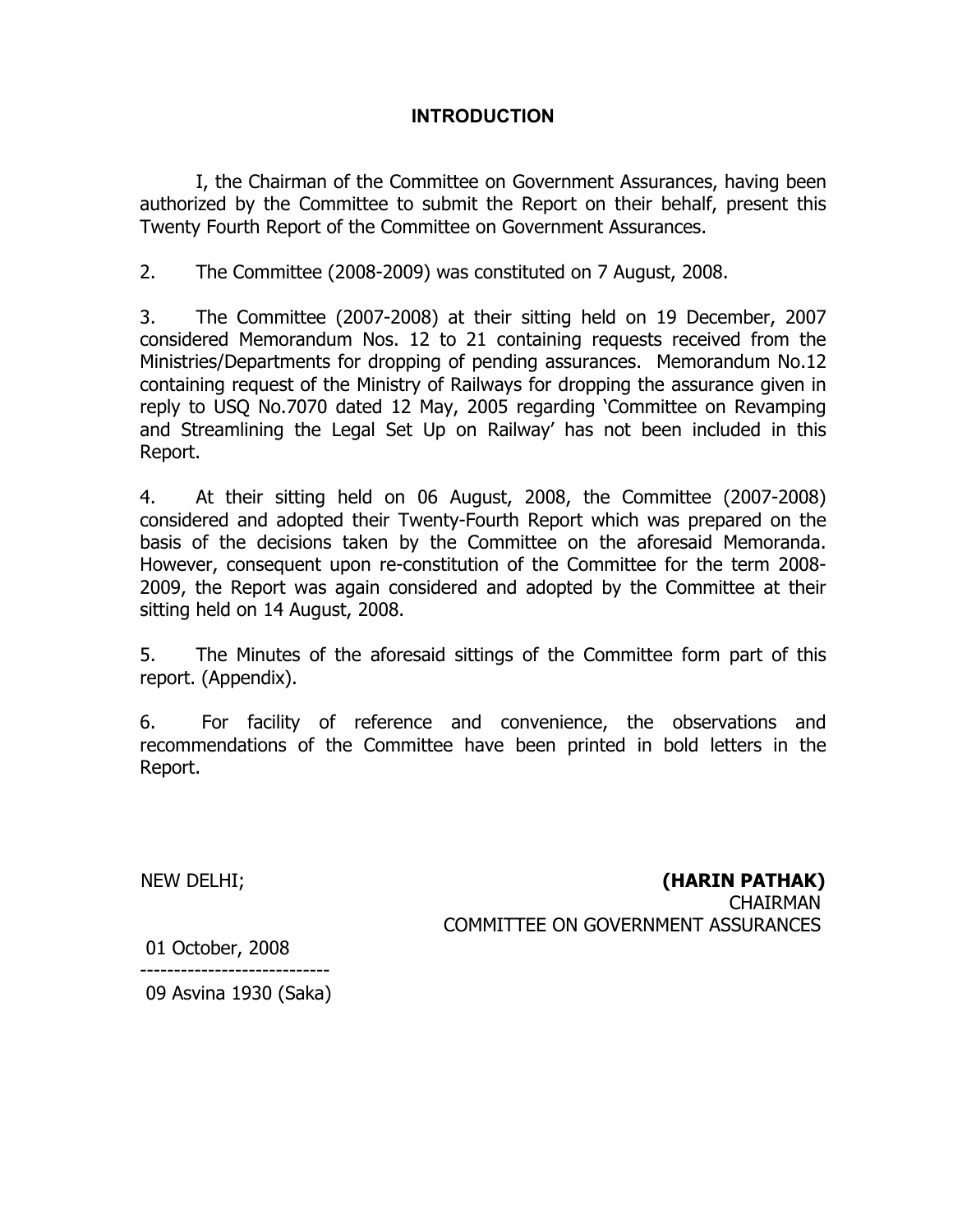# REPORT

# CHAPTER – I

## REQUESTS FOR DROPPING OF ASSURANCES (NOT ACCEPTED)

### **[i] DECLARATION OF VILLAGES AS MODIFIED AREA DEVELOPMENT APPROACH (MADA) AREAS IN MAHARASHTRA AND INCLUSION OF TEHSIL UNDER TRIBAL SUB-PLAN AREA**

1.1 On 14 December, 2004, Prof. Mahadeorao Shiwankar, M.P., addressed the

following Unstarred Question No.2169 to the Minister of Tribal Affairs:-

- **"(a) the criteria prescribed for an area to be declared as a tribal area;**
- **(b) whether the Government of Maharashtra has sent a proposal for declaring some villages as an MADA area to the Union Government which has been returned by the Union Government for clarification;**
- **(c) if so, whether the State Government has again sent the proposal to the Union Government;**
- **(d) if so, whether the proposal has been reviewed; and**
- **(e) if so, the details thereof?"**
- 1.2 In reply, the Minister of Tribal Affairs (Shri P.R. Kyndiah) stated as follows:-
	- **"(a) The criteria prescribed for an area to be declared as Integrated Tribal Development Project (ITDP), Modified Area Development Approach (MADA) Pockets and Cluster is given as under:**

**(i) ITDPs are contiguous areas of the size of a tehsil or block or more in which the ST population is 50% or more of the total population.**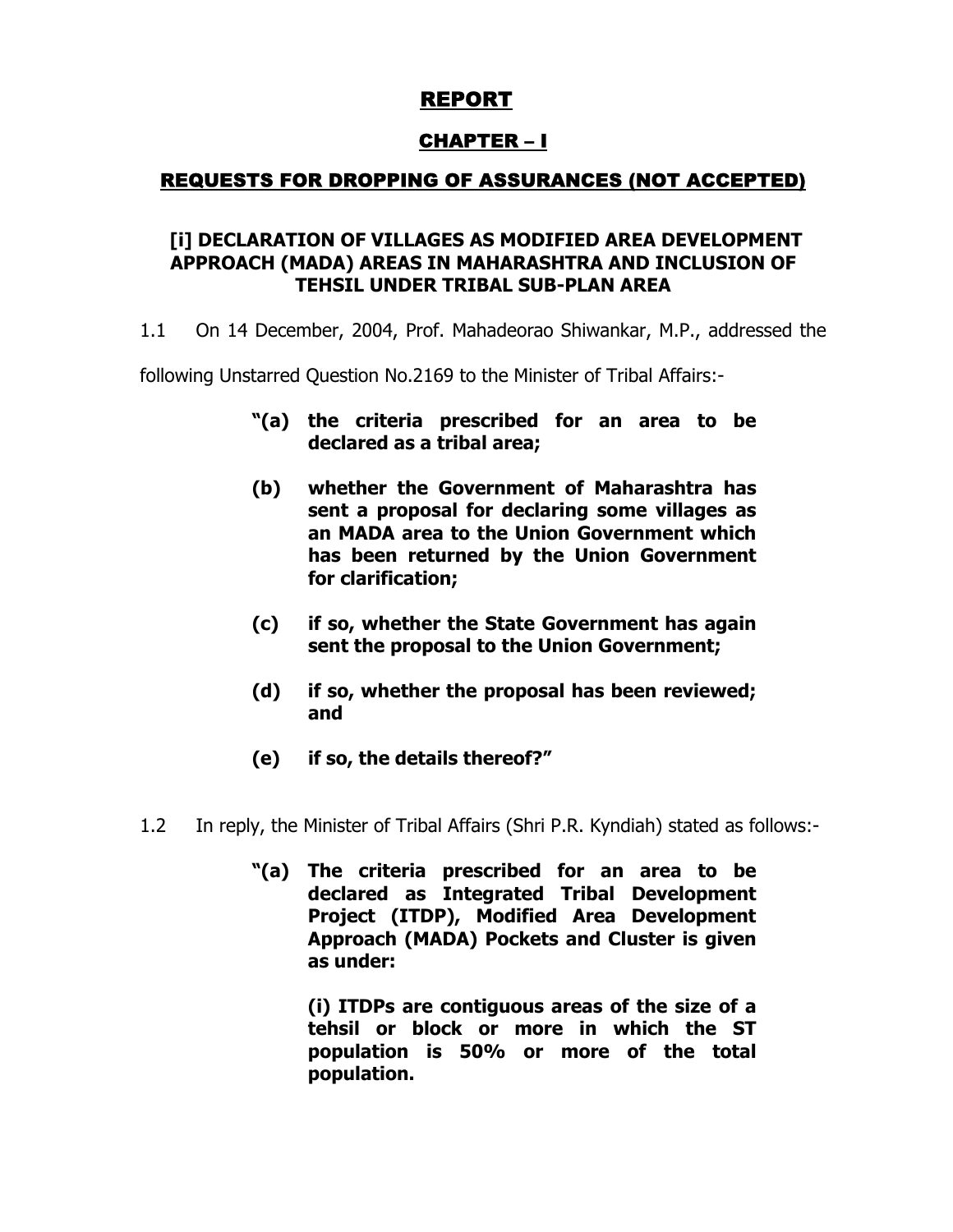**(ii) MADA Pockets are the identified pockets having 50% or more ST population of a total population of 10,000 or more. Clusters are the identified pockets having 50% or more ST population of a total population of 5,000 or more.** 

- **(b) to (e) Yes, Sir, The Government of Maharashtra has submitted the revised proposal for reorganization of MADA pockets and declaring some villages as MADA area to this Ministry. The proposal has been examined in consultation with the State Govt. Officers. The State Govt. has been requested to furnish some additional information."**
- 1.3 On 23 August, 2005, Shri Dushyant Singh, M.P., addressed the following

Unstarred Question No.4048 to the Minister of Tribal Affairs:-

- **"(a) whether the Union Government has received any proposal from Government of Rajasthan to include ten more Tehsils under Tribal Sub-plan area;**
- **(b) if so, the details thereof; and**
- **(c) the action taken by the Government thereon?"**
- 1.4 In reply, the Minister of Tribal Affairs (Shri P.R. Kyndiah) stated as follows:-
	- **"(a)&(b) Yes, Sir. The Government of Rajasthan has submitted a proposal for inclusion of 10 more Tehsils in districts of Udaipur, Rajasamand, Chittorgarh, Sirohi and Pali in Tribal Sub-plan area.**
	- **(c) The State government have yet to submit the complete information which they were asked to send."**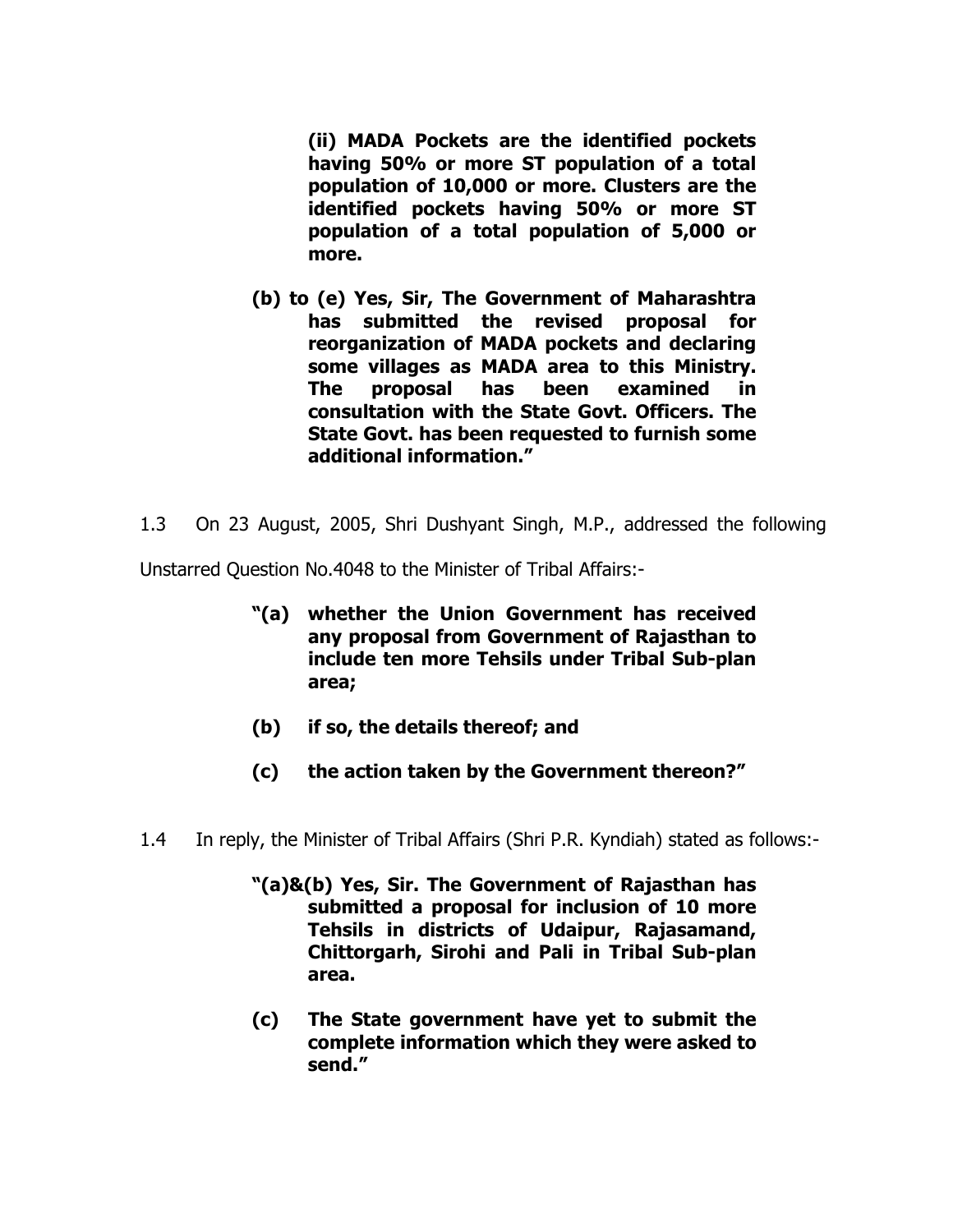1.5 The above replies to the questions were treated as assurances and were required to be fulfilled by the Ministry of Tribal Affairs within three months of the date of their replies but the assurances are yet to be fulfilled. The Ministry have not sought extension of time beyond 09 February, 2008 and 02 January, 2008 respectively.

1.6 The Ministry of Tribal Affairs vide O.M. No.16013/2/2003-C&LM-II dated 03

July, 2007 requested to drop both the assurances on the following grounds:-

"A detailed and comprehensive review of tribal problems was taken on the eve of Fifth Five Year Plan and a Tribal Sub Plan (TSP) strategy was adopted in the country. To look after the Tribal population, coming within the new TSP strategy in a coordinated manner, Integrated Tribal Development Projects (ITDPs)/Integrated Tribal Development Agencies (ITDAs) were conceived and these have been continued since then. Andhra Pradesh and Orissa States have opted for an agency model under the Registration of Societies Act and the ITDPs there, are known as ITD Agencies (ITDA).

During the Sixth Five Year Plan, Modified Area Development Approach (MADA) was adopted to cover smaller areas of Tribal concentration and during the Seventh Five Year Plan, the TSP strategy was extended to cover even more smaller areas of Tribal concentration and thus Clusters of Tribal concentration were identified. The Government of India in August 1976 had decided to make the boundaries of Scheduled Areas co-terminus with TSP Areas (ITDP/ITDA only) so that the protective measures available to Scheduled Tribes in Scheduled Areas could be uniformly applied to the TSP areas. Tribal Sub-Plan areas (Integrated Tribal Development Projects/Integrated Tribal Development Agency Areas only) are co-terminus with Scheduled Areas in the States of Jharkhand, Gujarat, Himachal Pradesh, Madhya Pradesh, Chhattisgarh, Maharashtra, Orissa and Rajasthan.

The criteria regarding creation of ITDPs/ITDAs, MADA Pockets and Clusters is as under:-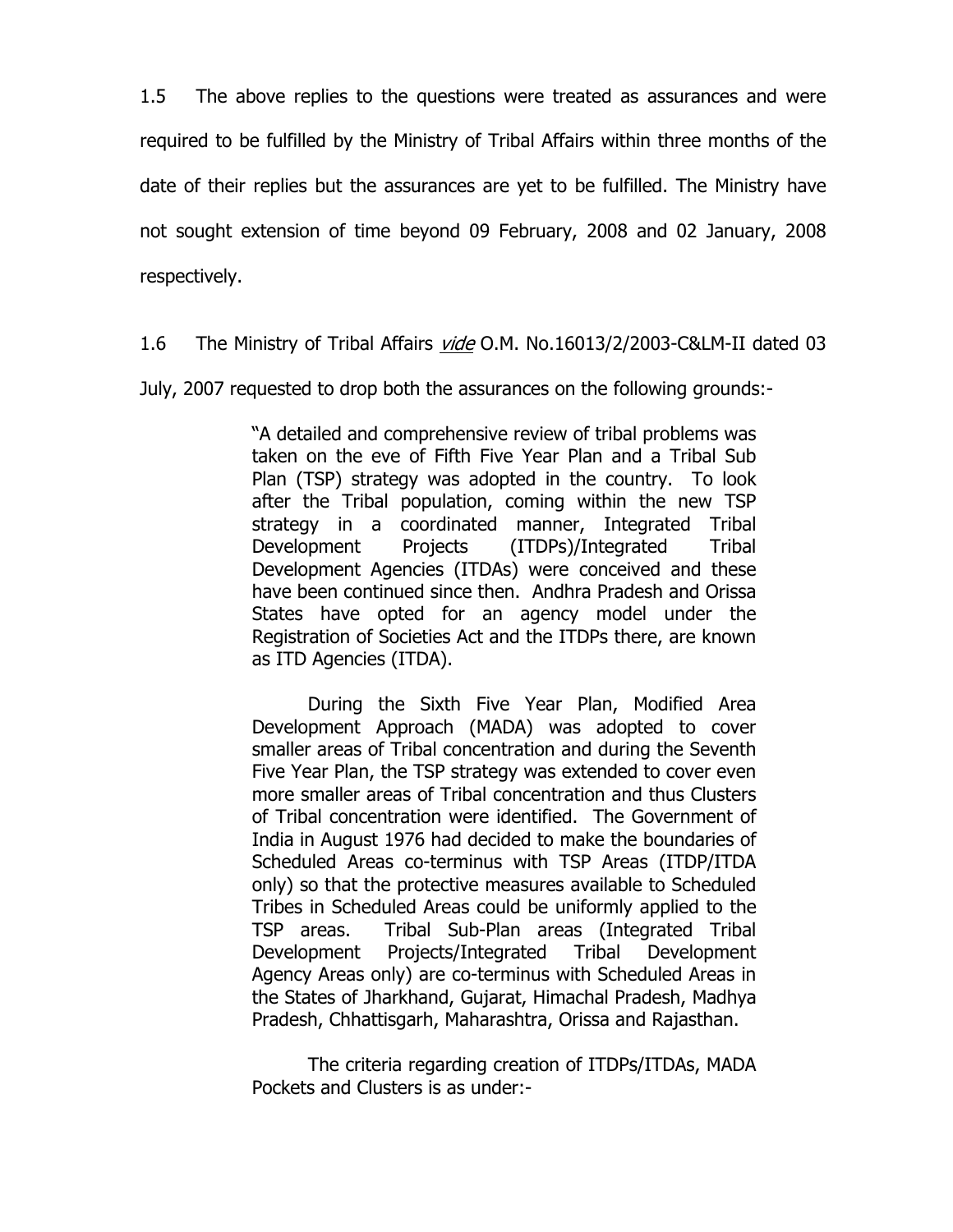Integrated Tribal Development Projects/Agencies (ITDPs/ITDAs) - are generally contiguous areas of the size of a Tehsil or Block or more in which the ST population is 50% or more of the total.

Modified Area Development Approach (MADA) Pockets- are the identified pockets of a concentration of ST population containing 50% or more ST population within a total population of minimum of 10,000.

Clusters – are the identified pockets of concentration of ST population containing 50% or more ST population within a total population of minimum of 5,000.

The procedural requirements for the proposals for declaration/reorganisation of ITDPs/ITDAs, MADA Pockets and Clusters to be submitted to the Ministry are as under:-

- 1. Name of the Project, *i.e.* ITDPs/ITDAs, MADA Pockets and Clusters.
- 2. Authenticated list of Villages with Census code numbers.
- 3. Village wise total population and ST population.
- 4. Indicative maps indicating the Census Code numbers of each villages etc."

The Ministry further stated: -

"The proposals submitted by Government of Maharashtra regarding 'Creation and reorganization of Modified Areas Development Approach (MADA) and Mini MADA Pockets in Maharashtra' were examined by this Ministry in consultation with the representatives of Government of Maharashtra. The State Government was requested to furnish the authenticated village wise list with population details, Census Code no. and revised indicative maps to the Ministry so as to enable it to consider for final approval on the proposals considered vide Ministry's letter dated 04 March, 2005. The State Government was reminded on 16 May, 2005.

The State Government of Maharashtra had furnished the information which was examined in the Ministry. It was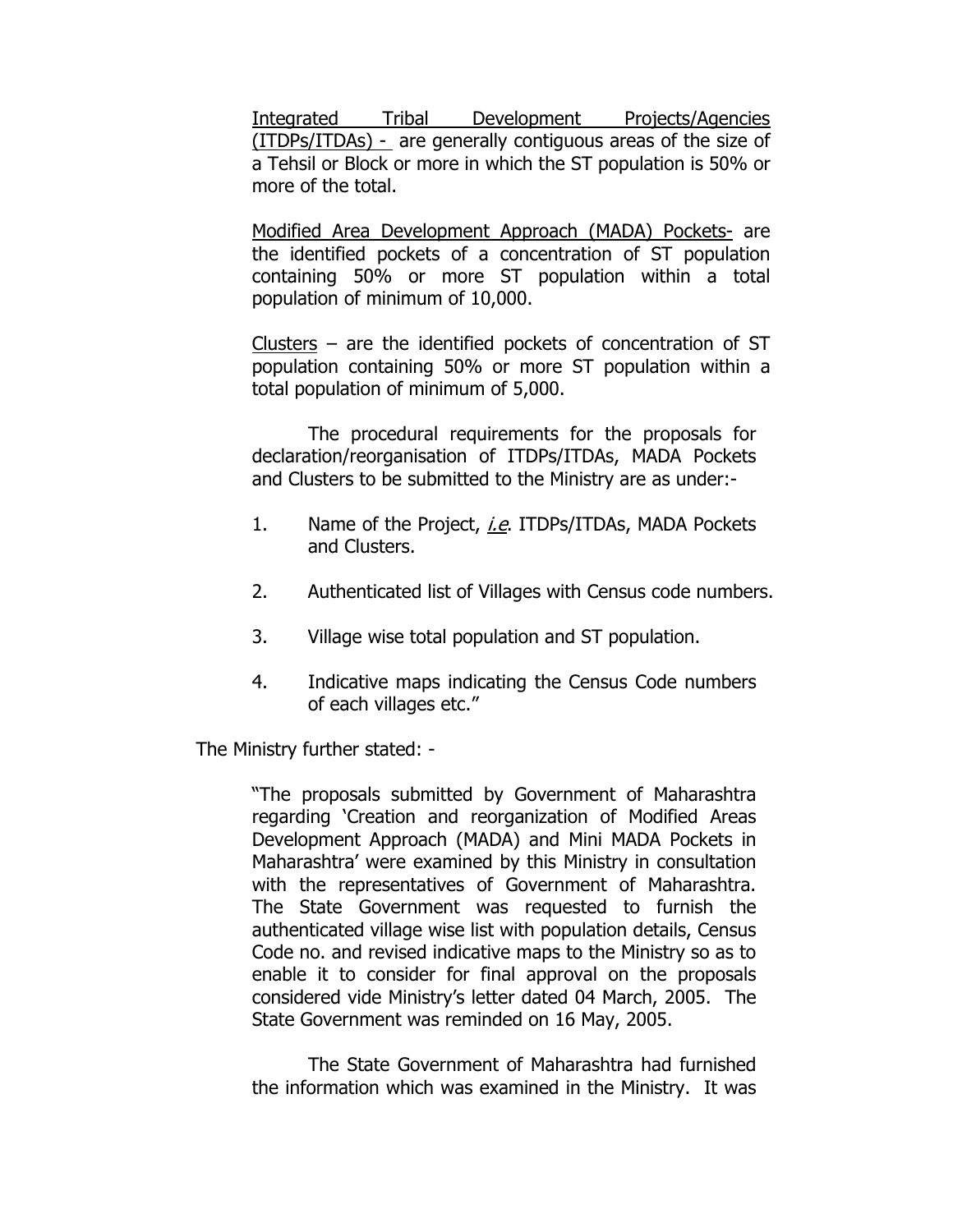observed that the information furnished by the State Government was not complete and therefore the State Government was again requested to furnish the information on 08 June, 2006. The Government of Maharashtra furnished the information which was examined and it was observed that there were several issues which needed further clarification from the Government of Maharashtra. Accordingly the Government of Maharashtra has been requested to clarify the issue on 19 July, 2006. The Government of Maharashtra (Tribal Research and Training Institute, Pune) has furnished the information which is under examination and may require further clarifications."

1.7 As regards USQ No.4048 dated 23 August, 2005, the Ministry of Tribal Affairs *vide* their O.M. dated 03 July, 2007 also requested to drop the assurance on the following grounds:-

> "These proposals were received from Government of Rajasthan in the year 2002. The State Government was requested to furnish comprehensive proposals including therein old as well as new proposals as per the prescribed norms and justifications for placing before the Scheduled Areas and Scheduled Tribes Commission appointed under Article 339(1) of the Constitution *vide* the Ministry's letter dated 29 August, 2002. The comprehensive proposals were not received from the State Government. Accordingly, the then Hon'ble Minister of Tribal Affairs replied the Question indicating therein that the Government of Rajasthan have yet to submit the complete information which they were asked to send.

> This Ministry is continuously pursuing the matter with the State Government at higher level, *vide* DO dated 28 July, 2006 and 09 January, 2007. This issue was also brought to the notice of State Government of Rajasthan during the Rajasthan visit of the then Secretary (TA) in the month of January, 2007. Further, this issue was also brought to the notice of the State Government of Rajasthan in the Conference of the State Secretaries/Commissioners incharge of Tribal Development, organized by the Ministry on 13 February, 2007 in India Habitat Centre, New Delhi. The Government of Rajasthan, has furnished the proposal for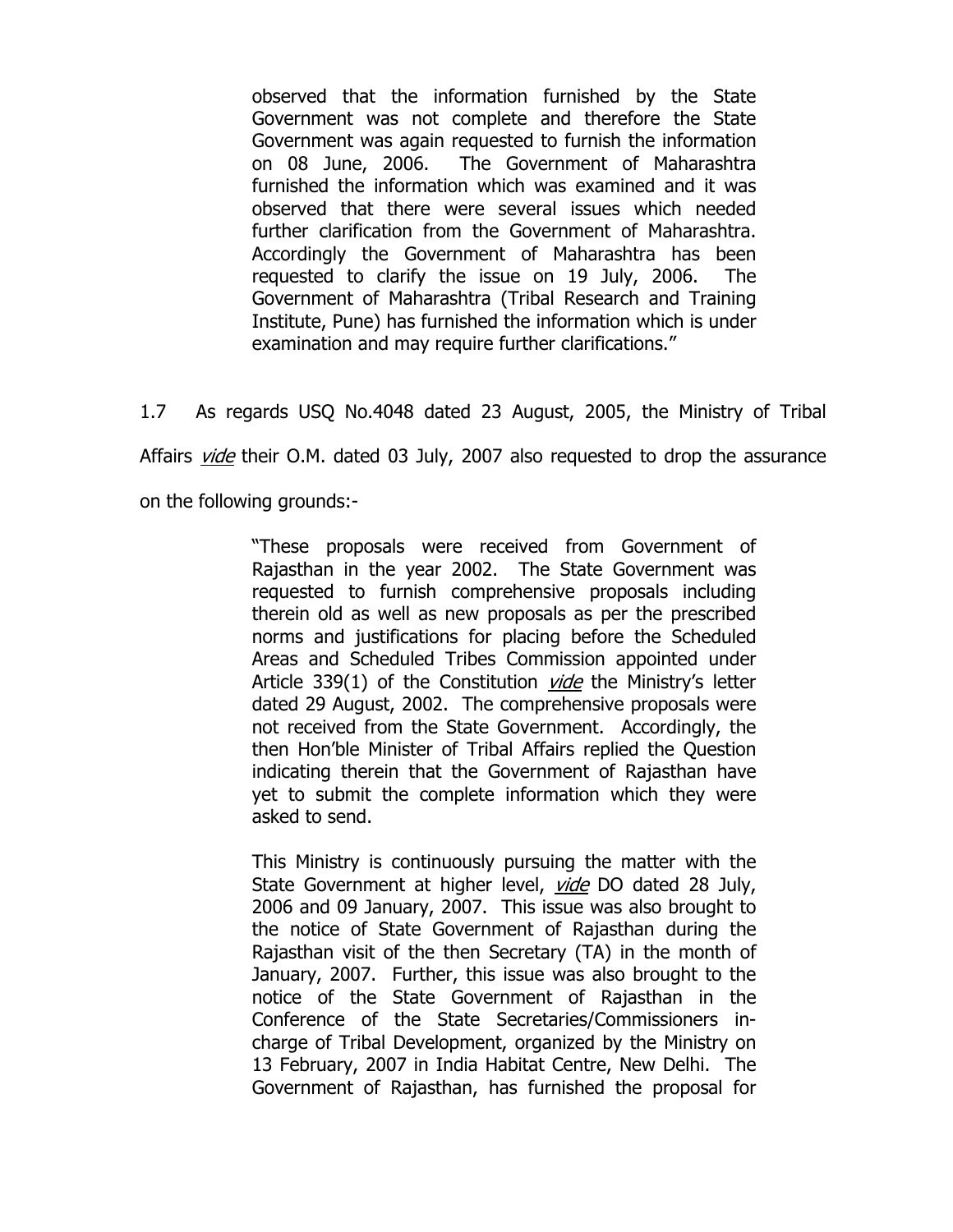expansion of the Tribal Sub Plan Area which includes reorganization of MADA Pockets and Clusters in the State along with the maps of proposed area."

1.8 In regard to both the questions, the Ministry have informed that comprehensive proposals on the subjects have been received from the State Governments of Maharashtra and Rajasthan which are under examination and would require further time for processing. The Ministry have stated that under the circumstances explained, the assurances may not be kept pending for such a long period.

1.9 The Committee considered the request of the Ministry at their sitting held on 19 December, 2007 and decided not to drop the assurances. This decision of the Committee was communicated to the Ministry on 09 January, 2008.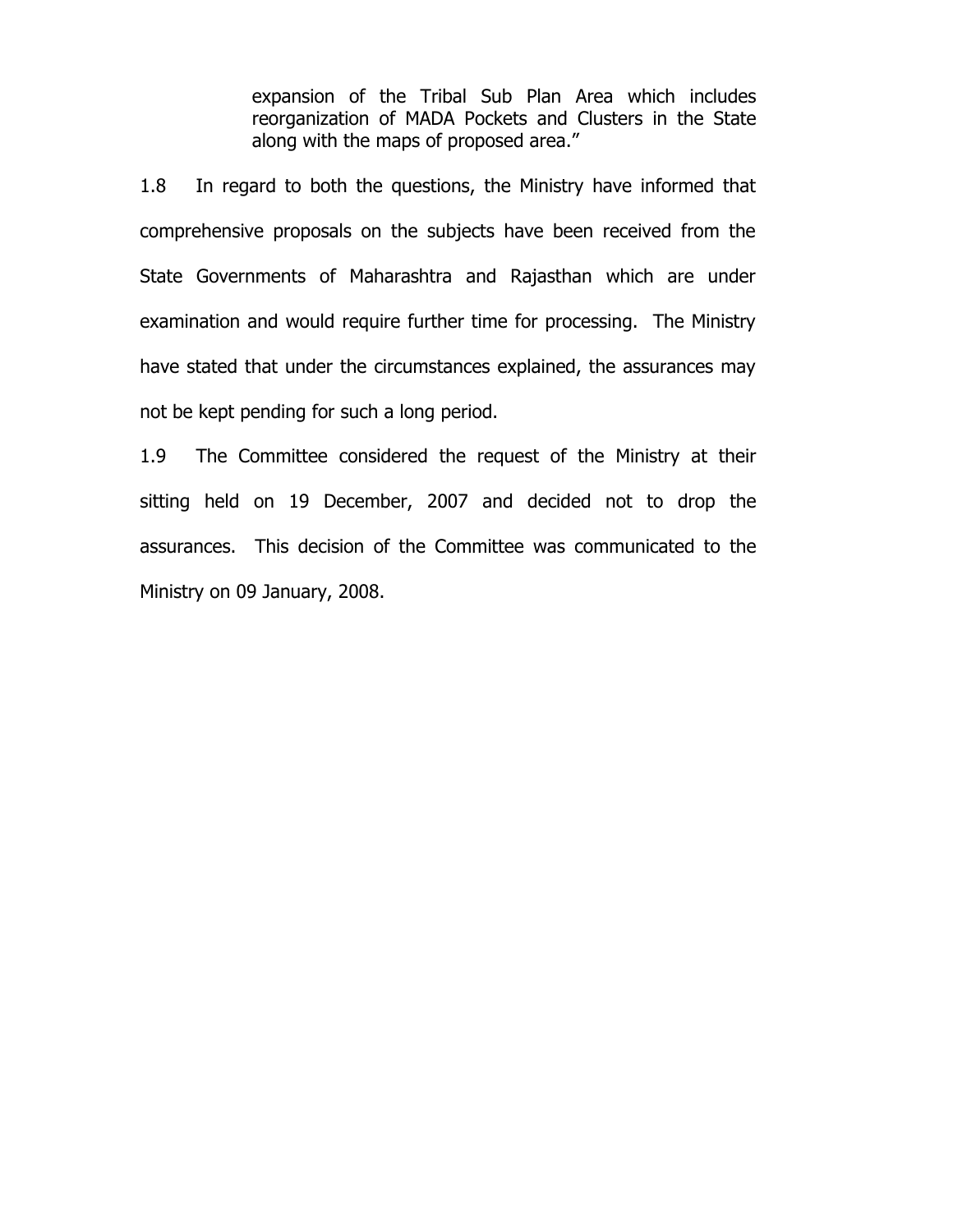**1.10 The Committee note that two questions regarding `Declaration of Villages as Modified Area Development Approach (MADA) Areas in Maharashtra' and `Inclusion of ten more Tehsils under Tribal Sub-Plan Area' were asked on 14 December, 2004 and 23 August, 2005 respectively. The first question sought information on the proposals sent to the Union Government by the Government of Maharashtra for declaring some villages as an MADA area and the second related to the proposal from the Government of Rajasthan to include ten more Tehsils under Tribal sub-plan area. In reply to the first question, it was** *inter alia* **stated that the Government of Maharashtra had submitted the revised proposal for reorganization of MADA pockets and declaring some villages as MADA area and the proposal had been examined in consultation with the State Government Officers. It was also stated that the State Government had been requested to furnish some additional information. In reply to the second question, the Ministry** *inter alia* **stated that the Government of Rajasthan had submitted a proposal for inclusion of 10 more Tehsils in districts of Udaipur, Rajasamand, Chittorgarh, Sirohi**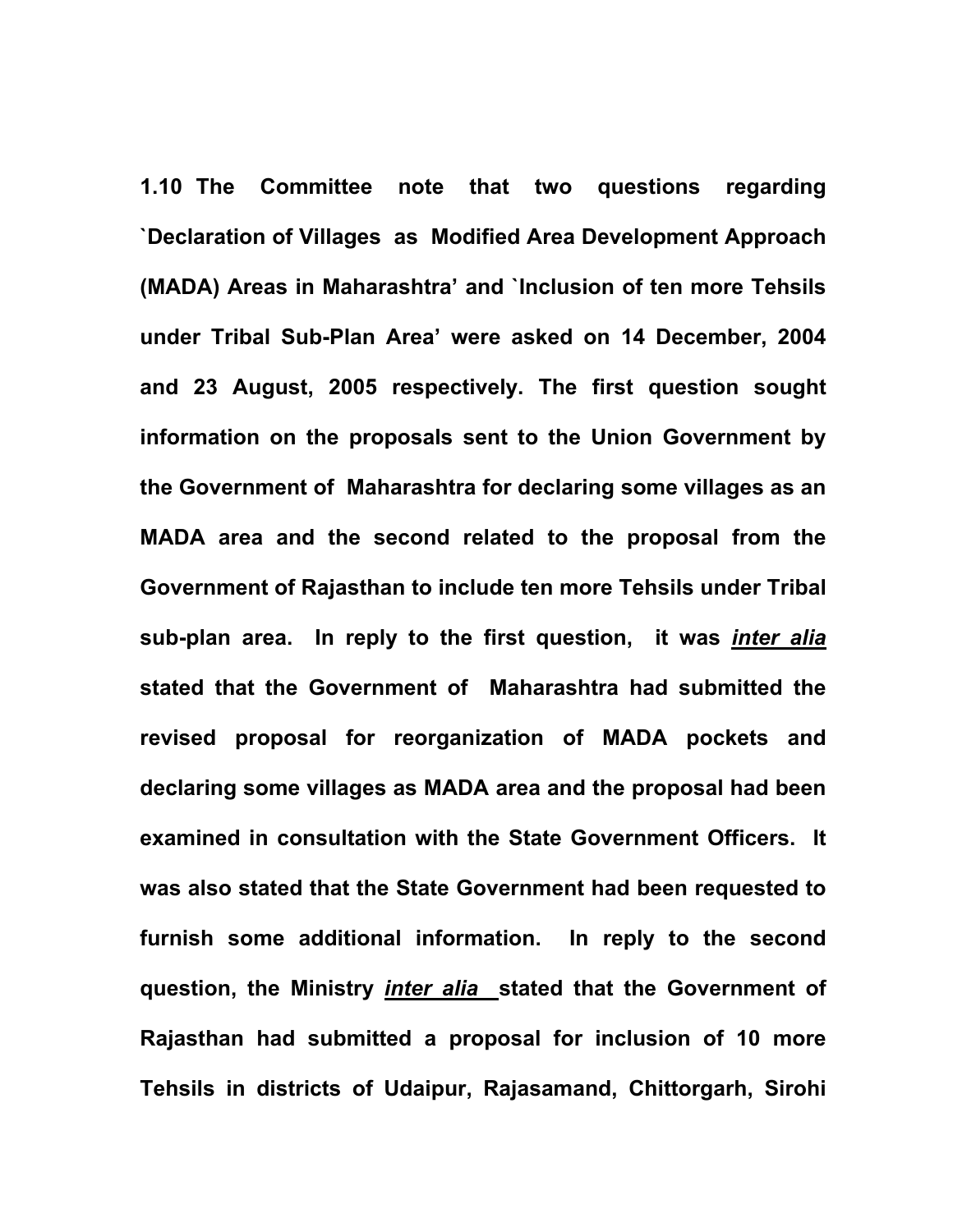**and Pali in Tribal Sub-plan area and the State Government had yet to submit the complete information which had been asked from them. These replies to the questions were treated as assurances. The assurances remained unimplemented. The Ministry, however, requested for dropping of both the assurances on the grounds that `the comprehensive proposals on the subjects had been received from the State Governments of Maharashtra and Rajasthan which were under examination and would require further time for processing. The Committee considered this request of the Ministry at their sitting held on 19 December, 2007 and decided not to drop these assurances.** 

**1.11 According to the Ministry of Tribal Affairs, the comprehensive proposals received from the States of Maharashtra and Rajasthan are under examination in the Ministry and would require time for processing. The Committee do not consider it a convincing argument for dropping the assurances and desire the Ministry of Tribal Affairs to examine both the proposals expeditiously and take a considered decision on the proposals received from the State Governments of Maharashtra and Rajasthan without any further loss of time. They also desire**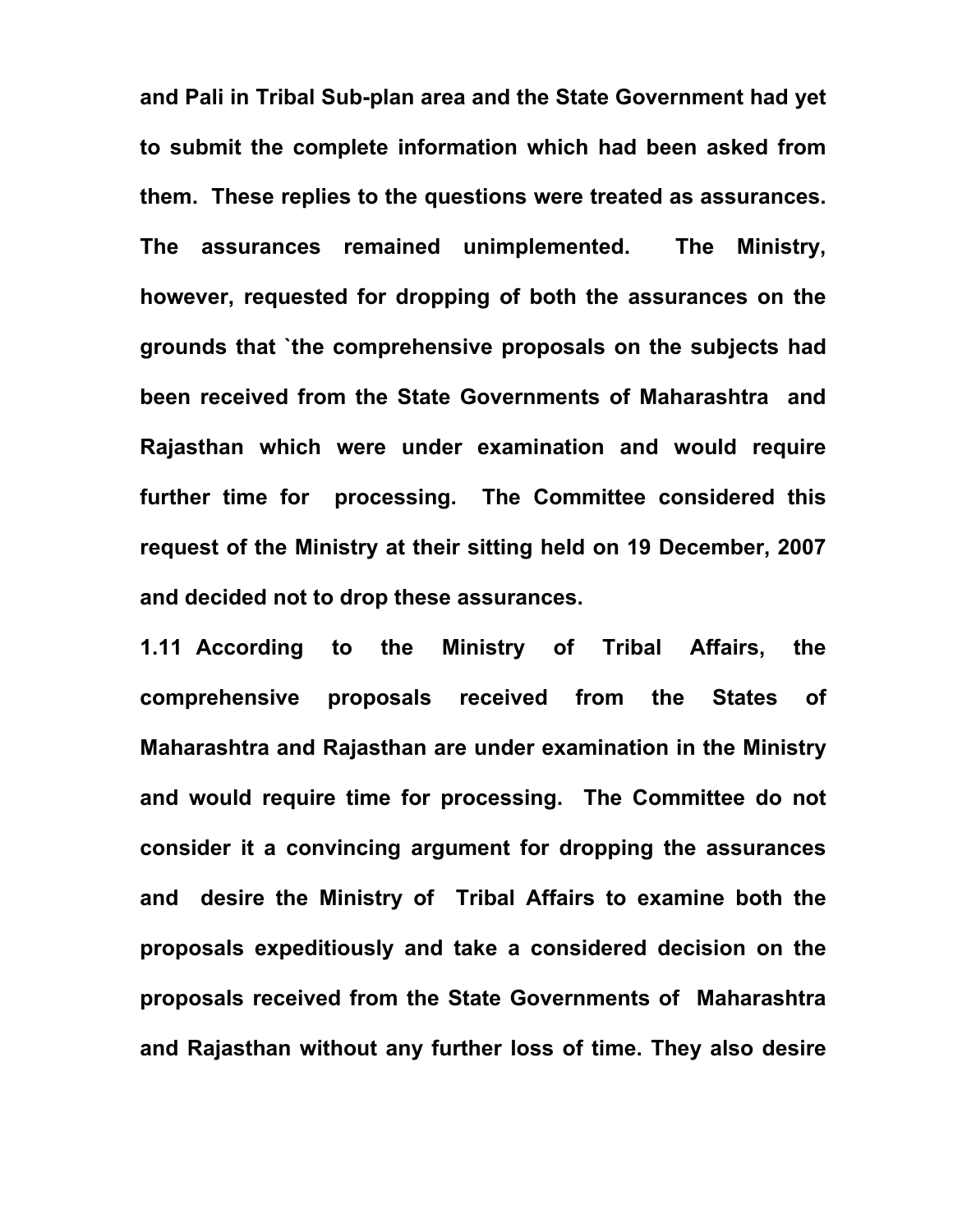**that a status report on the steps taken so far in fulfillment of the assurances be furnished to them.** 

**1.12 The Committee also take a serious view of the fact that the Ministry have not sought any extension of time beyond 09 February, 2008 and 02 January, 2008 respectively to fulfill the assurances despite the fact that the decision of the Committee to not to drop the assurances was communicated to the Ministry on 09 January, 2008. They, therefore, desire that requisite extension of time to fulfill the assurances in the instant case be sought by the Ministry at the earliest.**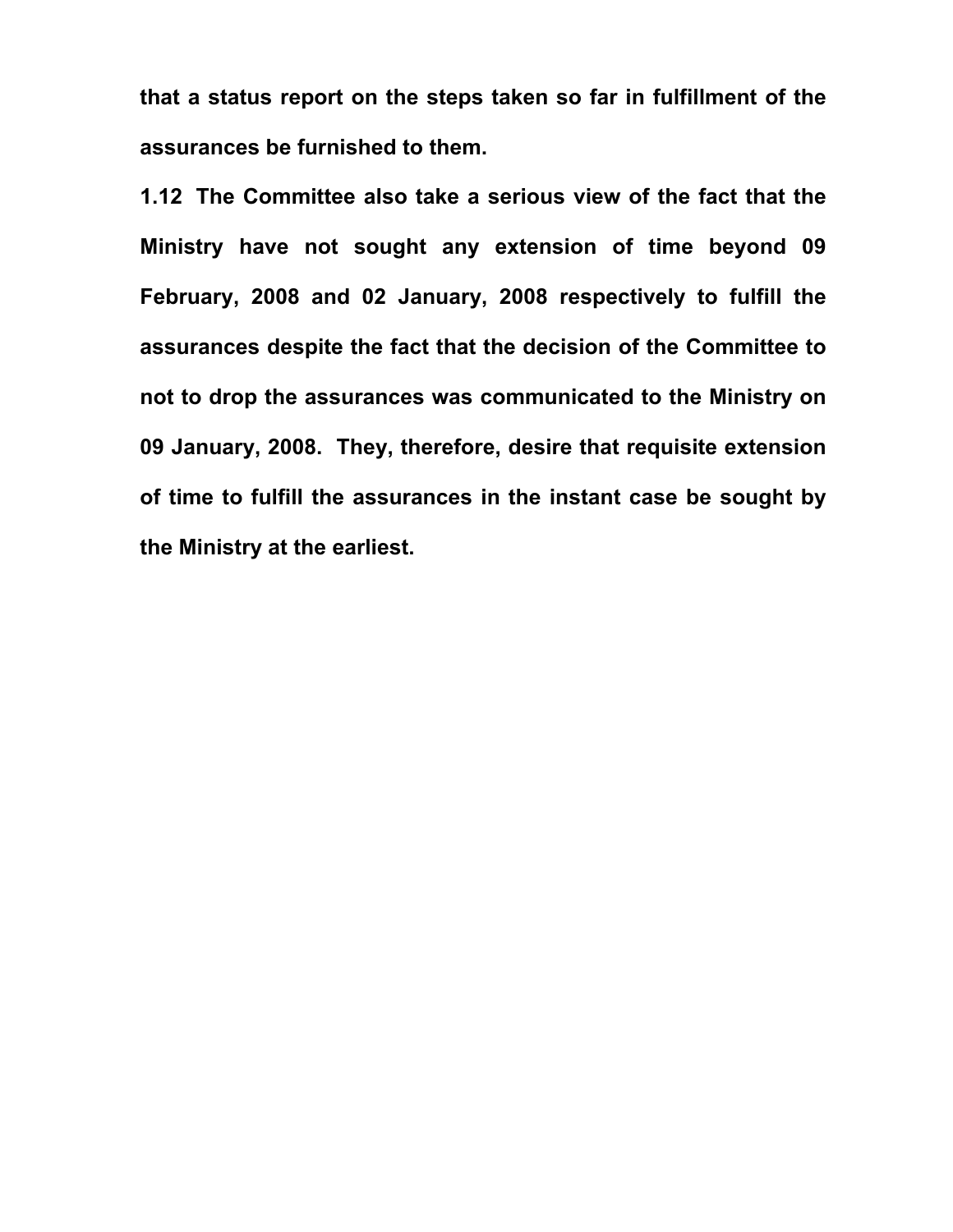# **[ii] HIV VACCINE**

1.13 On 5 August 2005, Shri Bapu Hari Chaure, M.P., addressed the following

Unstarred Question No.1957 to the Minister of Science and Technology:-

- **"(a) whether further tests are being conducted for the HIV/AIDS vaccines developed by the scientists of our country;**
- **(b) if so, the details thereof; and**
- **(c) the number of scientists and details of the Research Institute involved in the aforesaid project?"**

1.14 In reply, the Minister of State (Independent Charge) of the Ministry of

Science and Technology and Minister of State (Independent Charge) of the

Department of Ocean Development (Shri Kapil Sibal) stated as follows:-

**"(a)&(b) Under the National Jai Vigyan Science & Technology Mission launched by the Department of Biotechnology (DBT), a prototype candidate vaccine based on DNA and MVA (Modified Vaccinia Ankara) has been developed for HIV-1 subtype `C` at the All India Institute of Medical Sciences (AIIMS), New Delhi. This prototype vaccine has potential as preventive vaccine as it induces robust and broad based clade-specific and cross-clade specific immune response in experimental animals. The prototype vaccine is now ready for pre-clinical toxicological studies. If regulatory requirements are fulfilled, this vaccine candidate is slated for phase I human clinical trials. Negotiations with an Indian biotech firm are in progress for GMP grade production of vaccinogens for the human clinical trials.**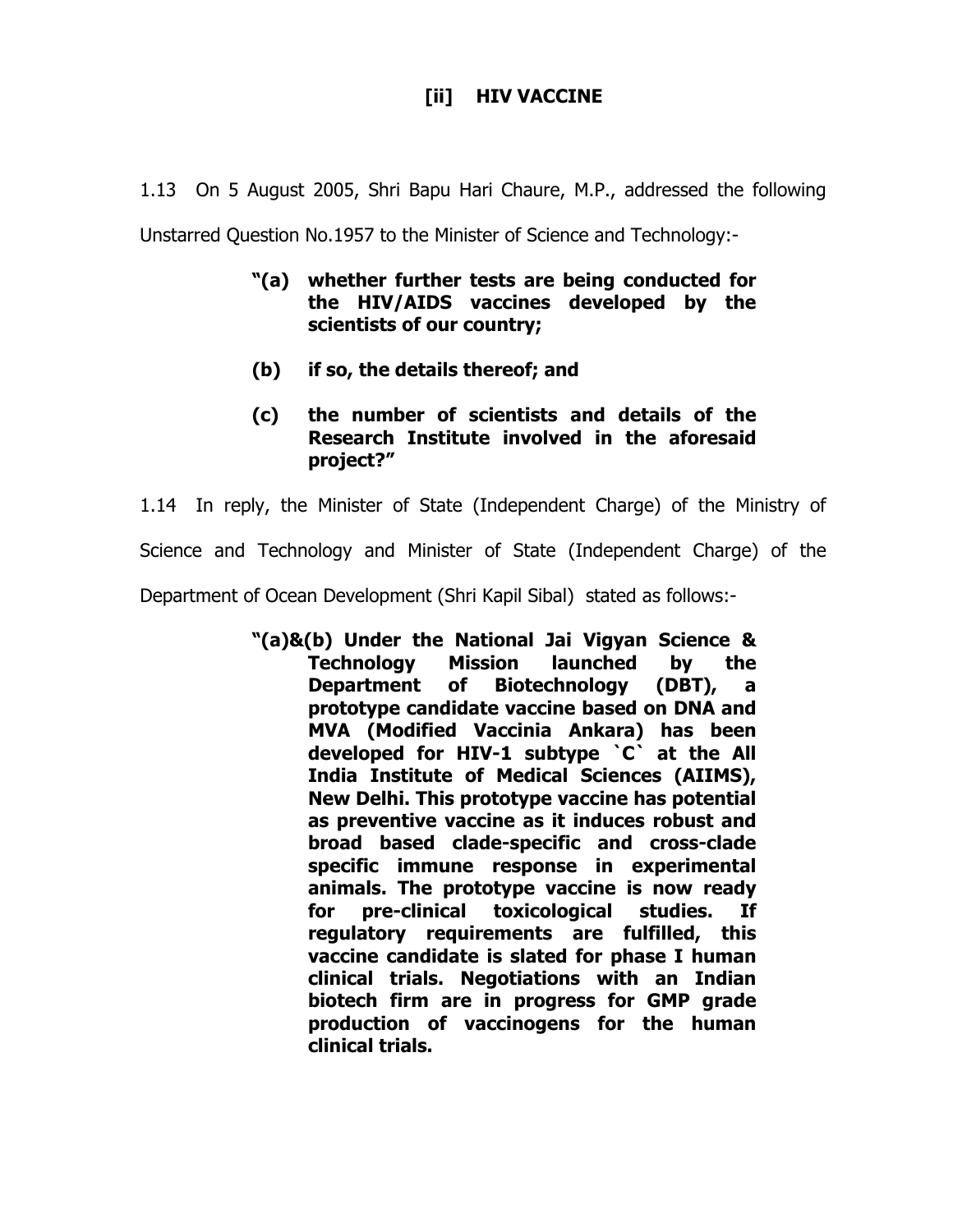**In another effort, phase-I human clinical trial has been initiated using Adeno Associated Virus (AAV) based HIV/AIDS vaccine (tg AACO9) by National AIDS Research Institute (NARI), Pune on 7th February, 2005.Further, at the National Institute for Cholera and Enteric Diseases (NICED), Kolkata and the National AIDS Research Institute (NARI), Pune another HIV/AIDS vaccine candidate (MVA based) is under advanced stages of development. This vaccine is also slated for human clinical trials at Chennai shortly after the necessary scientific, ethical and regulatory clearances are obtained.** 

**(c) Nine scientists alongwith their team from AIIMS, New Delhi; NARI, Pune; NICED, Kolkata; Tuberculosis Research Centre (TRC), Chennai; Indian Institute of Science (IISc.); Jawaharlal Nehru Centre for Advanced Scientific Research (JNCASR), Bangalore and International Centre for Genetic Engineering and Biotechnology (ICGEB), New Delhi are the active groups involved in the vaccine development and related field."** 

1.15 The above reply to the question was treated as an assurance and was required to be implemented by the Ministry of Science and Technology within three months of the date of the reply  $i.e.$  by 04 November 2005. The Ministry of Science and Technology (Department of Biotechnology) had sought extension of time up to 24 January, 2007 to implement the assurance. The assurance is yet to be implemented.

1.16 The Ministry of Science and Technology *vide* their O.M. No.BT/MED/PQ(LS)/2005 dated 6 June 2007 requested for dropping the assurance on the ground that the assurance pertained to National Jai Vigyan S & T Mission Project for development of a proto-type HIV-I Subtype 'C' Vaccine candidate based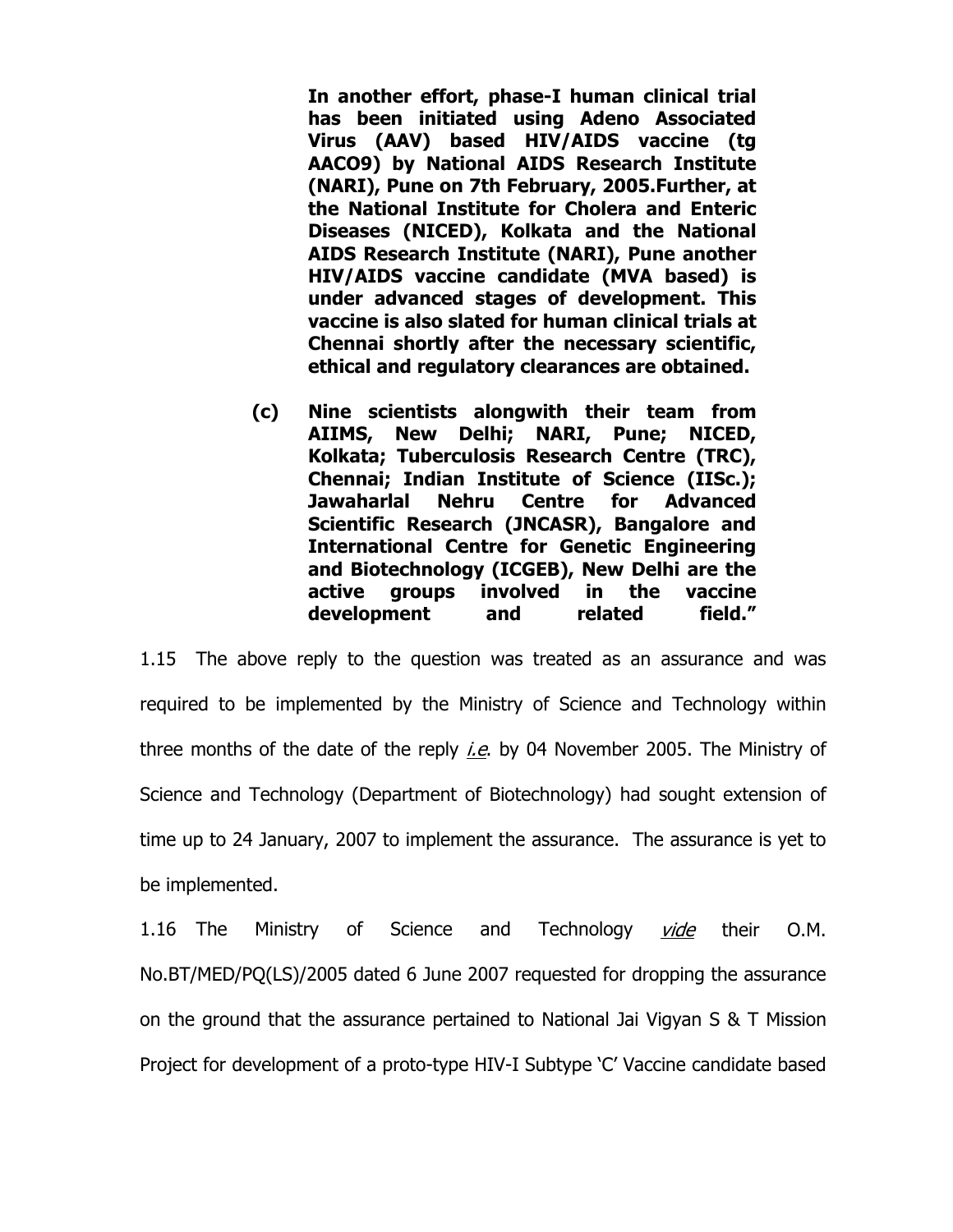on DNA-MVA at the AIIMS, New Delhi. According to the Ministry, the efforts towards GMP grade production of vaccinogens at the industrial level, preclinical toxicological studies and human clinical trial (Phase-I) would essentially depend on the outcome of the ongoing Phase-I clinical trials being conducted with similar type of vaccine candidates in India and abroad. As a matter of strategy, vaccine development efforts proceed further based on the scientific reasoning and feasibility, as the process was cost intensive.

1.17 The Ministry stated that "the assurance could be fulfilled once the above process is complete and the outcome of the human clinical trials are known".

1.18 The Ministry also stated that the latest position of "the matter is that the outcome of the clinical trials from India is not yet available. Also, the research outcome from the laboratory based research requires adequate scientific, technical and economical considerations before the industrial scale production and human clinical trials are undertaken. The project funded by the Department was primarily an R&D effort towards development of a putative HIV/AIDS vaccine candidate".

1.19 In view of the position explained above, the Ministry of Science and Technology, with the approval of the Minister of Science and Technology and Earth Sciences, requested that the assurance might be treated as fulfilled with the present status.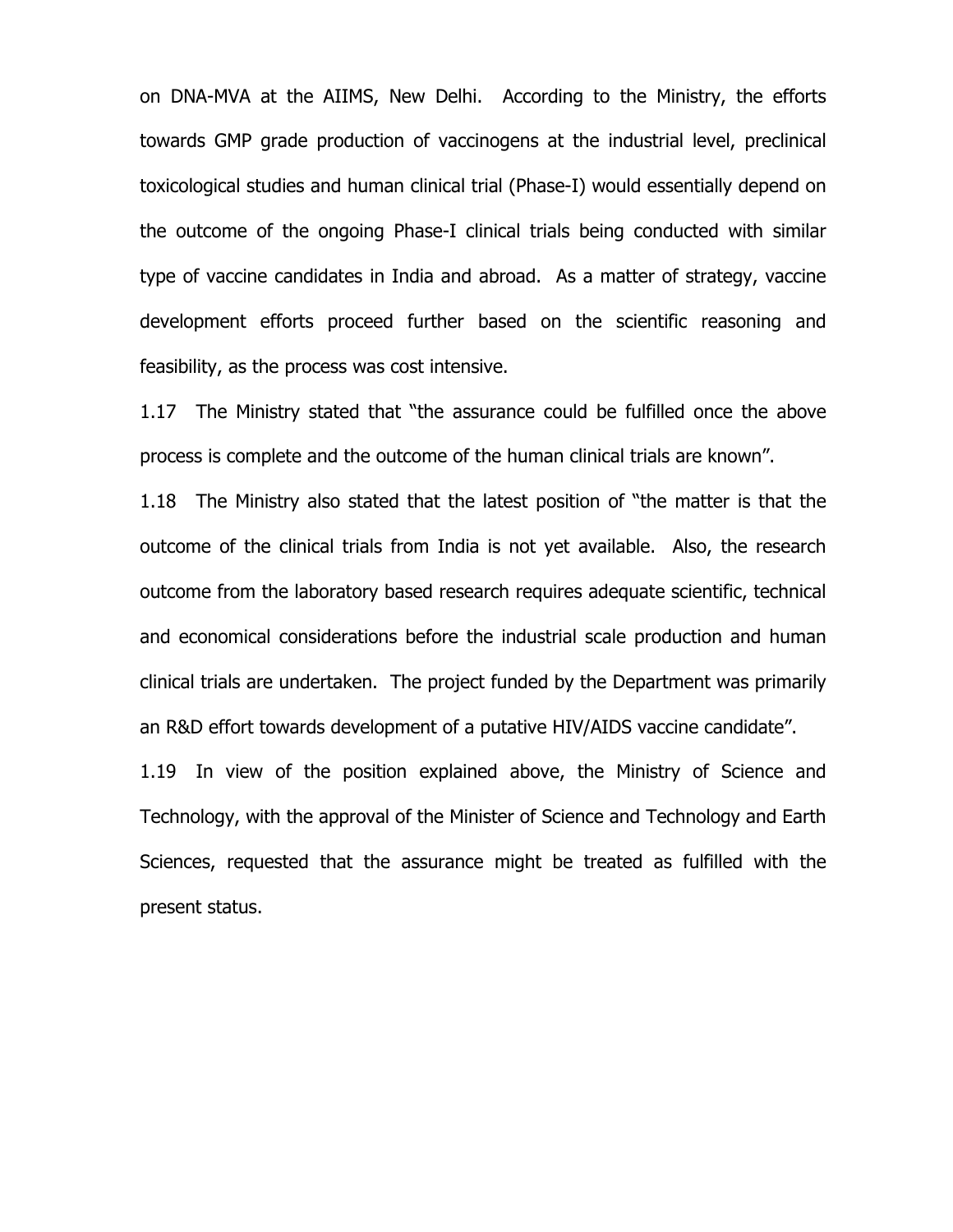**1.20 The Committee note that a question regarding HIV Vaccine was asked on 5 August, 2005. The question sought information regarding details of the tests being conducted for HIV/AIDS Vaccines developed by the Scientists of our country, the number of scientists involved and the details of the Research Institutes involved in the project. In reply, it was** *inter alia* **stated that negotiations with an Indian bio-tech firm were in progress for GMP grade production of vaccinogens for the human clinical trials. It was also stated that another HIV/AIDS Vaccine candidate (MVA based) was under advanced stages of development at the National Institute for Cholera and Enteric Diseases (NICED) Kolkata and the National Aids Research Institute (NARI) Pune. The above reply to the question was treated as an assurance. The assurance remained unimplemented. Later on, the Ministry of Science and Technology (Department of Biotechnology) requested for dropping of assurance on the ground that the assurance pertained to National Jai Vigyan S&T Mission Project for development of a proto-type HIV-1 Subtype `C' Vaccine candidate based on DNA-MVA at the AIIMS, New Delhi. The Ministry further stated that the efforts towards GMP grade**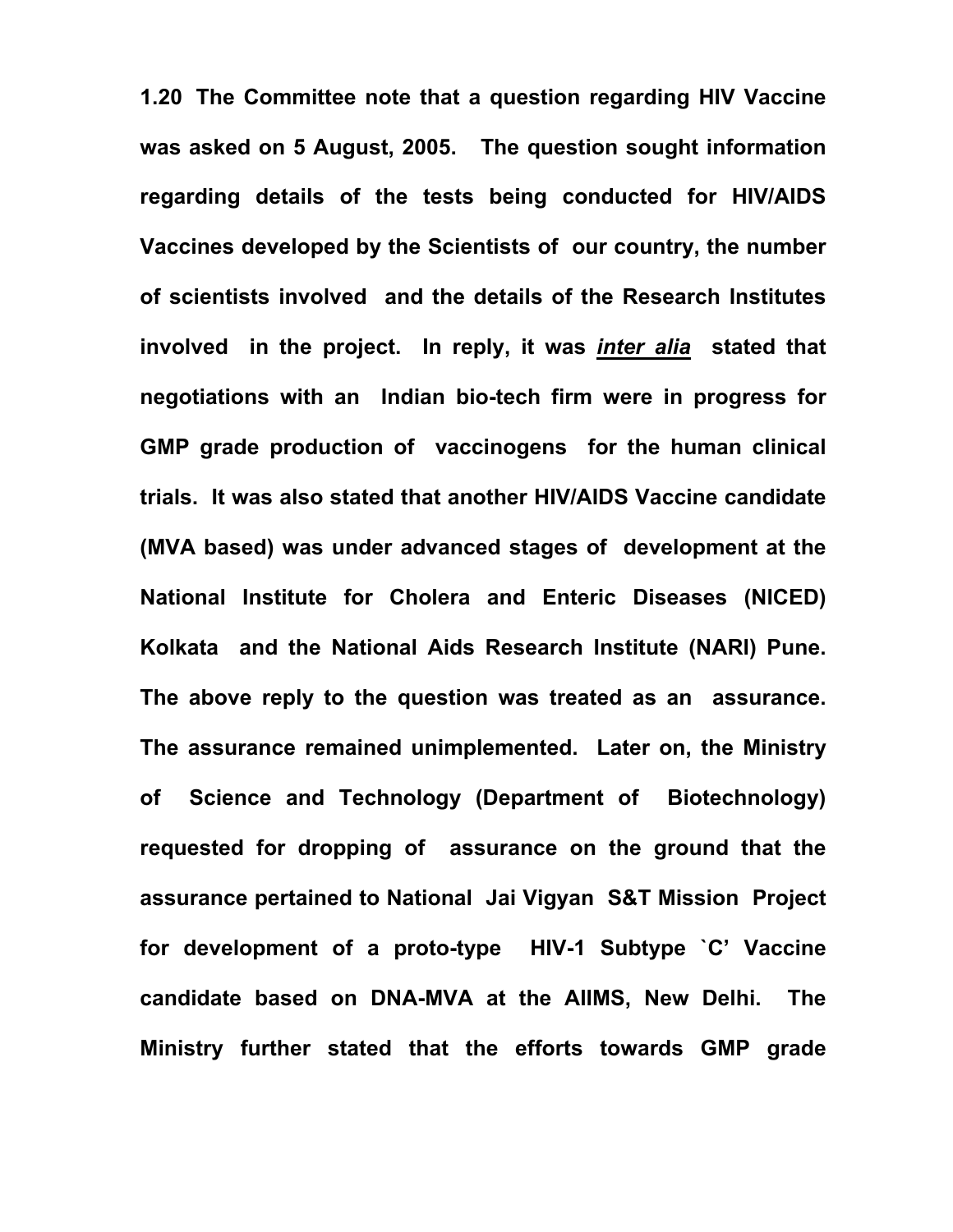**production of vaccinogens at the industrial level, preclinical toxicological studies and human clinical trial (Phase I ) would essentially depend on the outcome of the ongoing Phase-I clinical trials being conducted with similar type of vaccine candidates in India and abroad. The Ministry have also stressed on the point that the assurance can only be fulfilled after the ongoing process is completed and the outcome of the human clinical trials are known. The Committee considered this request at their sitting held on 19 December, 2007 and decided not to drop the assurance.** 

**1.21 The Committee note that the project for development of a prototype HIV-1 Subtype C Vaccine candidate was primarily an R&D effort and that the research outcome from the laboratory based research requires adequate scientific, technical and economical considerations before the industrial scale production and human clinical trials are undertaken. While giving credence to the plea of the Ministry that the assurance can be fulfilled only after the outcome of the human clinical trials are known, the Committee are in no doubt that the subject matter of the assurance is very important as this serious ailment is affecting**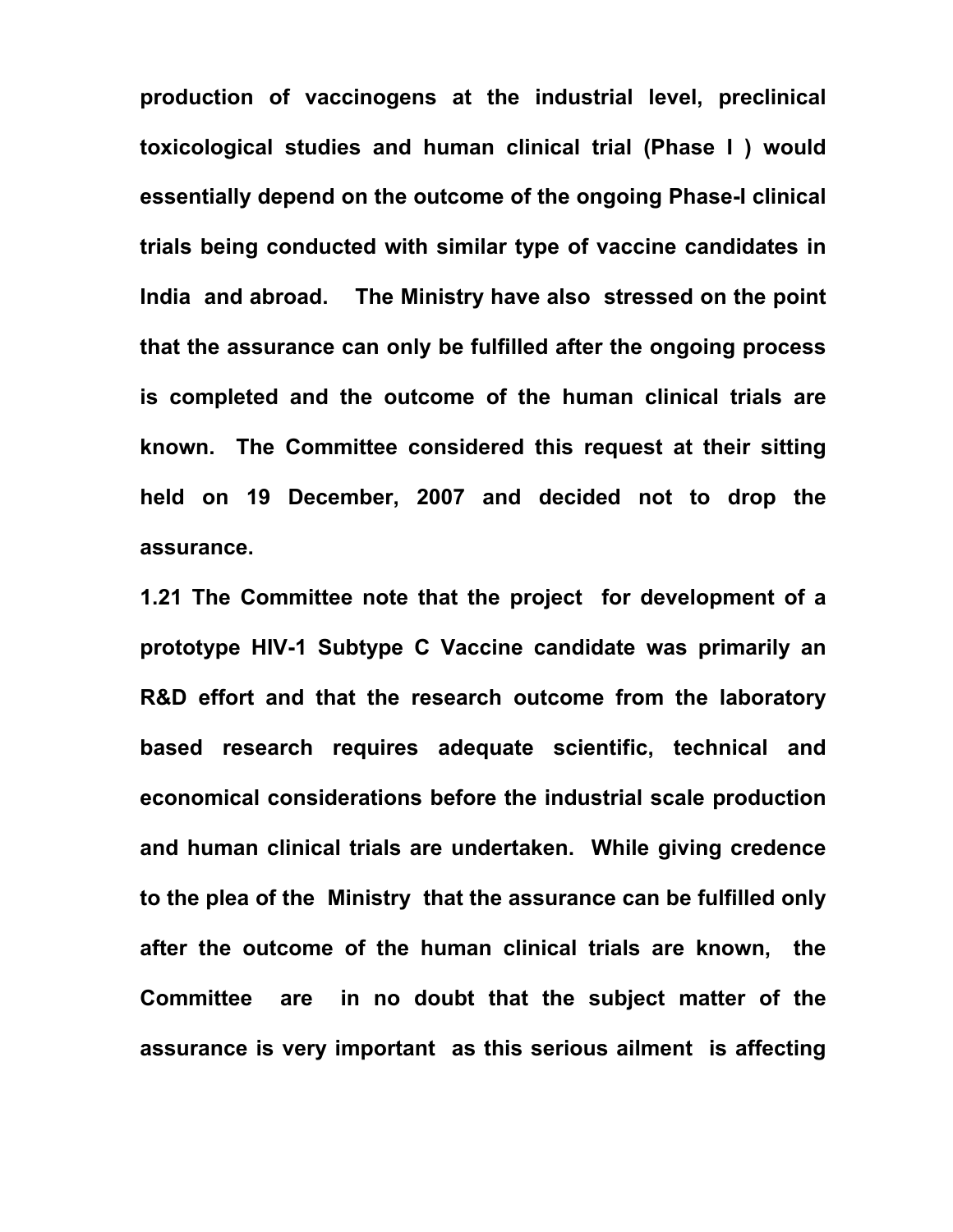**the lives of a large number of people of the country. The Committee, therefore, desire that Research & Development efforts towards development of a putative HIV/AIDS vaccine candidate be pursued vigorously and the assurance be fulfilled at the earliest.**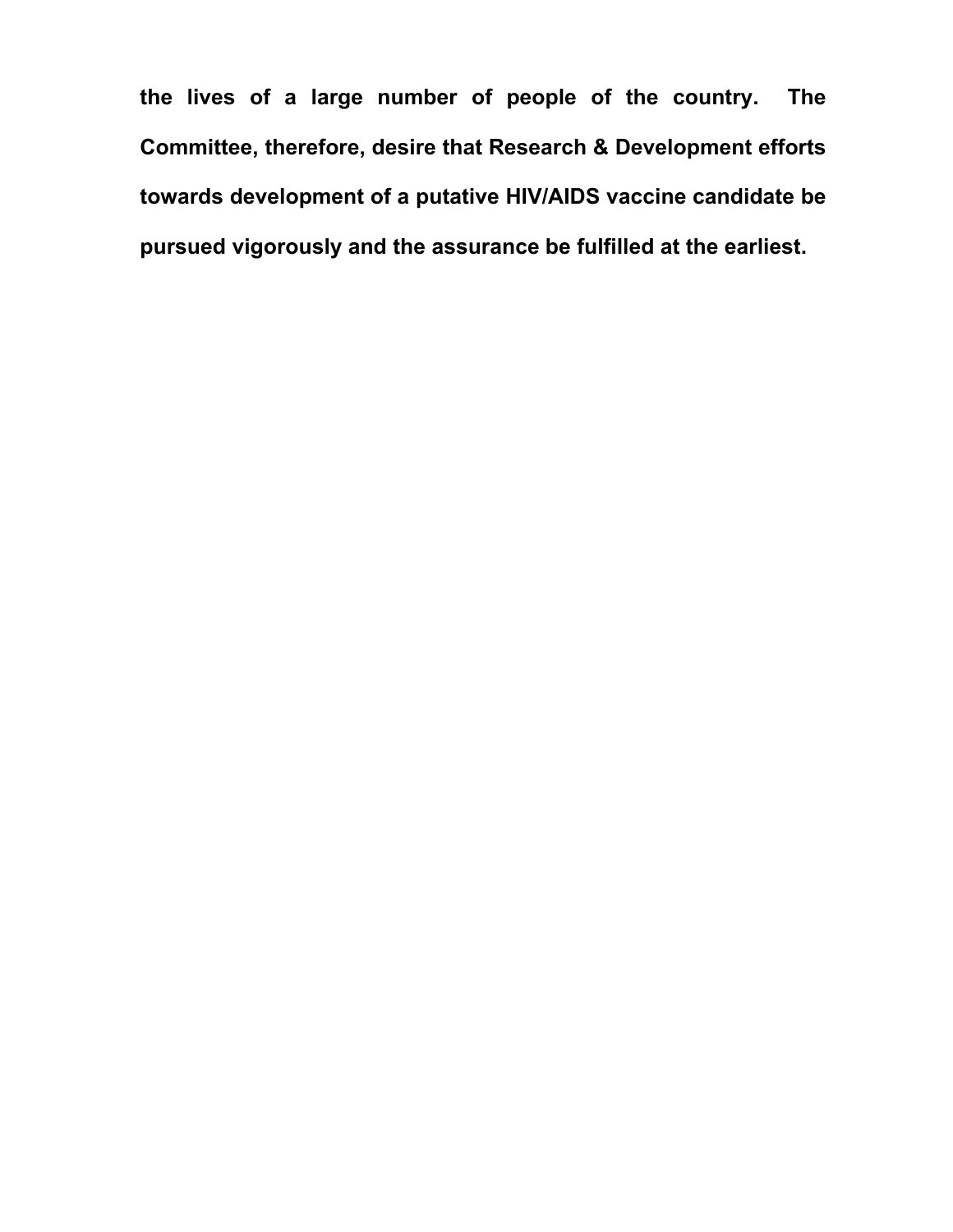# **[iii] SETTING UP OF IIITs**

1.22 On 25 July, 2006, S/Shri Ram Kripal Yadav and E.G. Sugavanam, M.Ps., addressed the following Unstarred Question No.200 to the Minister of Human Resource Development:-

- **"(a) whether Government has any plan to establish new Indian Institutes of Information Technology (IIITs) in the country;**
- **(b) if so, the details thereof;**
- **(c) the details of the places where these IIITs are likely to be established; and**
- **(d) the details of the action plan worked out in this regard?"**

1.23 In reply, the Minister of State in the Ministry of Human Resource

Development (Shri M.A.A. Fatmi) stated as follows:-

- **"(a) & (b): A proposal is under consideration for setting up of new Indian Institutes of Information Technology (IIITs) in the country. The proposed IIITs will focus on Information Technology alongwith one specific domain area of knowledge such as design, manufacturing, finance, management, library sciences and informatics, media arts and sciences, transportation systems etc.**
- **(c) : Location of proposed IIITs is yet to be decided.**
- **(d): A Detailed Project Report for setting up of IIITs has been prepared and is presently under consideration of the Planning Commission for their "in-principle" approval."**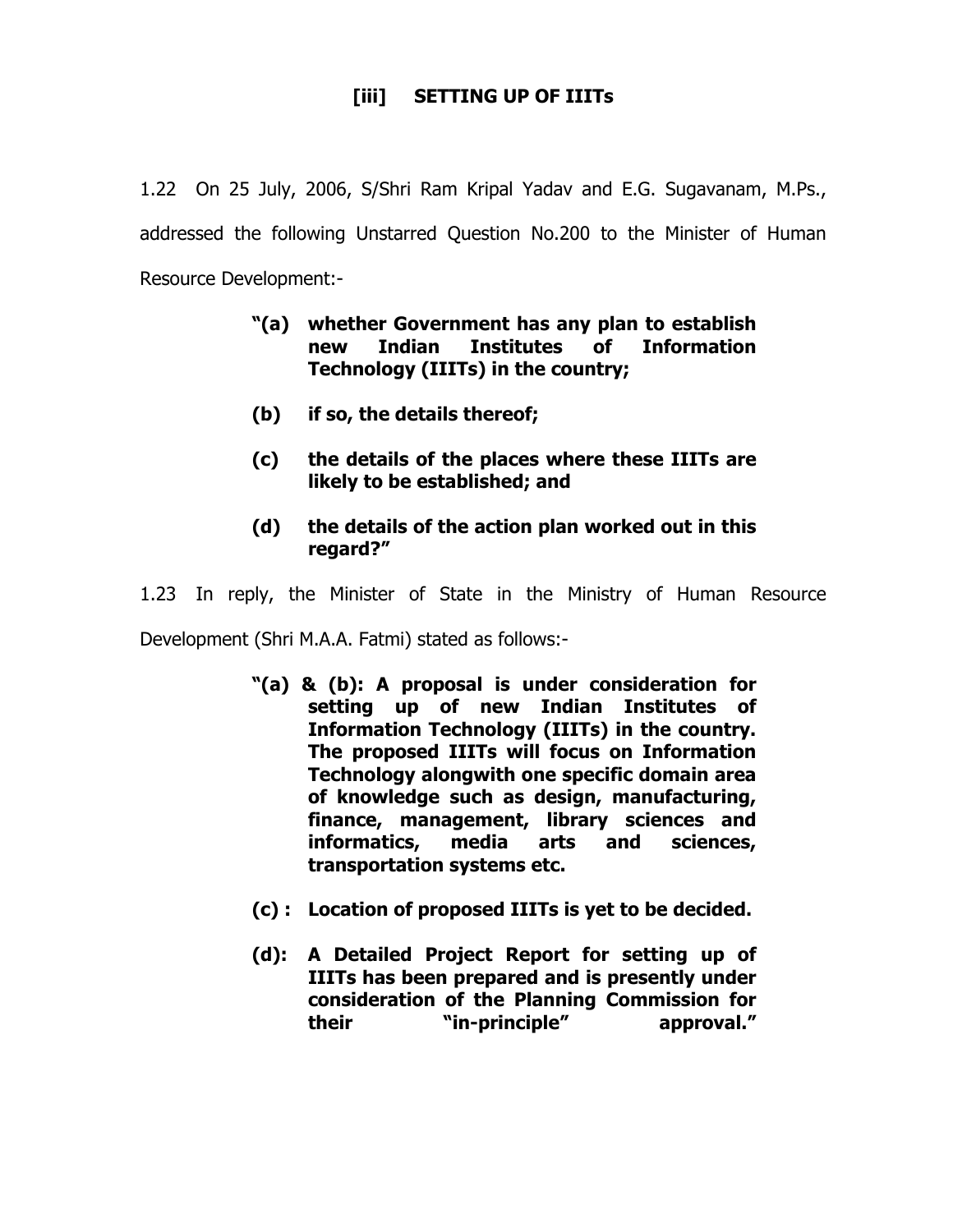1.24 The above reply to the question was treated as an assurance and was required to be implemented by the Ministry of Human Resource Development within three months of the date of the reply  $i.e.$  by 24 October, 2006. The assurance remains unimplemented and the Ministry have not sought extension of time beyond 30 April, 2007 to implement the assurance.

1.25 The Ministry of Human Resource Development vide their O.M. No.H-11016-

20/2006-TS.I dated 30 July, 2007 requested for dropping the assurance on the

following grounds :-

"A proposal for setting up of 20 new IIITs in the country is under consideration'. The proposal for setting up of IIITs along with Detailed Project Report (DPR) has been sent to the Planning Commission for their 'in principle' approval. A meeting to discuss the proposal was held on 25 August, 2006 in the Planning Commission under the Chairmanship of Member-Secretary, Planning Commission and as decided therein, a Task Force has been set up by the Ministry of Human Resource Development in order to deliberate on the operational details of setting up of IIITs in public-private partnership (PPP) mode. The Task Force is yet to submit its report to the Planning Commission. The Task Force, after detailed deliberation, will furnish its report to the Planning Commission and the Planning Commission will decide about the operational details. After getting 'in principle' approval of the Planning Commission, draft Memorandum for Expenditure Finance Committee (EFC) has to be prepared. It is mandatory to incorporate in the EFC Note about the exact location of the 20 Institutes and the same has to be ascertained from the various State Governments/Union Territories (which is also time consuming). On obtaining comments from the appraisal Ministries, a meeting of the EFC will be held under the Chairmanship of Secretary (Expenditure). Thereafter, draft Cabinet Note will be prepared after consultation with appraisal Ministries and Cabinet approval obtained from the Cabinet etc".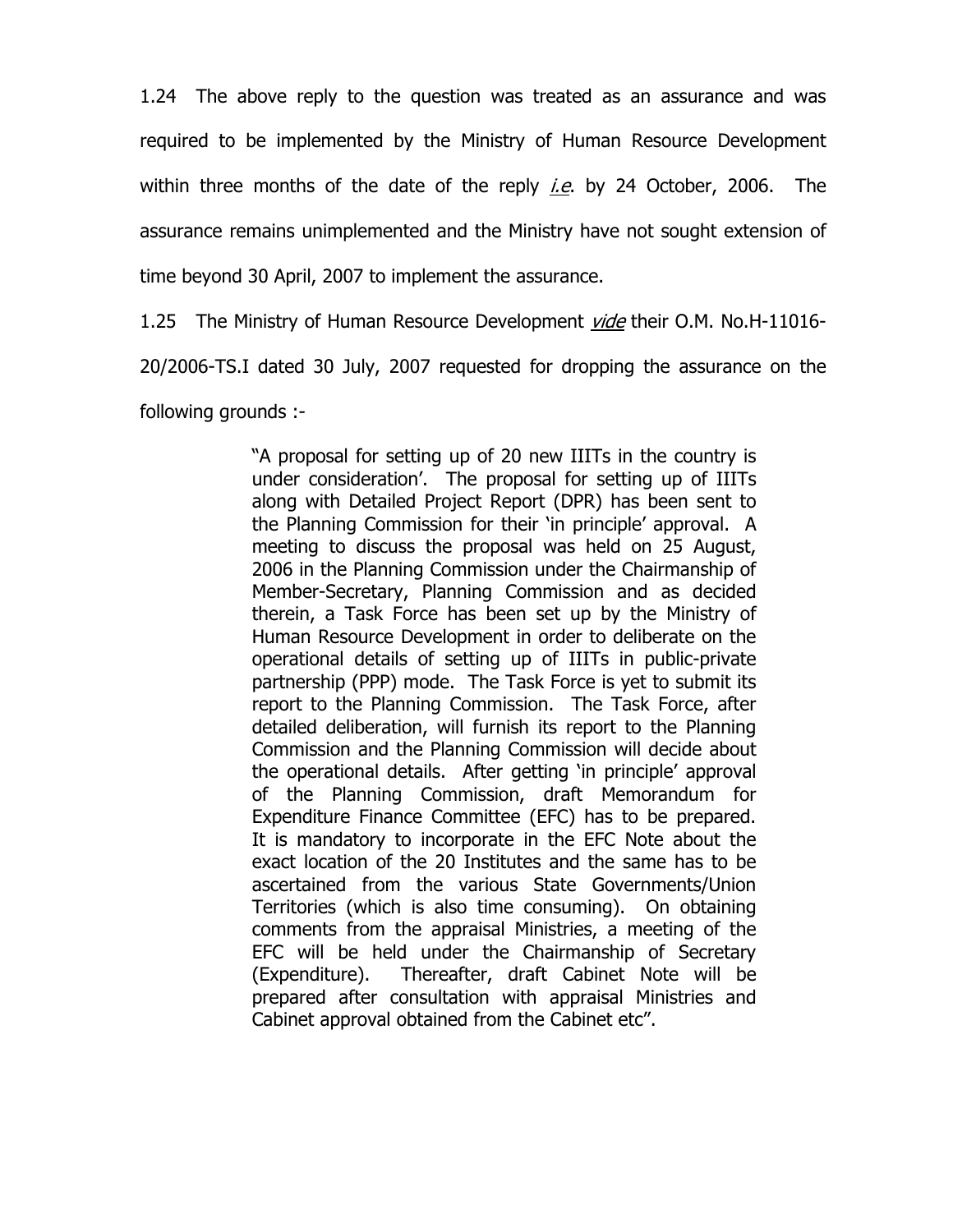1.26 The Ministry also stated that "all this process would be timeconsuming and it would be difficult to fulfill the assurance within a reasonable period".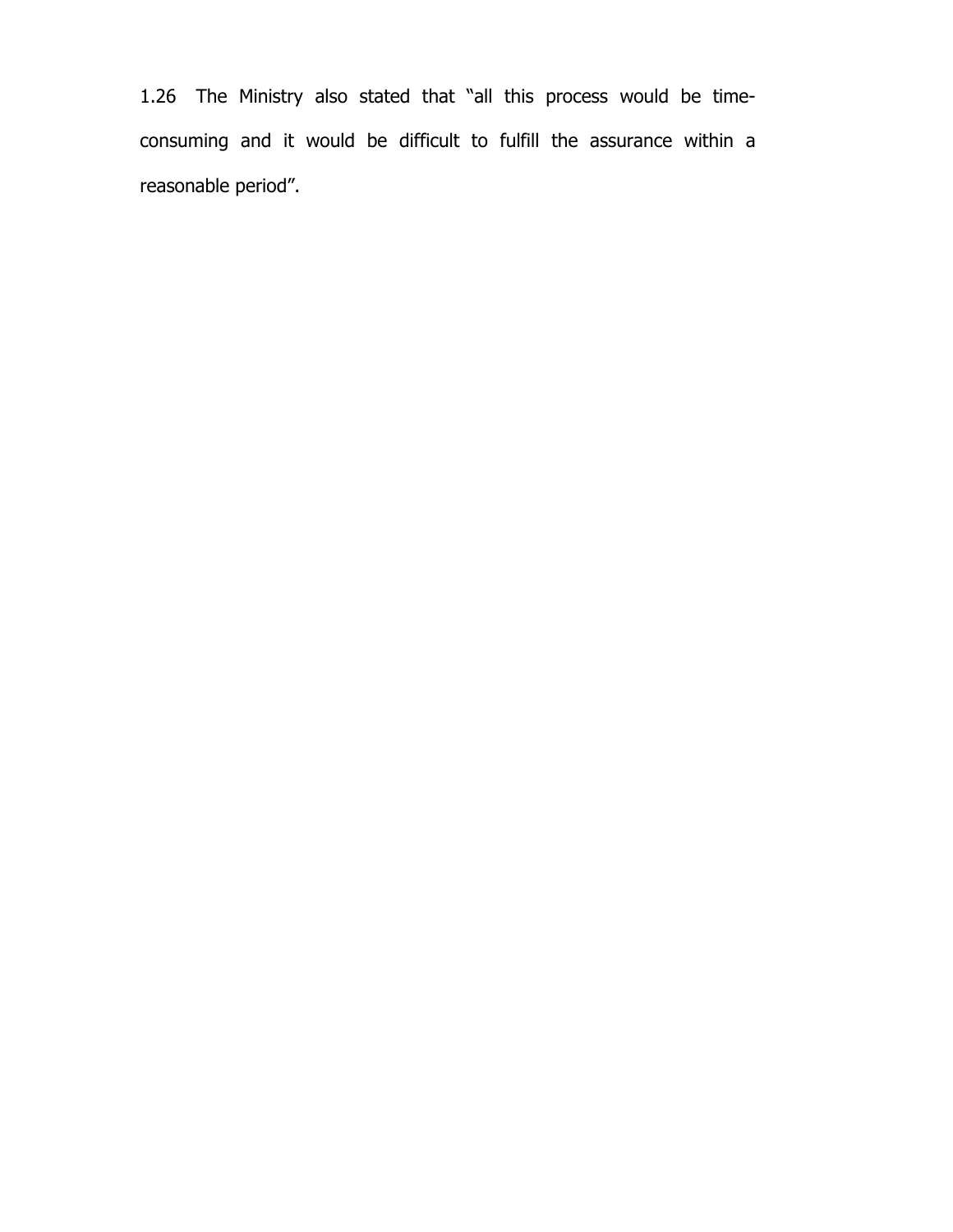**1.27 The Committee note that a question regarding Setting up of Indian Institutes of Information Technology (IITTs) was asked on 25 July, 2006. The question sought information regarding the plan of Government to establish new IIITs in the country, the places where these IIITs were likely to be established and the action plan worked out in this regard. In reply, it was** *inter alia* **stated that a proposal was under consideration for setting up of new Indian Institutes of Information Technology in the country and that the location of the proposed IIITs was yet to be decided. It was also stated that a detailed Project Report for setting up of IIITs had been prepared and was under consideration of the Planning Commission for their "in-principle" approval. The above reply of the Government was treated as an assurance. The assurance remained unimplemented. The Ministry requested for its dropping on the grounds that a Task Force has been set up by the Ministry of Human Resource Development in order to deliberate on the operational details of setting up of 20 new IIITs in the country in Public-Private Partnership(PPP) mode. According to the Ministry, the Task Force is yet to submit its report to the Planning Commission and it is only after the Task**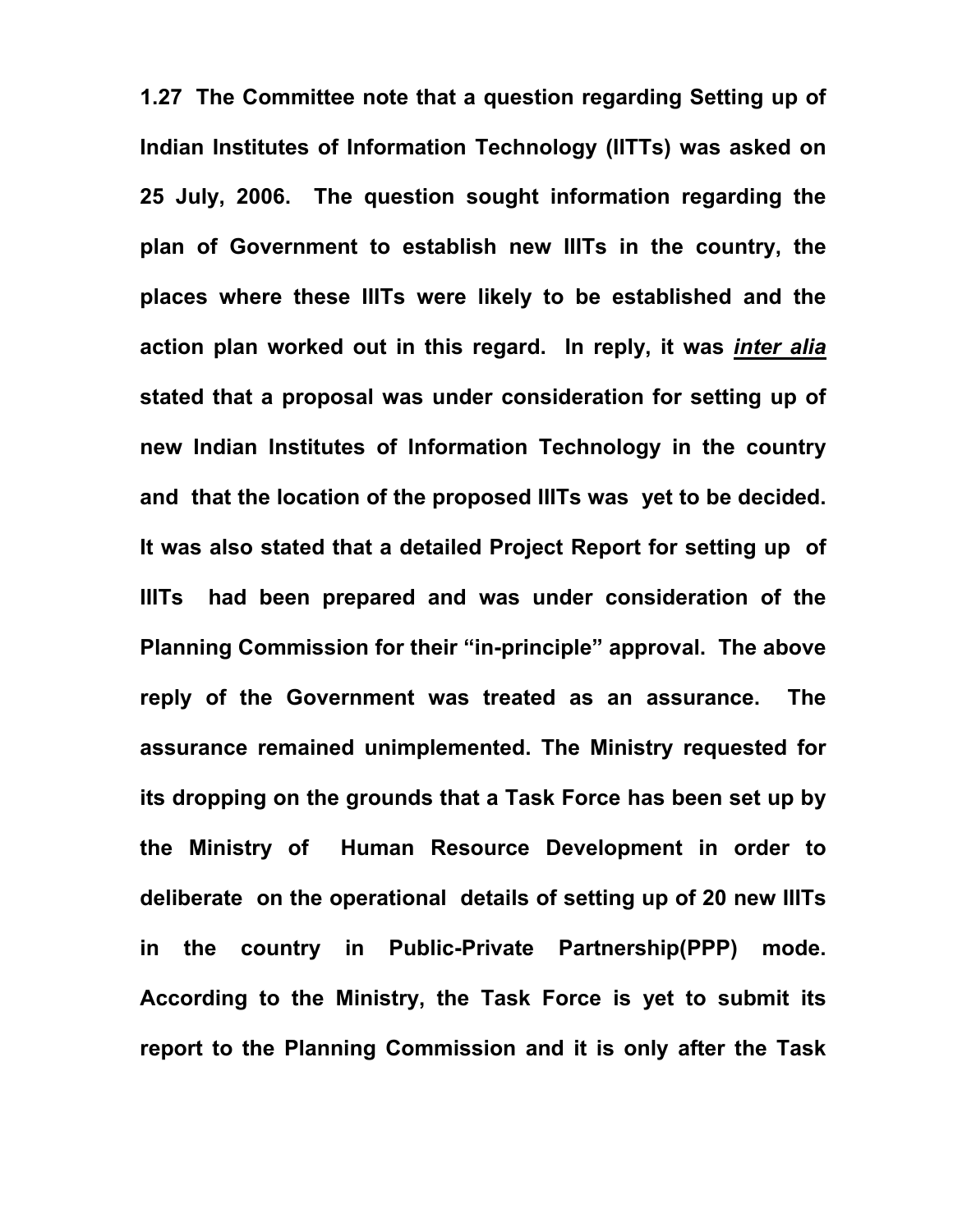**Force, furnished its report to the Planning Commission that the Planning Commission would decide about the operational details. Further, after getting, `in-principle' approval of the Planning Commission a draft memorandum for Expenditure Finance Committee (EFC) would have to be prepared and various State Governments/Union Territories to be involved in the process to ascertain from them the exact location of the 20 IIITs to enable preparation of a draft Cabinet Note. The Committee considered this request of the Ministry at their sitting held on 19 December, 2007 and decided not to drop the assurance in view of the fact that it was specifically mentioned by the Government in the reply given way back on 25 July, 2006 that a detailed project report for setting up of new Indian Institutes of Information Technology (IIITs) in the country had been prepared and the same was under consideration of the Planning Commission for their "in-principle" approval. The Committee are astonished that the Ministry have now, in their request for dropping the assurance, outlined a detailed and time consuming process and expressed difficulty in implementing the assurance within a reasonable period. The Committee are of the considered opinion that the**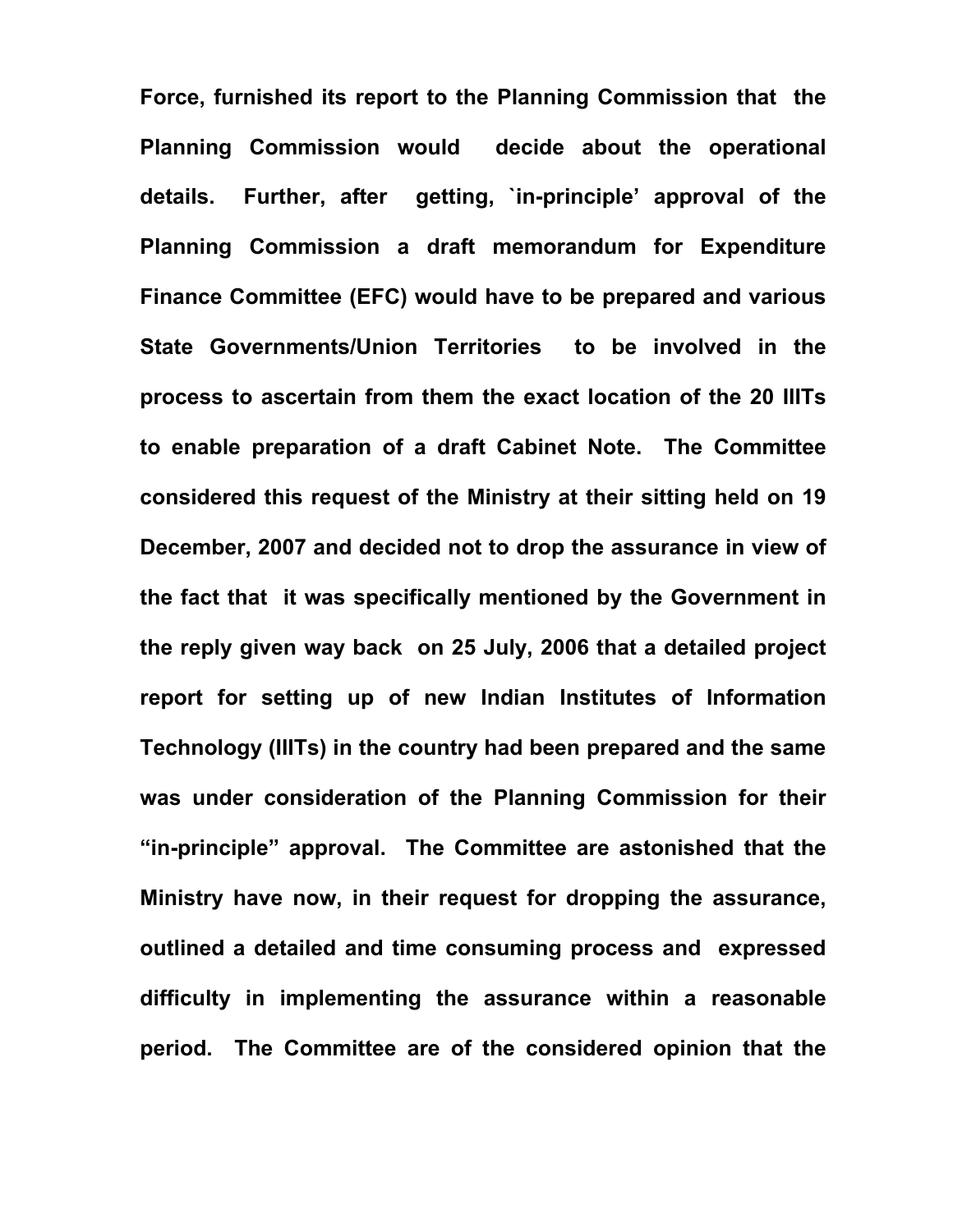**Ministry have not taken appropriate follow-up action despite the lapse of a considerable period of time. The Committee, therefore, desire that the project be brought to its logical conclusion and solemn promise made in the House be fulfilled in a time bound manner. The Committee would also like to be apprised of the present position of the assurance.** 

**1.28 The Committee express their unhappiness over the fact that the Ministry have not sought extension of time beyond 30 April, 2007 and, they, therefore, desire the Ministry to seek up-to-date extension of time at the earliest to implement the assurance.**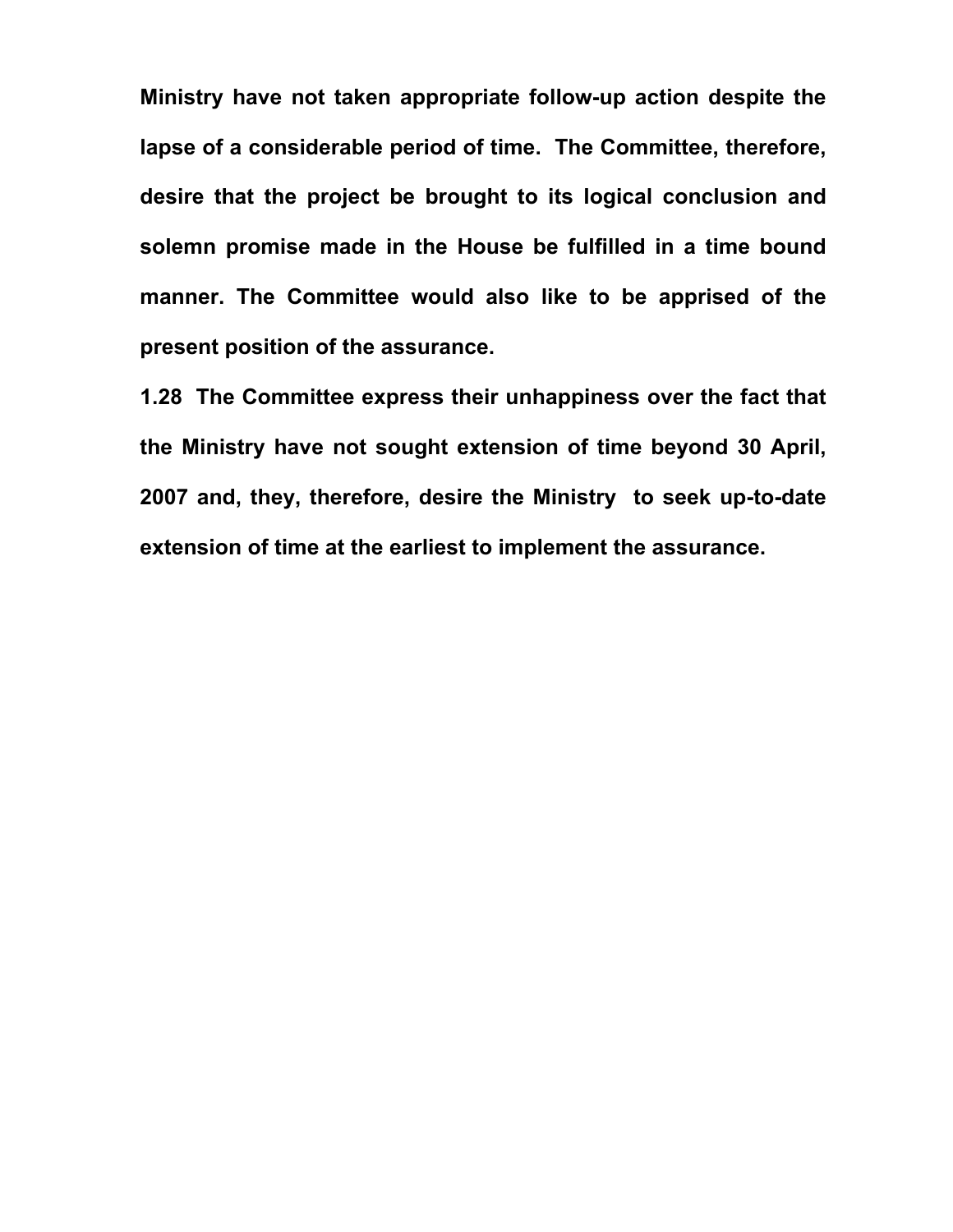## CHAPTER – II REQUESTS FOR DROPPING OF ASSURANCES (ACCEPTED)

## **[i] PAYMENT OF ROYALTY TO ARTISTS**

2.1 On 21 August 2003, Shri Virendra Kumar, M.P., addressed the following

Unstarred Question No.3746 to the Minister of Information and Broadcasting:-

- **"(a) whether the Government have a proposal to pay royalty to lyricists, composers and publishers to encourage music;**
- **(b) if so, the details thereof along with the rate at which royalty would be paid; and**
- **(c) the other steps taken/likely to be taken by the Government in the matter?"**

2.2 In reply, the then Minister of State in the Ministry of Information and

Broadcasting (Shri Ravi Shankar Prasad) stated as follows:-

- **"(a): Prasar Bharati has informed that they have recently taken a decision to pay royalty to lyricists, composers and publishers.**
- **(b) & (c): Prasar Bharati has informed that the details are being worked out to implement the decision."**

2.3 The above reply to the question was treated as an assurance and was required to be fulfilled by the Ministry of Information and Broadcasting within three months of the date of the reply *i.e.* by 20 November 2003. However the assurance is yet to be fulfilled. The Ministry have not sought extension of time beyond 31 December, 2006 to implement the assurance.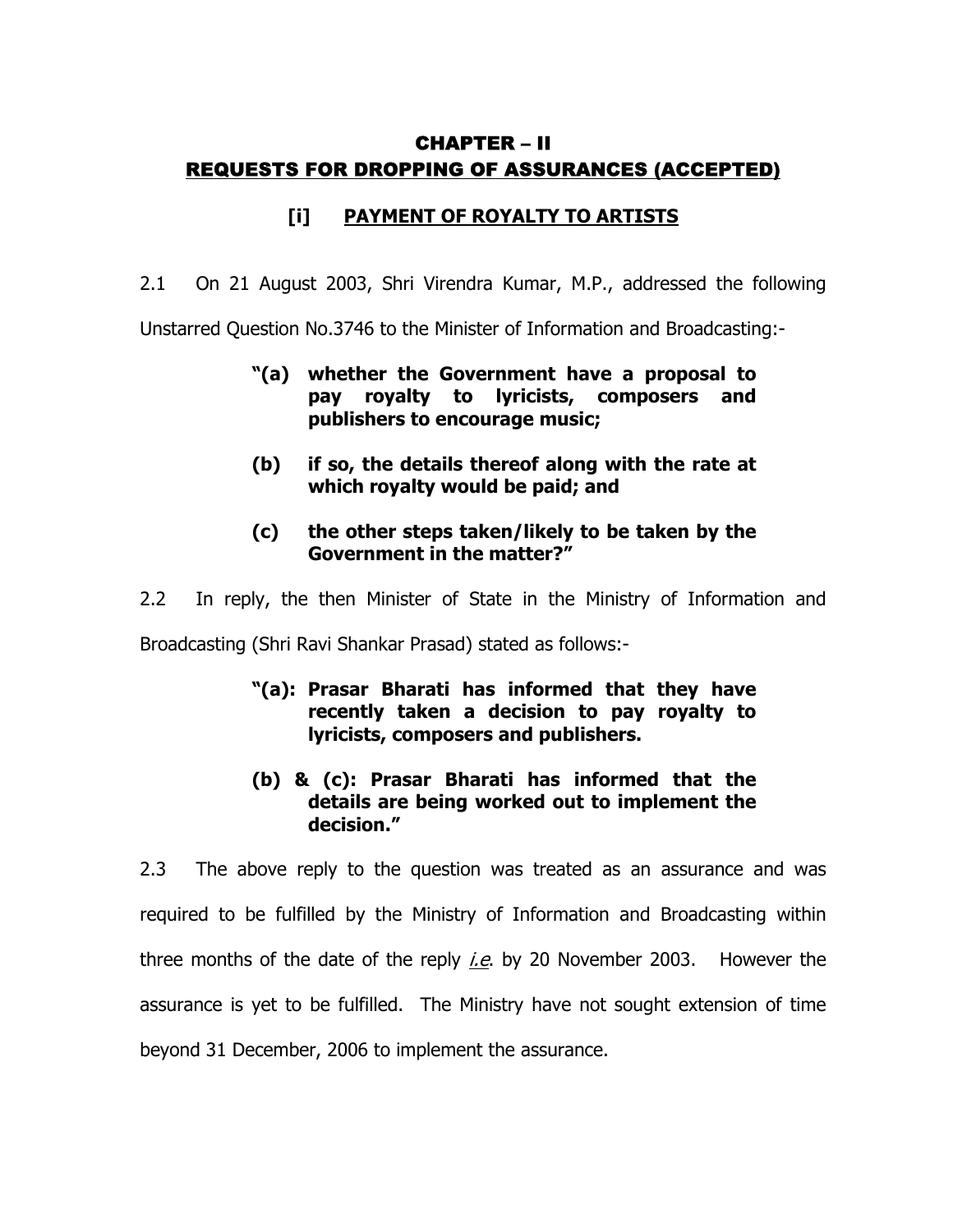2.4 The Ministry of Information and Broadcasting vide their O.M. No.11/34/2003-BC-IV dated 08 August 2006 and 25 May 2007 requested to drop the assurance on the following ground :-

> "In the light of decision of Prasar Bharati to pay royalty, Prasar Bharati had contacted the Indian Performing Right Society (IPRS), which is the royalty-collecting agency from AIR. Directorate General: All India Radio (DG: AIR) was required to enter into an agreement with Indian Performing Rights Society (IPRS) in this regard. Prasar Bharati has informed that despite a number of written requests the IPRS has not furnished the documents required under Copyright Act, Clause 14(I) for entering into an agreement with AIR. In the absence of an agreement, the modalities for payment of royalty remain unresolved. Keeping this in view, it is not possible to keep the matter pending indefinitely. Fulfillment of the assurance will therefore be difficult."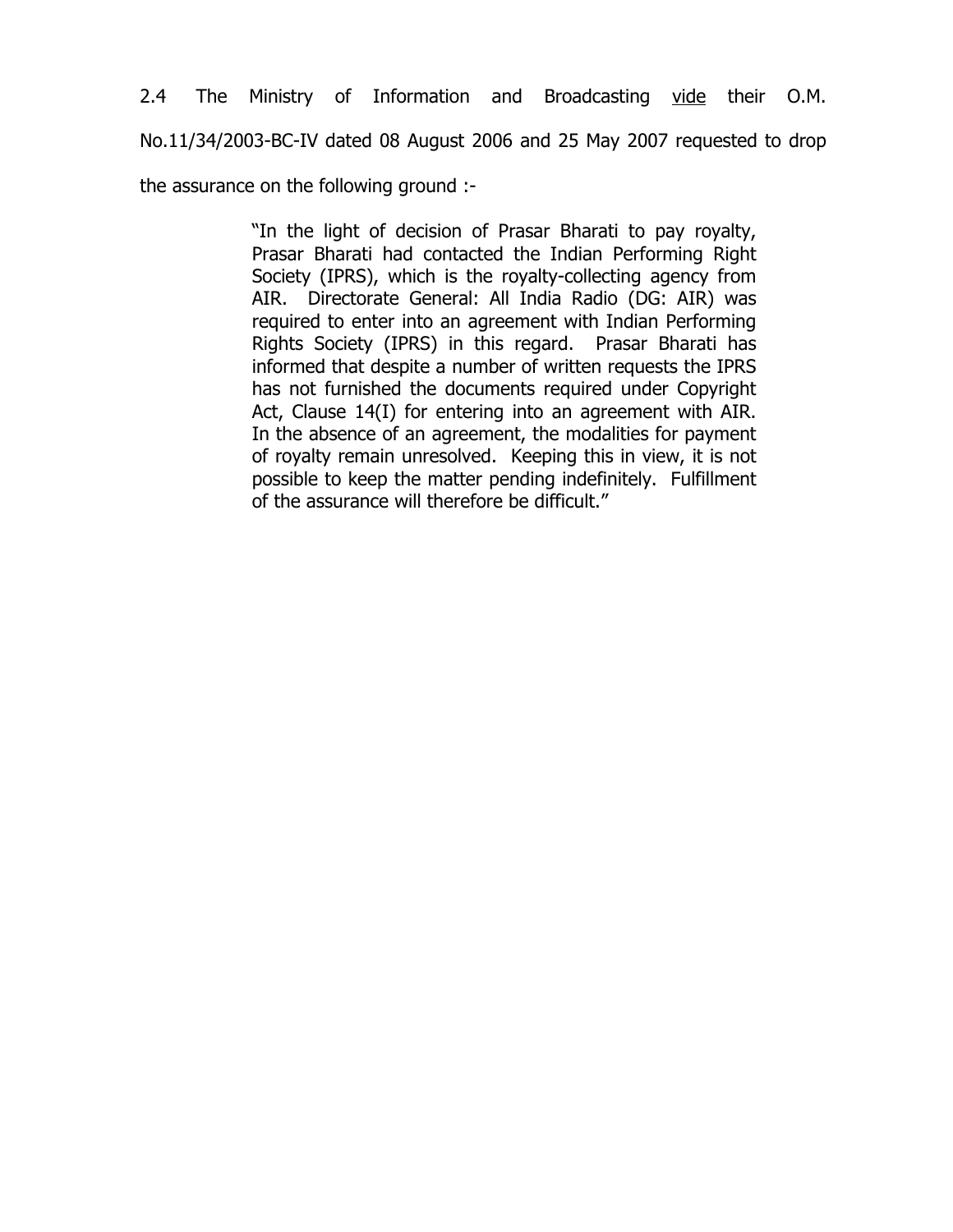**2.5 The Committee note that a question regarding payment of royalty to artists was asked on 21 August, 2003. The question,**  *interalia,* **sought information regarding the details of the proposal of the Government to pay royalty to lyricists, composers and publishers to encourage music. In reply, it was,** *interalia,* **stated by the Ministry that Prasar Bharati had informed that they had recently taken a decision to pay royalty to lyricists, etc. and the details were being worked out to implement the decision. This reply to the question was treated as an assurance. As the assurance remained unimplemented, the Ministry requested for dropping the assurance on the ground that Directorate General, All India Radio was required to enter into an agreement with Indian Performing Rights Society (IPRS) which is the royalty collecting Agency from AIR. According to the Ministry, the IPRS has not furnished the documents required under the Copyright Act, for entering into an agreement with AIR despite a number of written requests. The Ministry have further stated that in the absence of an agreement, the modalities for payment of royalty remained unresolved. The request of the Ministry was considered by the Committee at their sitting held on 19 December, 2007 and**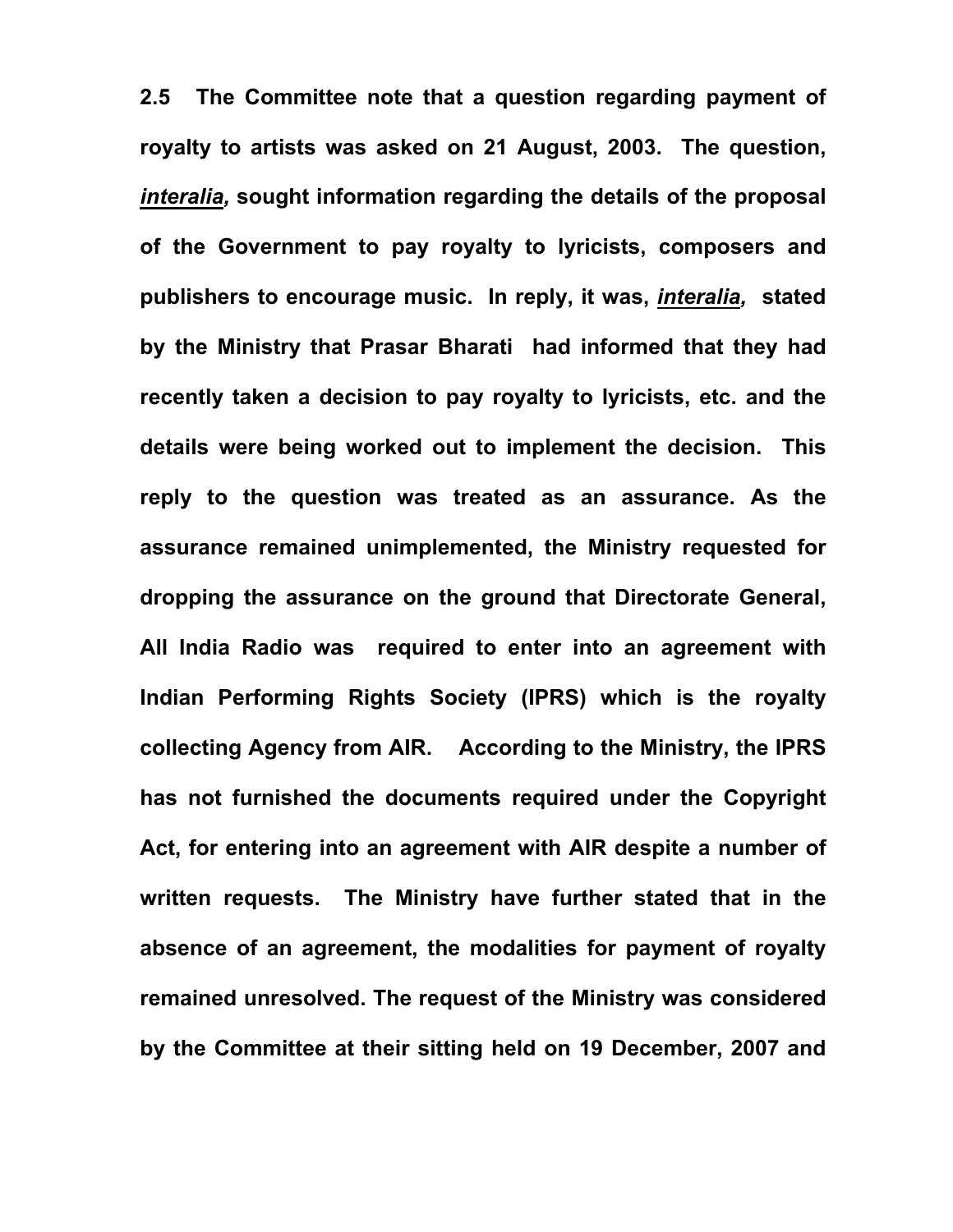**having been satisfied with the reasons adduced by the Ministry, decided to drop the assurance.**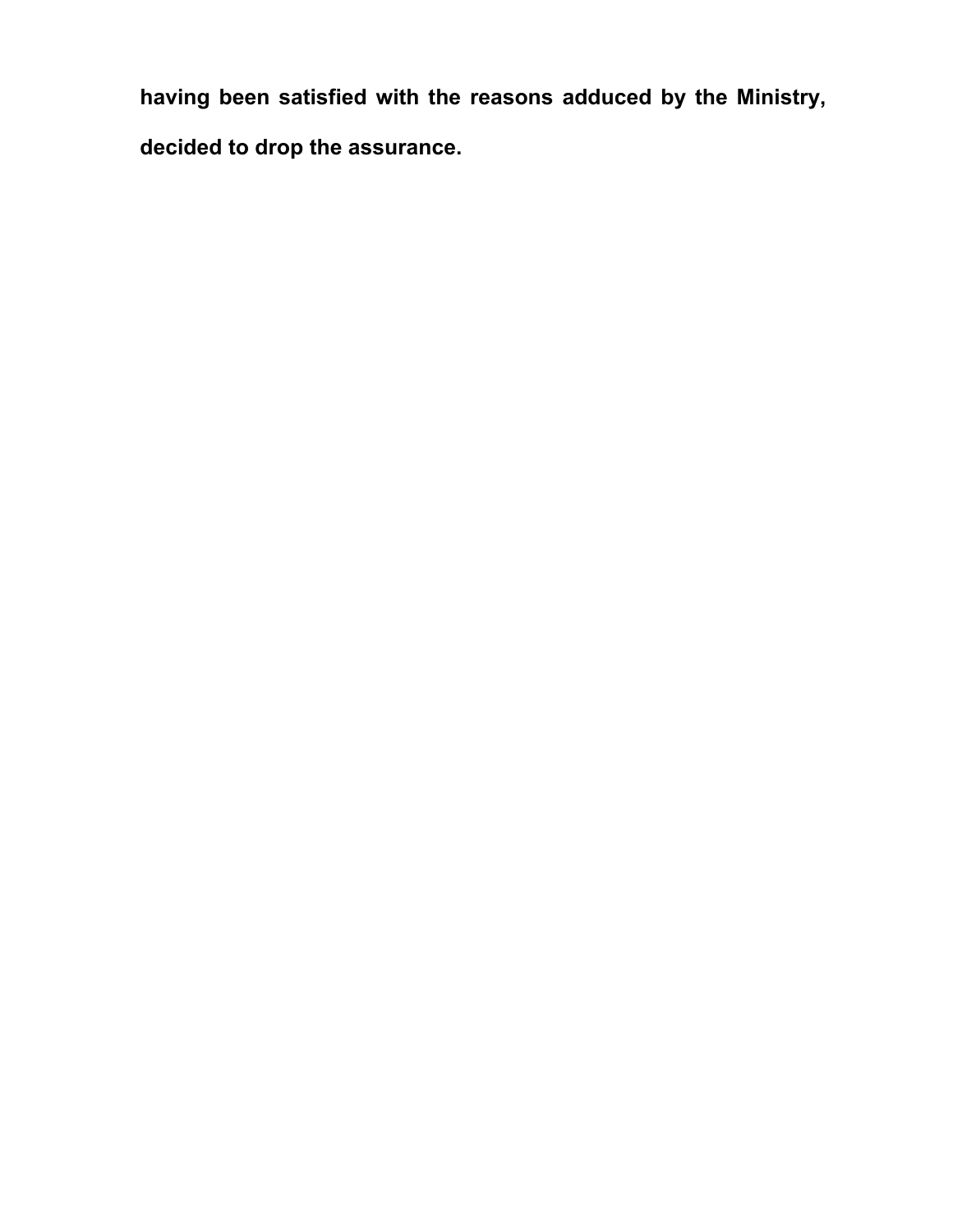# **[ii] LOAN TO ETHIOPIA**

2.6 On 15 December, 2006, Shri Balashowry Vallabhaneni, M.P., addressed the

following Unstarred Question No.3518 to the Minister of Finance:-

- **"(a) whether the Government proposes to extend soft loan to Ethiopia;**
- **(b) if so, the details alongwith the terms and conditions thereof ;**
- **(c) whether there is any proposal to give similar loans to any other country ; and**
- **(d) if so, the details thereof ?"**

2.7 In reply, the Minister of State in the Ministry of Finance (Shri S.S.

Palanimanickam) stated as follows:-

- **"(a) & (b): Yes, Sir. There is a proposal for GOI supported Exim Bank of India line of credit of US\$ 640 million to the Government of Ethiopia for revamping of their sugar industry, which is under consideration. However, the terms and conditions thereof will be finalized in due course.**
- **(c) Yes, Sir.**
- **(d): Details are in the Annex.**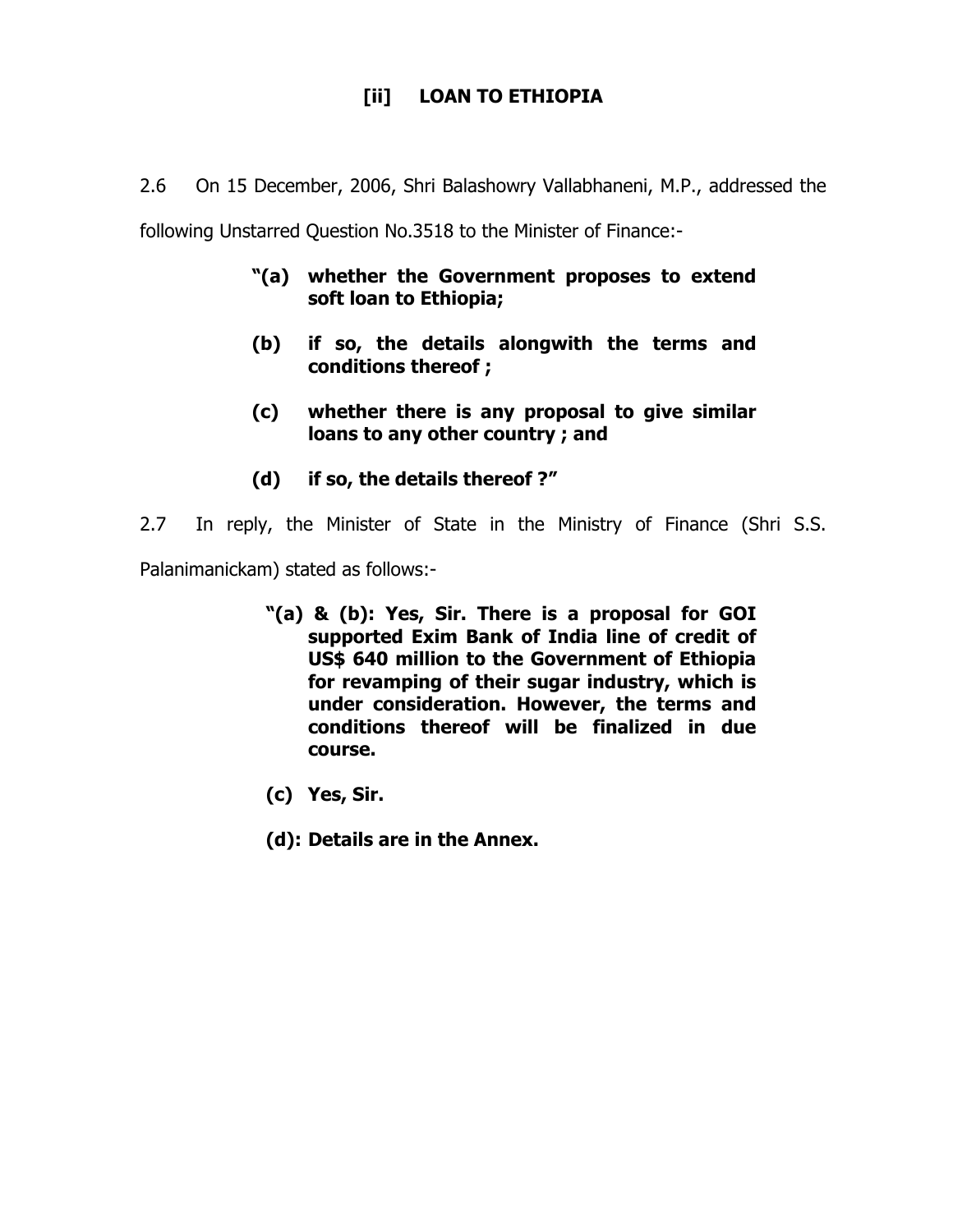### **ANNEXURE**

## **Details of proposals of GOI supported Exim Bank of India lines of credit (LOC) to various countries**

| SI.<br>No. | Recipient<br>country | Amount of<br>LOC (in<br>Millions of<br>US Dollars) | Purpose                                                                                                                                                               |
|------------|----------------------|----------------------------------------------------|-----------------------------------------------------------------------------------------------------------------------------------------------------------------------|
| 1.         | Sri Lanka            | 100                                                | Purchase of Defence equipment/supplies.                                                                                                                               |
| 2.         | <b>Nepal</b>         | 35                                                 | For various road, electrification and hydro-<br>power projects.                                                                                                       |
| 3.         | <b>Mauritius</b>     | 60                                                 | For import of capital goods, purchase of an<br>Advance Light Helicopter, construction of<br>road, purchase of pharmaceutical products<br>and ICT Education.           |
| 4.         | Sudan                | 48                                                 | agricultural inputs,<br>technical<br>For<br>and<br>laboratory equipment, scientific equipment,<br>solar electrification and meeting requirement<br>of Sudan railways. |
| 5.         | Gabon                | 14.45                                              | For housing project.                                                                                                                                                  |
| 6.         | Myanmar              | 80                                                 | Supply of heavy duty water pumps and<br>power project.                                                                                                                |
| 7.         | Lao PDR              | 17.34                                              | For agriculture and irrigation schemes.                                                                                                                               |
| 8.         | Cambodia             | 35.20                                              | For water resources development project,<br>water pumps and electric transmission line<br>project.                                                                    |
| 9.         | Vietnam              | 45                                                 | For thermal plant project.                                                                                                                                            |

2.8 The above reply to the question was treated as an assurance and was required to be fulfilled by the Ministry of Finance within three months of the date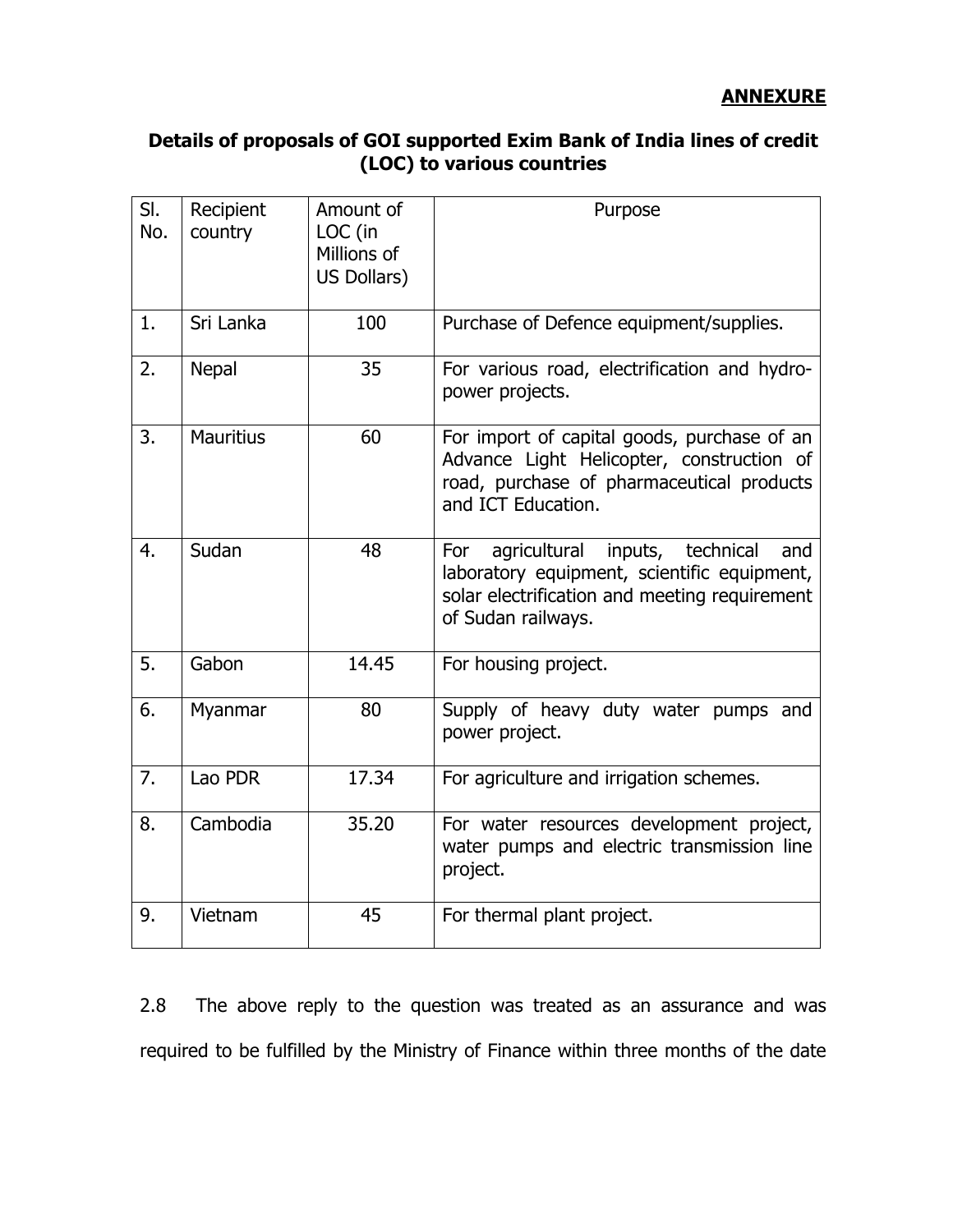of the reply *i.e.* by 14 March, 2007. However, the assurance is yet to be fulfilled.

The Ministry have not sought any extension of time to implement the assurance.

2.9 The Ministry of Finance vide their O.M. No.1/5/2006-CIE-II dated 11 May,

2007 requested not to treat the reply as an assurance on the following grounds:-

"This Department keeps on receiving proposals for line of credit (LOC) to various countries. Such proposals are examined with reference to strategic location and political or economic mileage that India could get by way of extension of LOC. This is a regular exercise. No assurance of any sort is given to the country requesting for such LOC. In the present context, the Department had received a proposal from Government of Ethiopia for revamping its sugar industry. Thus, the proposal is at its initial stage. This type of activity is a routine and regular in nature. Moreover, Government of Ethiopia has requested for US\$ 640 million for revamping of their sugar industry. This huge LOC cannot be given in one financial year."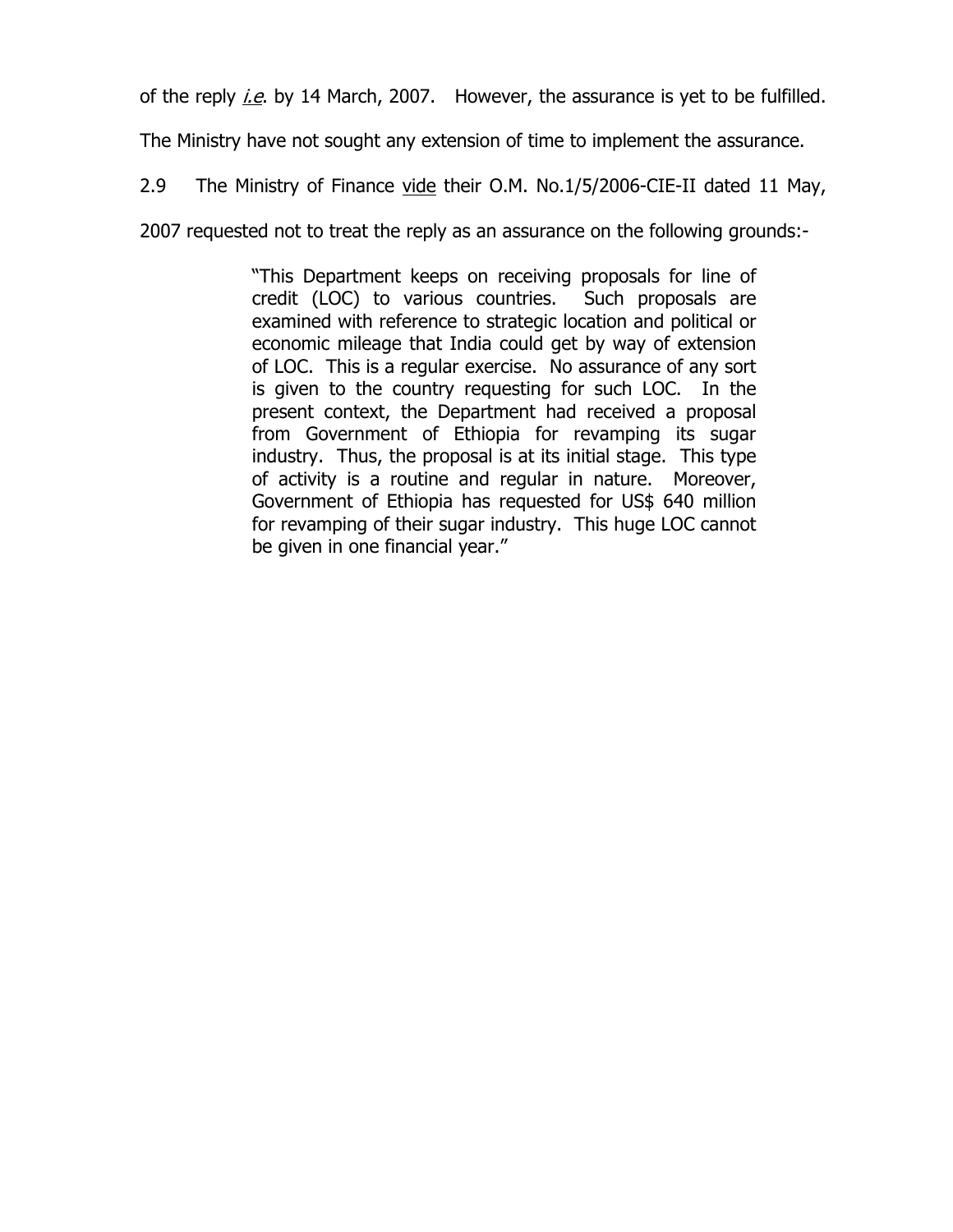**2.10 The Committee note that a question was asked on 15 December, 2006 regarding Loan to Ethiopia. The question sought information regarding details of the proposal of the Government to extend soft loan to Ethiopia. In reply it was,** *interalia* **stated that a proposal for Government of India supported Exim Bank of India line of credit of US\$ 640 million to the Government of Ethiopia for revamping of their sugar industry was under consideration and the terms and conditions thereof would be finalized in due course. The above reply was treated as an assurance. However, the Ministry requested for dropping the assurance on the ground that this type of activity is a routine and regular in nature. According to the Ministry, Government of Ethiopia had requested for US\$ 640 million for revamping of their sugar industry and this huge amount could not be given by the Indian Government in one financial year. The Committee agree with the plea of the Government that such proposals are examined with reference to strategic location and political or economic mileage. The Committee considered the above request at their sitting held on 19 December, 2007 and having been**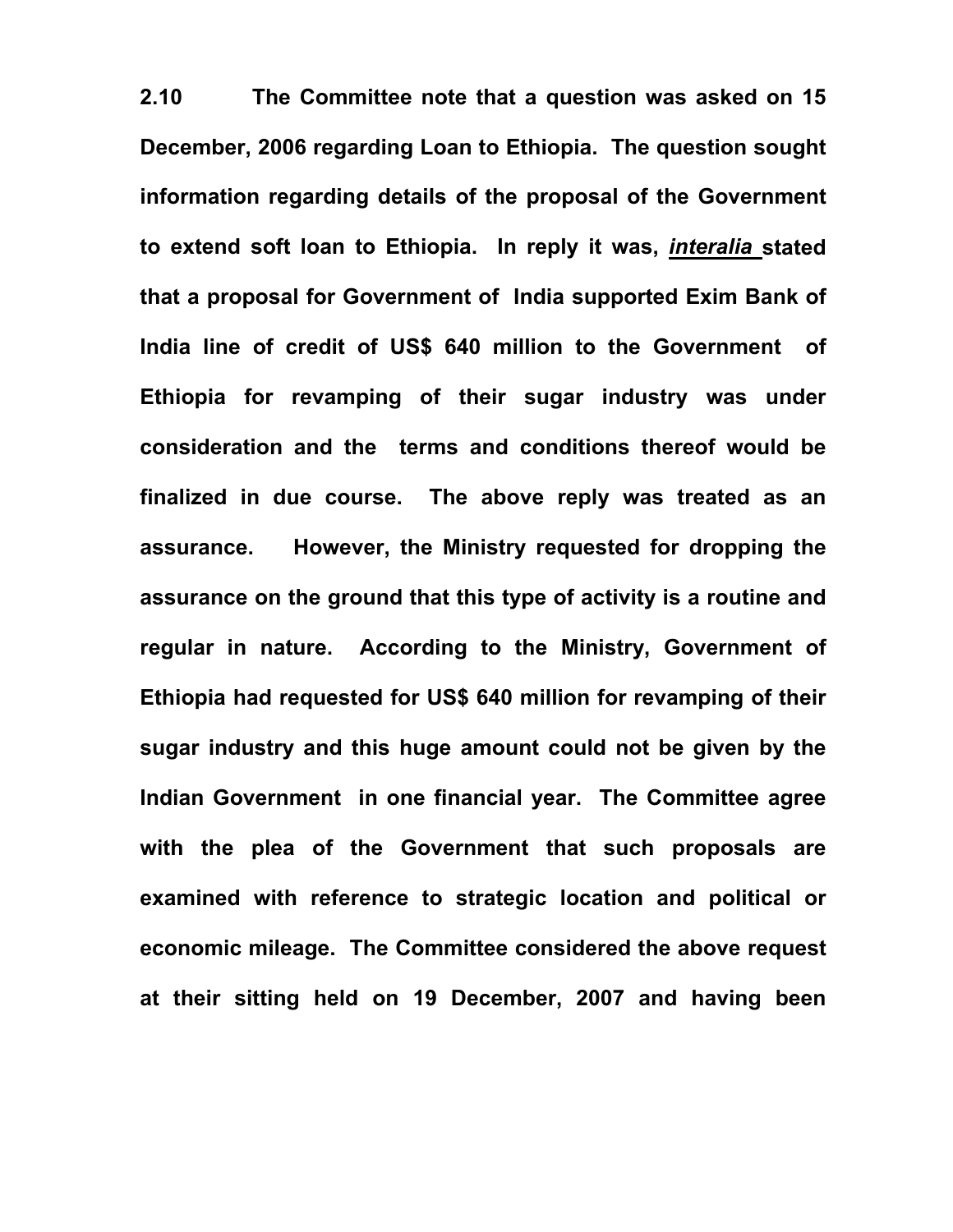**satisfied with the reasons advanced by the Ministry acceded to the request of the Ministry to drop the assurance.**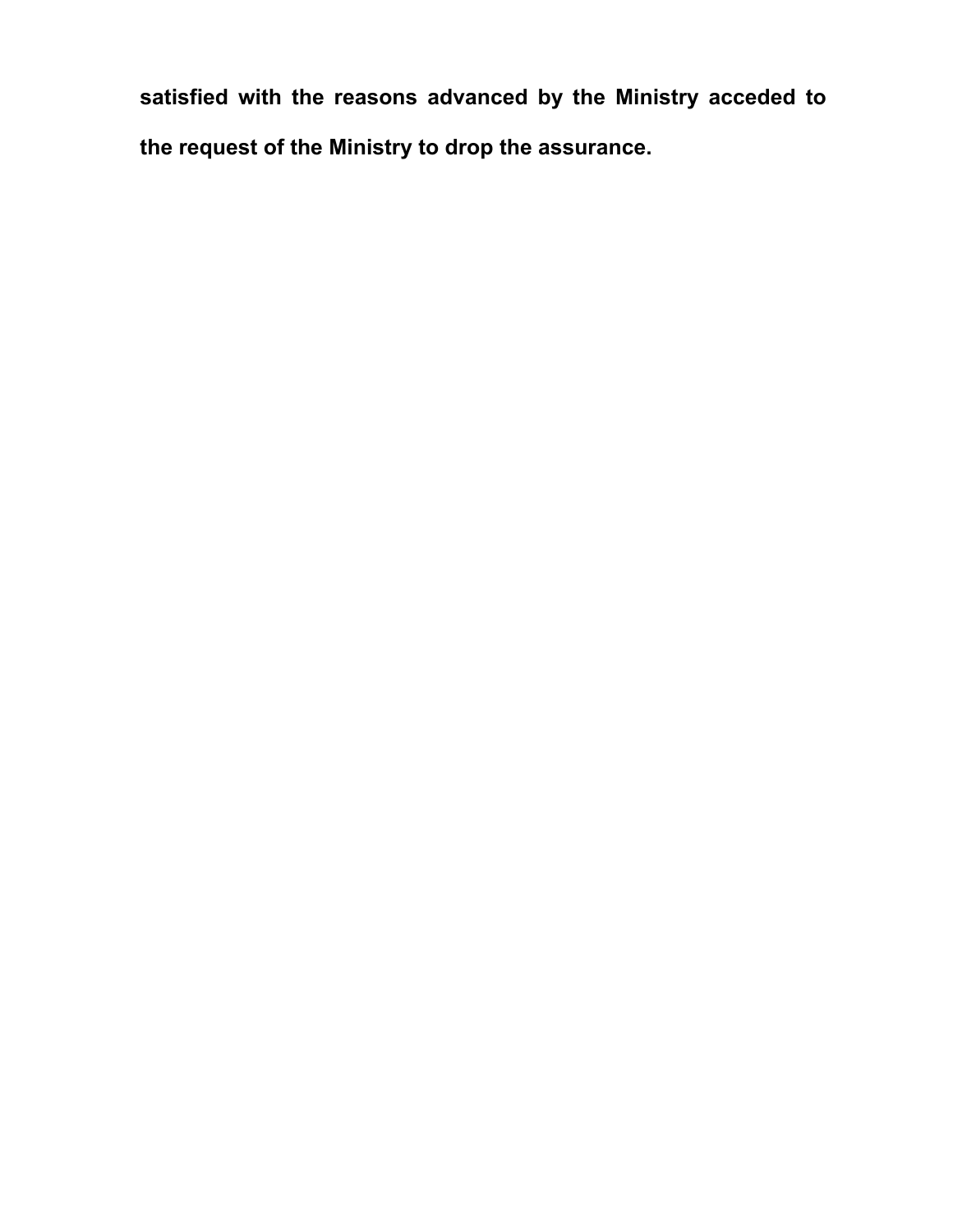# **[iii] IMPORT OF DEFENCE TECHNOLOGIES**

2.11 On 27 July, 2006, Shri Naveen Jindal, MP addressed the following Unstarred

Question No. 531 to the Minister of Defence:-

- **"(a) whether there is any proposal to grant special status to some premier private companies for importing Defence Technologies directly from abroad;**
- **(b) if so, the details of such companies identified by the Government;**
- **(c) whether the Government has earmarked the Defence Technologies which will be imported by these companies; and**
- **(d) if so, the details thereof?"**

2.12 In reply, the Minister of State for Defence Production (Shri Rao Inderjit Singh) stated as follows:-

> **"(a)& (b): No, Sir. There is, however, a proposal to identify premier private companies, which can be treated at par with Defence PSUs for production of Defence items in terms of the provisions of Defence Procurement Procedure 2005.**

**(c)& (d): Do not arise."** 

2.13 The above reply to the question was treated as an assurance and was required to be fulfilled by the Ministry of Defence within three months of the date of reply  $i.e.$  by 26 October, 2006. The Ministry sought extension of time upto 25 October, 2007 or till the decision for the deletion of assurance is received.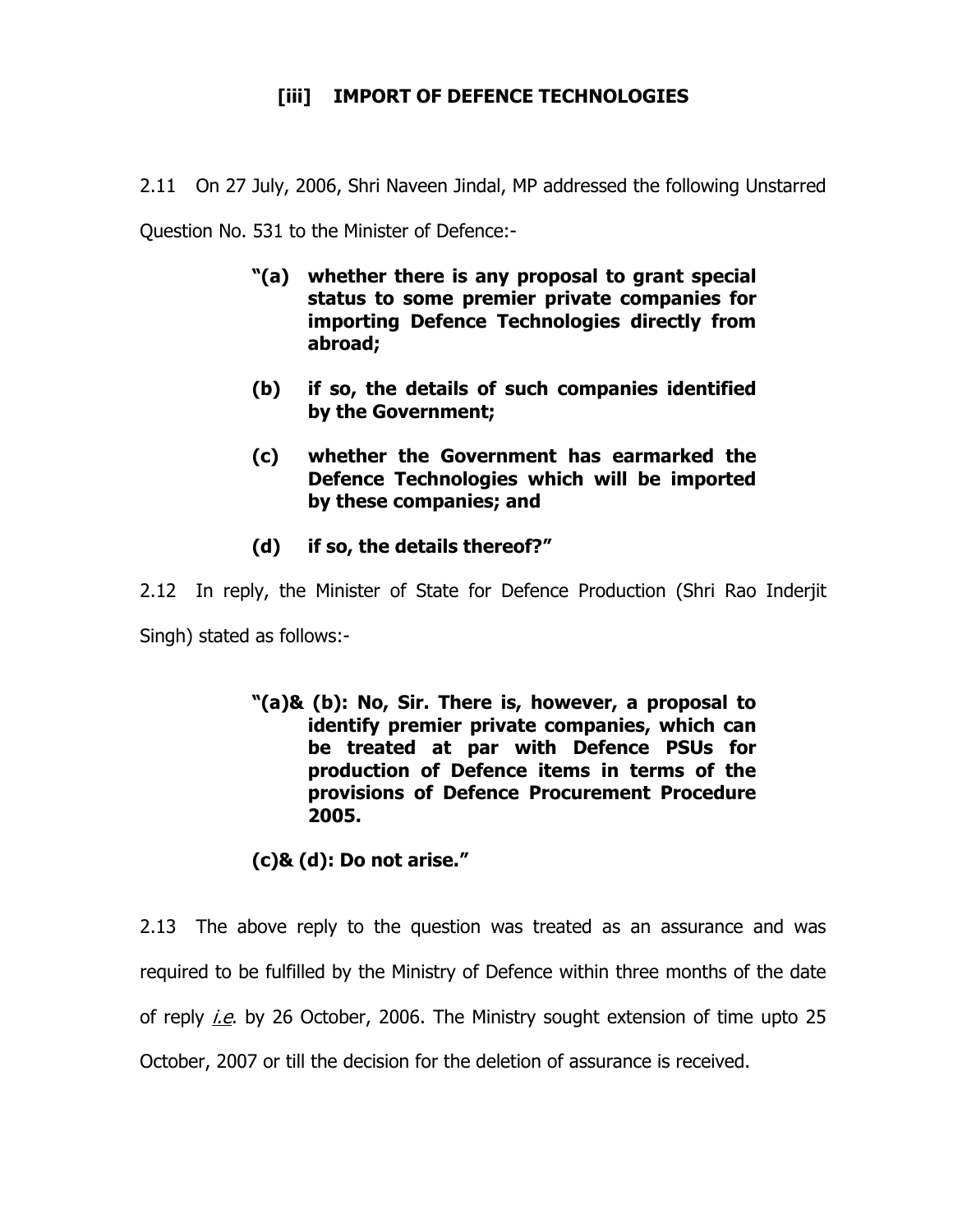2.14 The Ministry of Defence, Department of Defence Production, vide their OM No. 4(18)/2006-D (S-III) dated 01 November, 2006 and 30 May, 2007, requested the Committee for dropping the assurance on the ground "that the Government of India had at the very outset stated that there is no proposal to grant any special status to some premier private companies for importing Defence Technologies directly from abroad". According to the Ministry it had only been further clarified about a proposal to identify premier private companies, which can be treated at par with Defence PSUs for production of Defence items in terms of the provisions of Defence Procurement Procedure, 2005.

2.15 In view of the position explained above, the Department of Defence Production have requested that the assurance may be dropped from the list of assurances.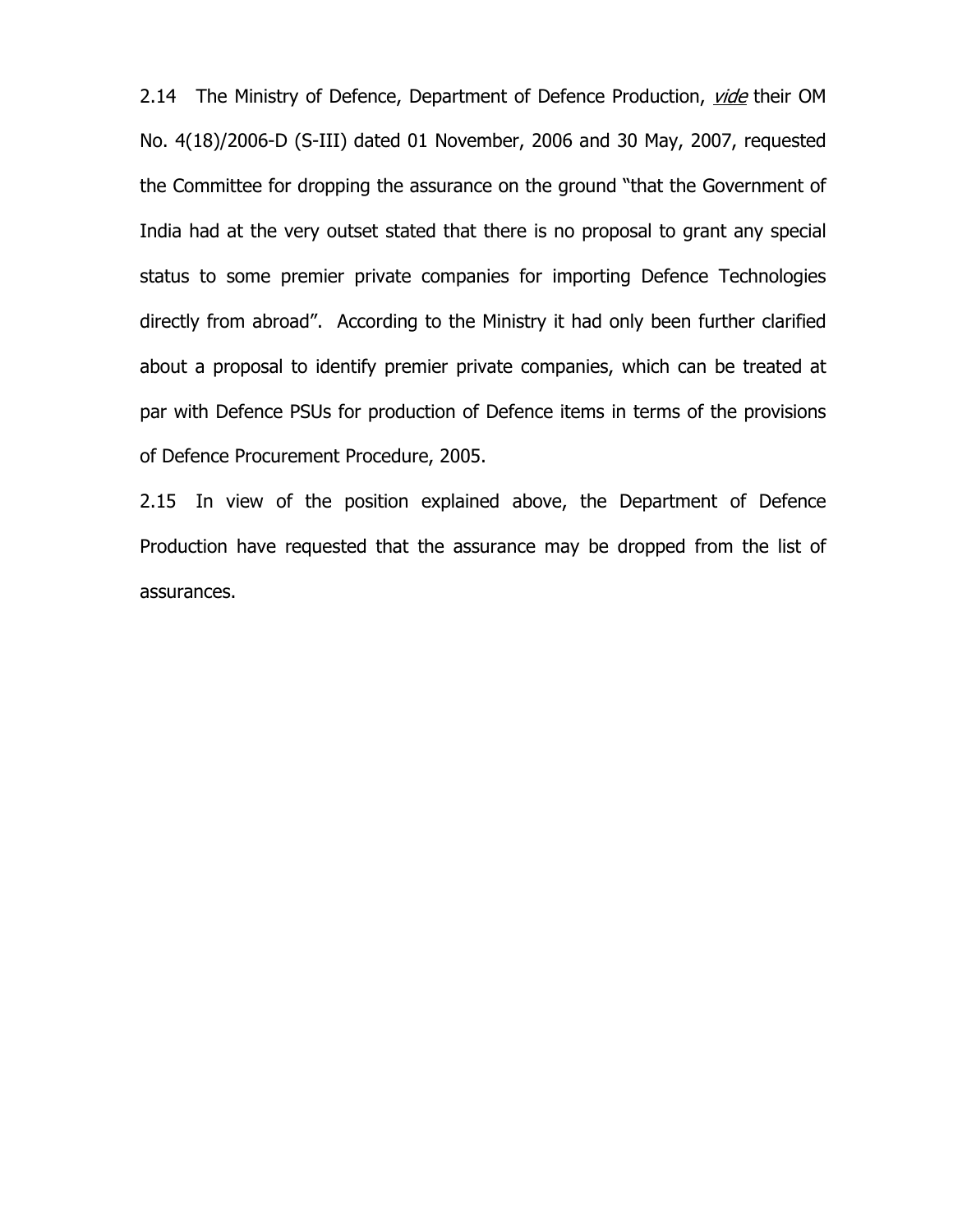**2.16 The Committee note that a question was asked on 27 July, 2006 whether there was any proposal to grant special status to some premier private companies for importing Defence Technologies directly from abroad, the details of such companies identified and the defence technologies which would be imported by these companies. In reply, it was stated that there was no such proposal. It was further stated that there was, however, a proposal to identify premier private companies which could be treated at par with Defence PSUs for production of Defence items in terms of the provisions of Defence Procurement Procedure 2005. This part of information furnished by the Government in their reply was treated as an assurance. The Ministry however requested to drop the assurance on the ground that the Government had at the very outset stated that there was no proposal to grant any special status to some premier private companies for importing Defence Technology directly from abroad and they had only clarified that there was a proposal to identify premier private companies which can be treated at par with Defence PSUs for production of defence items. The Committee considered the request of the Ministry at their sitting**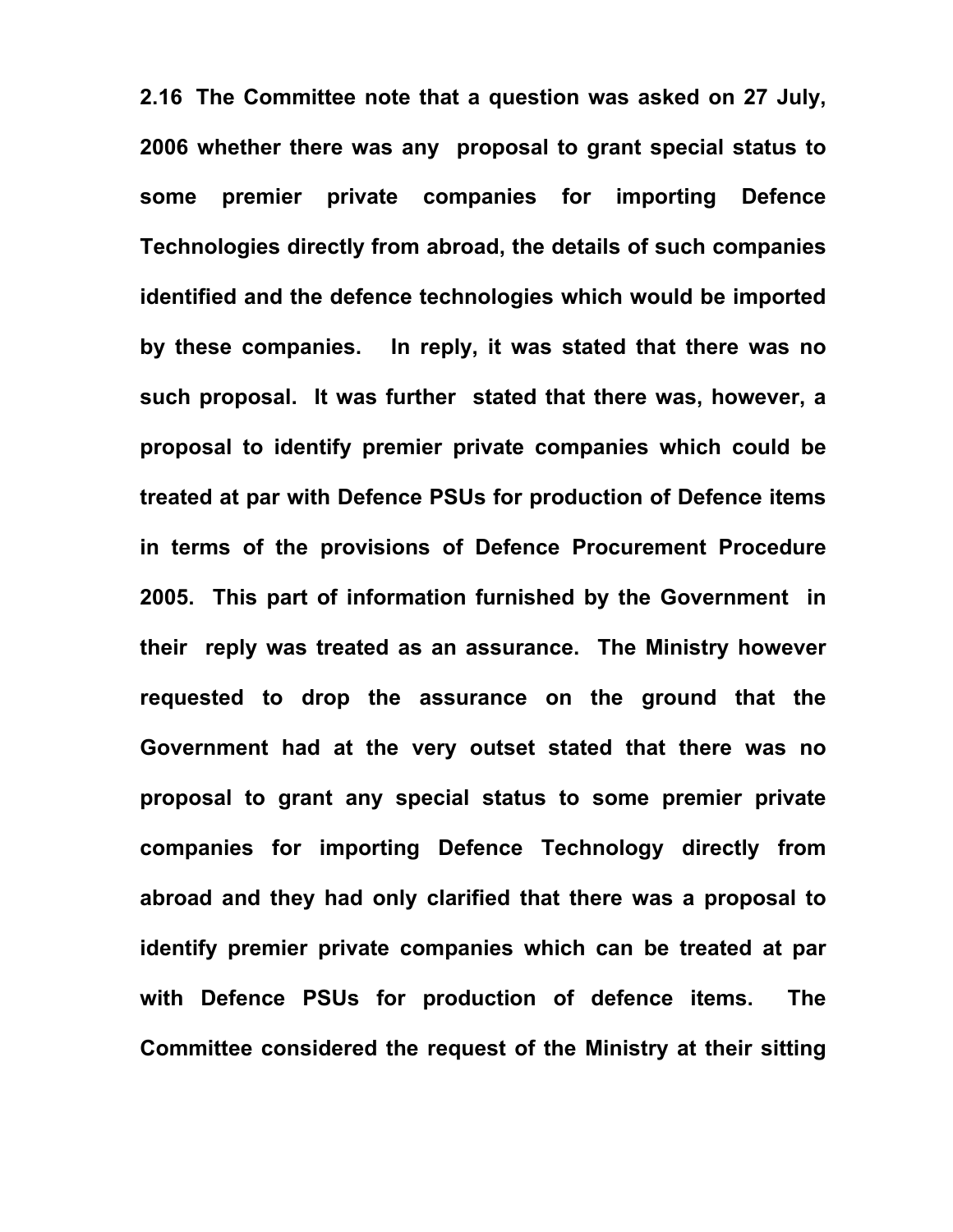**held on 19 December, 2007 and agreeing with the grounds put forward by the Ministry, decided to drop the assurance.**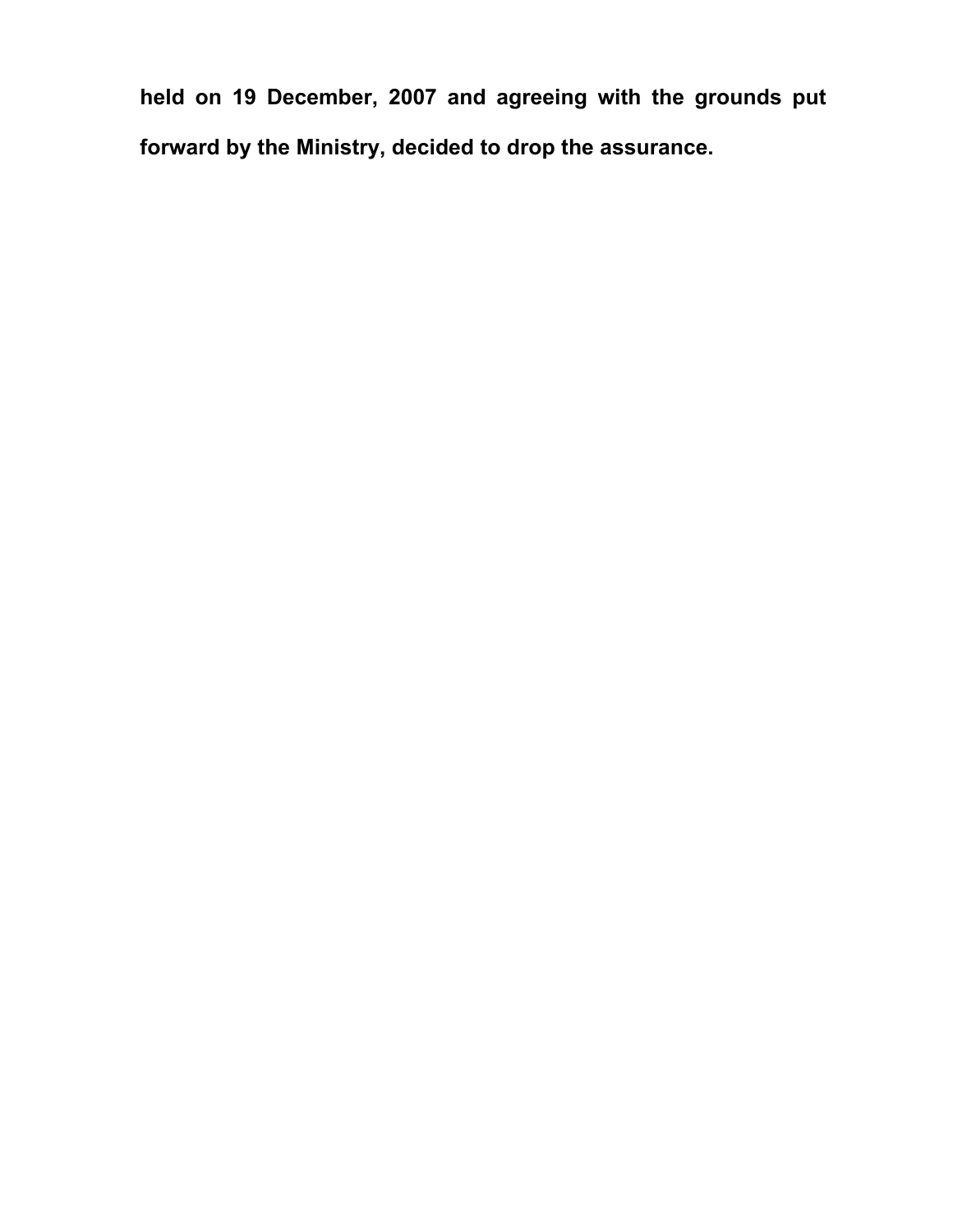# **[iv] GAS PIPELINE PROJECTS**

2.17 On 24 March, 2005, S/Shri Kinjarapu Yerrannaidu and Iqbal Ahmed Saradgi,

MPs addressed the following Starred Question No. 305 to the Minister of Petroleum and Natural Gas:-

- **"(a) the route chart of the proposed Indo-Iran gas pipe line;**
- **(b) whether Iran has agreed to have a delivery point of the gas at the Indian border;**
- **(c) if so, whether there is any proposal to connect it with the proposed national gas grid**
- **(d) if so, the details thereof;**
- **(e) whether the Government has finalised the scheme for domestic and industrial supply from said pipe line; and**
- **(f) if so, the details thereof?"**

2.18 In reply, the then Minister of Petroleum and Natural Gas (Shri Mani Shankar

Aiyar) stated as follows:-

# **"(a) to (f): A statement is laid on the Table of the House.**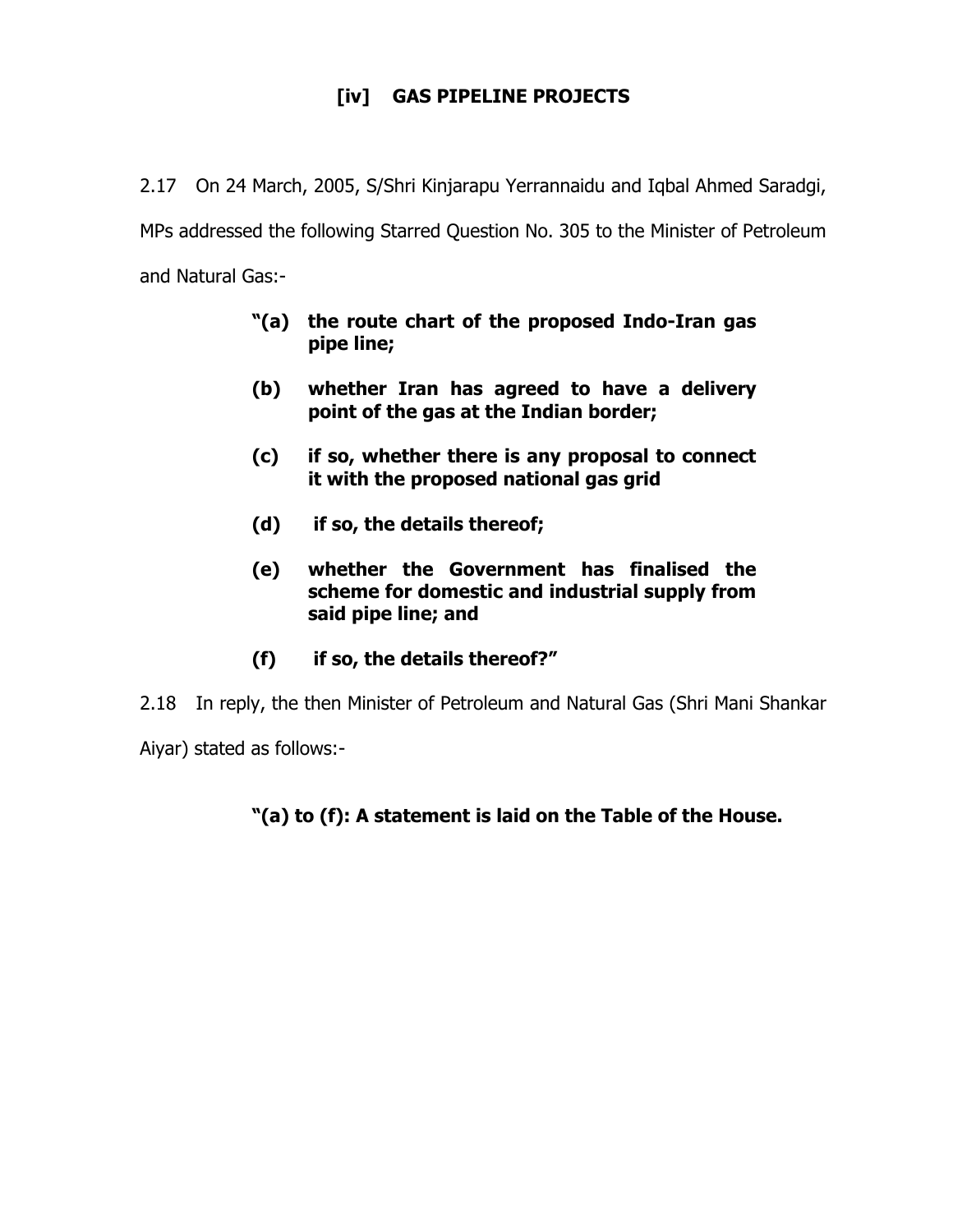### **STATEMENT REFERRED TO IN REPLY TO PARTS (a) TO (f) OF THE LOK SABHA STARRED QUESTION NO.305 BY SHRI KINJARAPU YERRANNAIDU AND SHRI IQBAL AHMED SARADGI, MPs TO BE ANSWERED ON 24TH MARCH, 2005 REGARDING INDO-IRAN GAS PIPE LINE PROJECT**

(a) & (b): The proposal for a gas pipeline from Iran to India through Pakistan is at initial stages of discussion. It is proposed to have to separate back-to-back agreements: between Iran and India for the delivery of gas by pipeline to our agreed point on the India-Pakistan border: and Between Iran and Pakistan for transmission from Iran and transit through Pakistan. The details of the project including the pipeline route, deliver point, etc., are yet to be finalized.

(c) & (d): Yes, Sir. In principle, it is proposed to link supplies from Iran to the national network of pipelines, but the specifics are to be worked out.

(e) & (f): Marketing arrangements within India will be made after the details of supply to the India-Pakistan border have been finalized.

2.19 The above reply to the question was treated as an assurance and was

required to be fulfilled by the Ministry of Petroleum and Natural Gas within three

months of the date of reply  $i.e.$  by 23 June, 2005; but the assurance is yet to be

implemented. The Ministry have sought extension of time till a decision is taken in

the matter.

2.20 On 12 May, 2005, S/Shri Ramji Lal Suman and Nitish Kumar, MPs addressed

the following Starred Question No. 669 to the Minister of Petroleum and Natural

Gas:-

- **"(a) whether talks were held with Bangladesh in the recent past to bring gas pipeline from Myanmar to India.**
- **(b) if so, the details thereof;**
- **(c) whether any objection has been raised from some quarters in this regard; and;**
- **(d) if so, the facts thereof?"**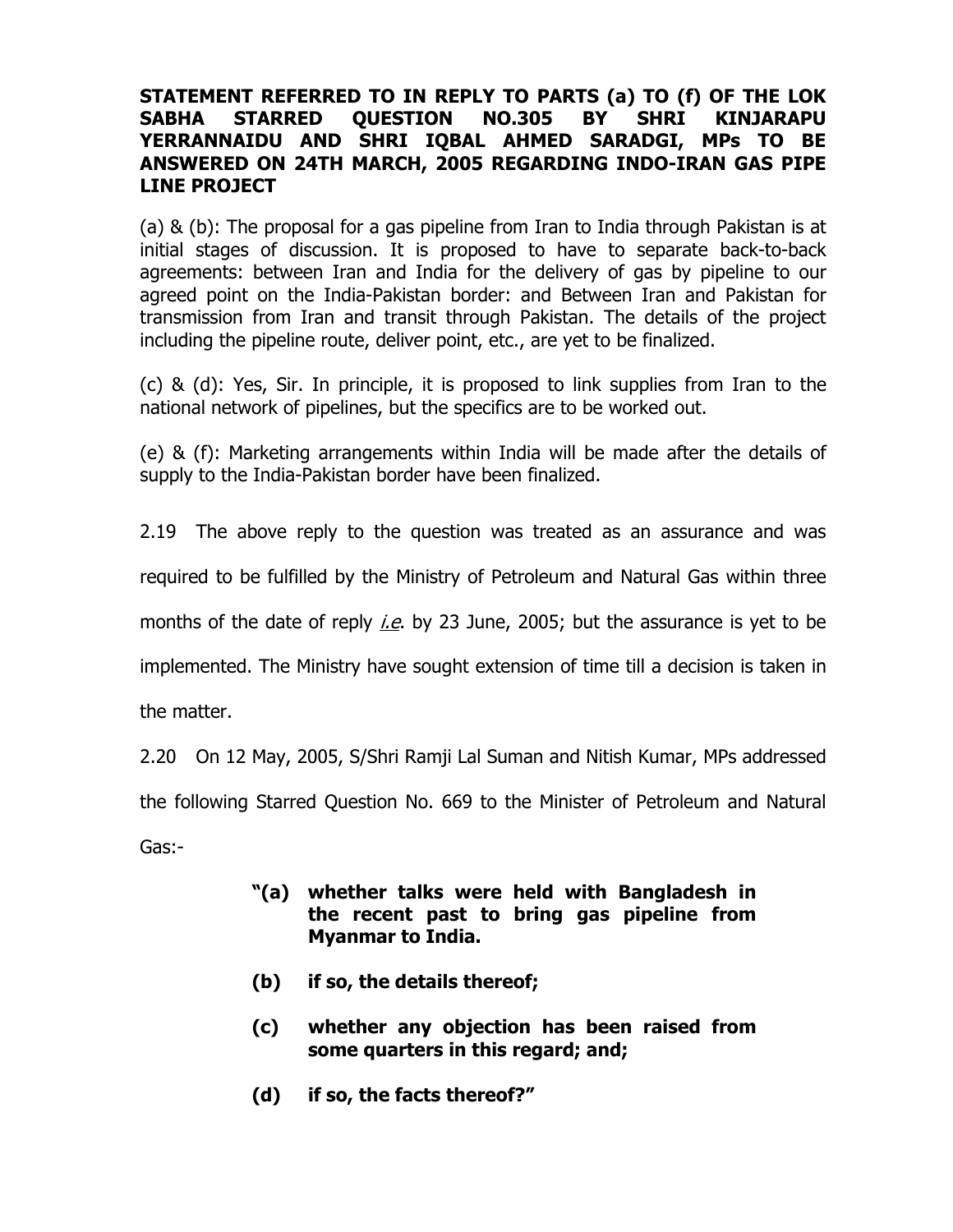2.21 In reply, the then Minister of Petroleum and Natural Gas (Shri Mani Shankar

Aiyar) stated as follows:-

### **"(a) to (d) A Statement is laid on the Table of the House.**

### **STATEMENT REFERRED TO IN REPLY TO PARTS (a) TO (d) OF THE LOK SABHA STARRED QUESTION NO. 669 BY SHRI RAMJI LAL SUMAN AND SHRI NITISH KUMAR, MPs TO BE ANSWERED ON 12TH MAY, 2005 REGARDING INDIA-BANGLADESH-MYANMAR GAS PIPELINE.**

(a) to (d) In January, 2005, a delegation led by the Minister of Petroleum & Natural Gas and Panchayati Raj visited Myanmar to participate in a trilateral meeting of Oil Ministers of Myanmar, Bangladesh and India to discuss cooperation in hydrocarbon sector with Myanmar and import of natural gas through an onland pipeline via Bangladesh. A Joint Press statement was issued by the three Ministers on 13 January, 2005. Simultaneously, a Joint Press Statement was also issued by the Ministers of Bangladesh and India. The three Ministers agreed to constitute a Techno-Commercial Working Committee to prepare an MoU for cooperation for implementation of Myanmar-Bangladesh-India Pipeline Project, to be signed by the three Governments. The draft MoU was prepared at the meeting of the Techno-Commercial Working Group in Yangon on 24-25 February, 2005. The draft MoU is under examination of the Governments of the three countries.

2.22 The above reply to the question was treated as an assurance and was

required to be fulfilled by the Ministry of Petroleum and Natural Gas within three

months of the date of reply  $i.e.$  by 11 August, 2005; but the assurance is yet to be

implemented. The Ministry have not sought extension of time beyond 31

December, 2006 to implement the assurance.

2.23 On 24 November, 2005, S/Shri Rayapati Sambasiva Rao, Eknath M. Gaikwad, Jyotiraditya M. Scindia, Kirti Vardhan Singh and Smt. Nivedita Mane, MPs addressed the following Unstarred Question No. 387 to the Minister of Petroleum and Natural Gas:-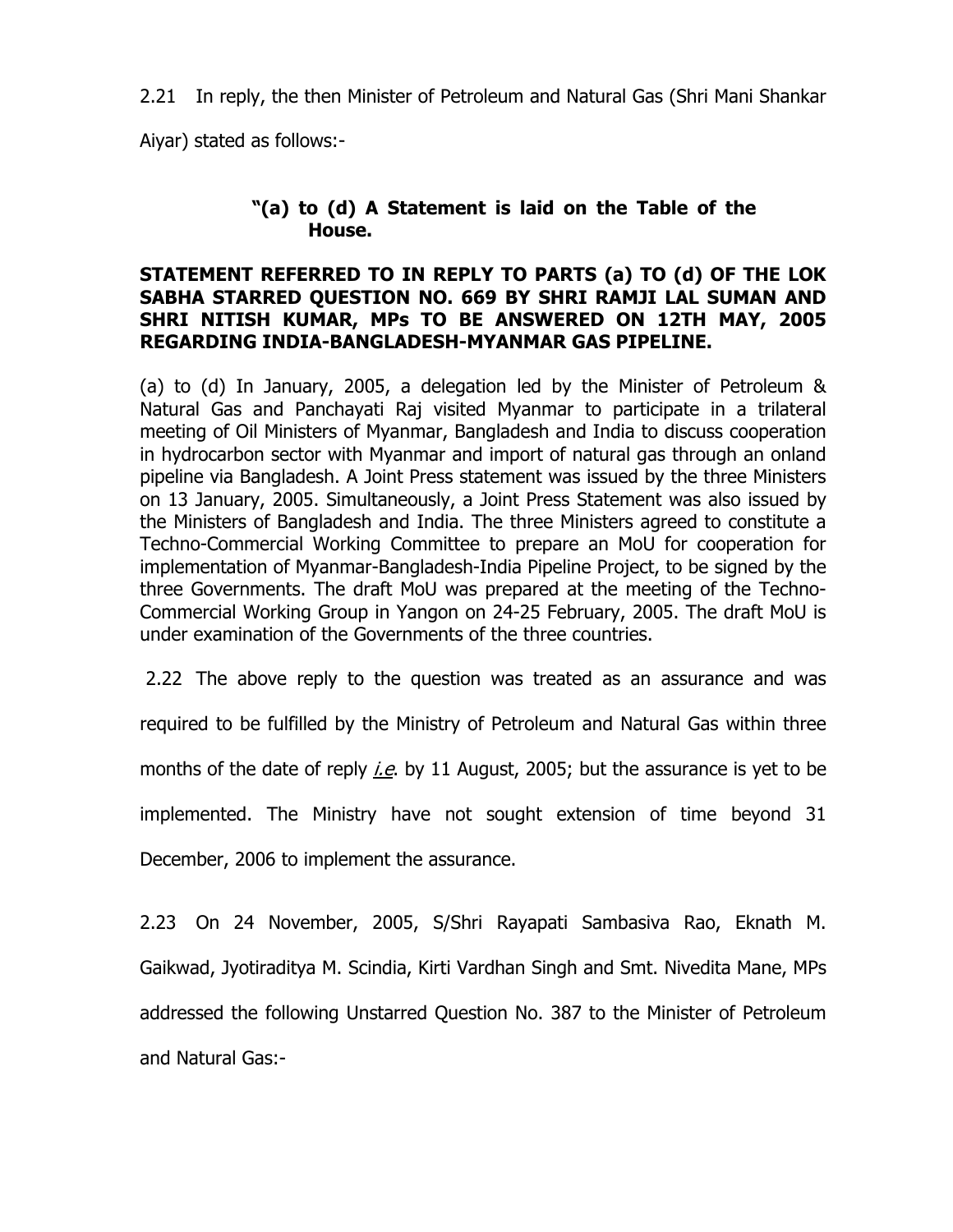- **"(a) the present status of the Indo-Bangladesh-Myanmar gas pipeline project;**
- **(b) whether a fresh agreement has been signed among the three countries;**
- **(c) if so, the details thereof;**
- **(d) the likely cost of the project; and**
- **(e) the time by which the said gas pipeline would be operational?"**

2.24 In reply, the then Minister of Petroleum and Natural Gas (Shri Mani Shankar

Aiyar) stated as follows:-

**"(a) to (e): In January, 2005, Minister (P&NG) participated in a trilateral Ministerial meeting between the Oil Ministers of Bangladesh, Myanmar and India. In pursuance of the trilateral Joint Press Statement released after that meeting, a Techno-Commercial Working Committee (TCWC) of the representatives of the three countries was constituted. The first meeting of the TCWC was held in Yangon on 24th – 25th February, 2005. The TCWC prepared a draft MoU to be signed by the three oil Ministers after the approval of their respective Governments. However, the approval of the MoU has been delayed on account of differences between India and Bangladesh over one preambular paragraph in the draft MoU. Minister (P&NG) visited Dhaka on 5 September, 2005 to discuss issues relating to the draft MoU. These issues continue to be under the consideration of the Governments of Bangladesh and India even as India explores with Myanmar other options of importing natural gas into India from Myanmar. An onshore pipeline through North East Indian territory is one of the options for the transportation of natural gas from Myanmar to India. No final decision has been taken as yet**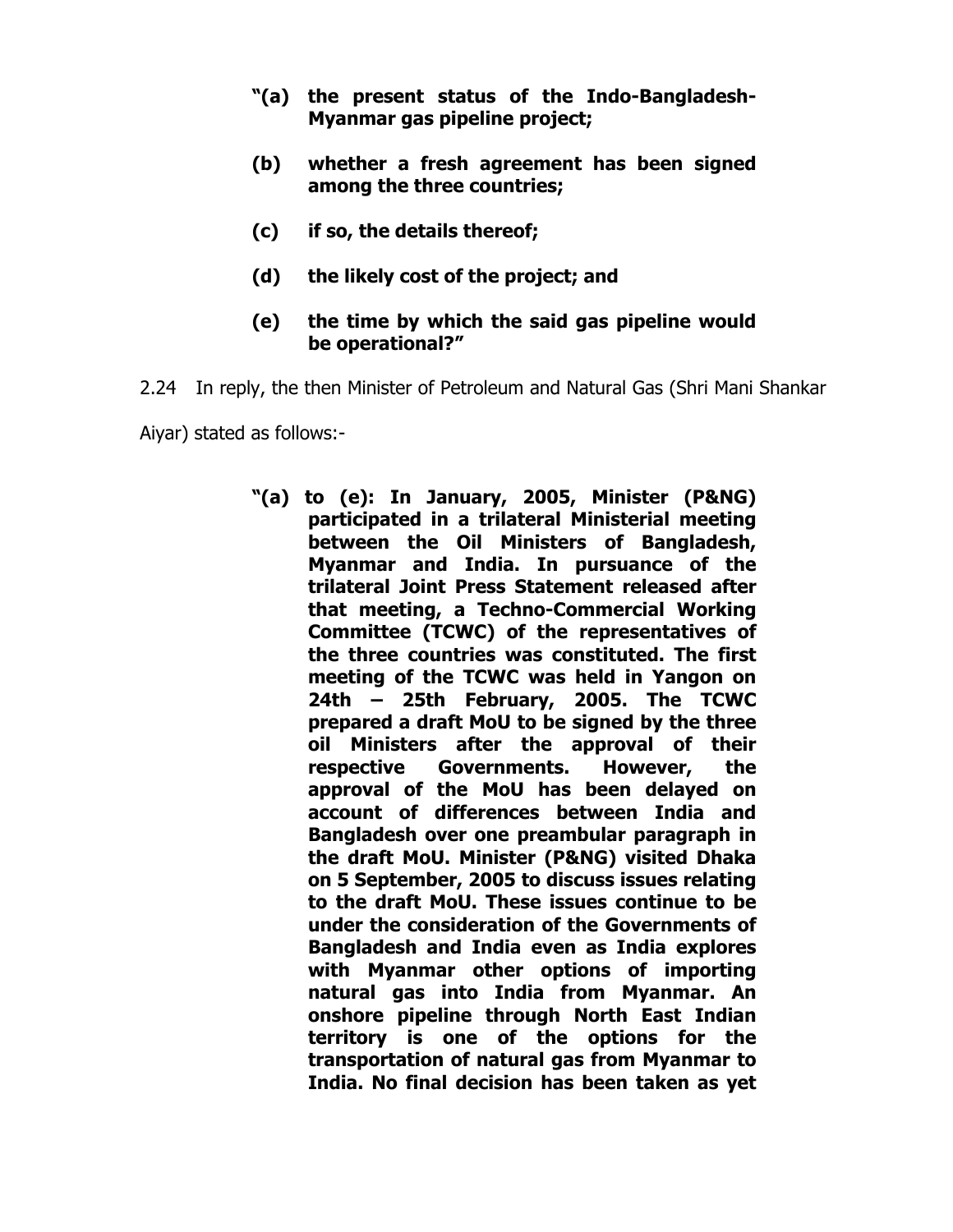### **and the details of various options are being worked out."**

2.25 The above reply to the question was treated as an assurance and was required to be fulfilled by the Ministry of Petroleum and Natural Gas within three months of the date of reply  $\text{i.e.}$  by 23 February, 2006; but the assurance is yet to be implemented. The Ministry have not sought extension of time beyond 31 December, 2006 to implement the assurance.

2.26 The Ministry of Petroleum and Natural Gas vide their OM No. L.-15015/58/05-GP.II dated 30 April, 2007, have requested the Committee for dropping the three assurances on the ground "that by the very nature, such transnational pipeline projects and long term contracts of LNG involve protracted discussions with various foreign Governments and other parties involving, examination in detail of various proposed agreements and different aspects of these projects. Further, the decision for selling the gas rests with the foreign Governments and is not within the jurisdiction of the Indian Government. At times, other countries would also be making similar efforts to procure gas and such measures bring in an element of uncertainty into such projects. Further, discussions with the foreign Governments on these projects are confidential and very sensitive in nature. While answering the question, all the relevant information, which could be furnished, is included in our reply, without prejudicing or jeopardizing the discussions on these projects. Therefore, while fulfilling the assurance, no additional information can be furnished which could prejudice the discussions. It may, therefore, not be in public interest to furnish any additional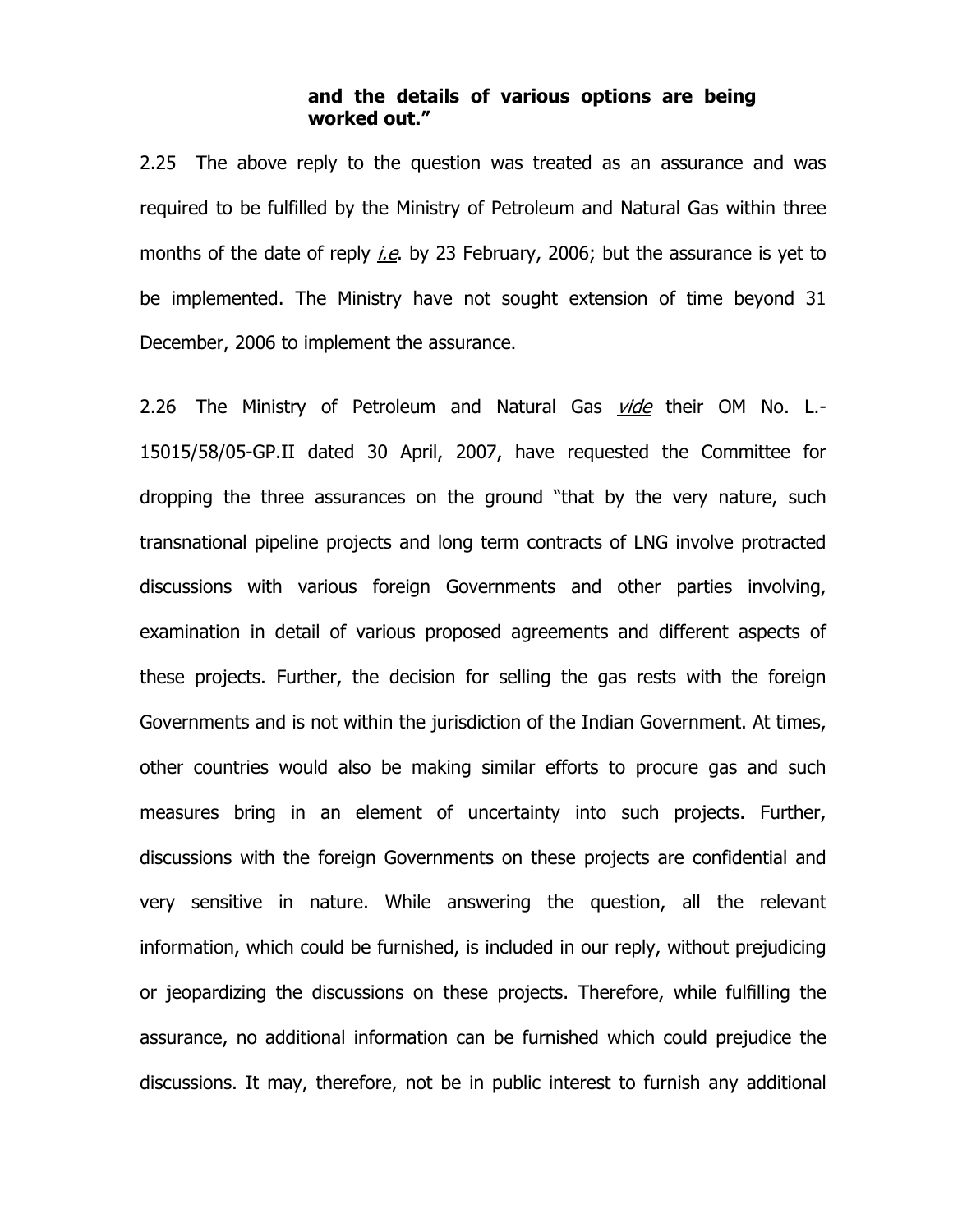information till negotiations are concluded and the projects are completed. It may take several years to fulfill these assurances as the duration for completion of project after signing of necessary agreements is long. Against this background, replies to such questions which are given on the basis of information available can not be construed as an assurance to fulfill a demand".

2.27 In view of the above, the Ministry, with the approval of MOS (P&NG), have requested the Committee on Government assurances for dropping the above three assurances.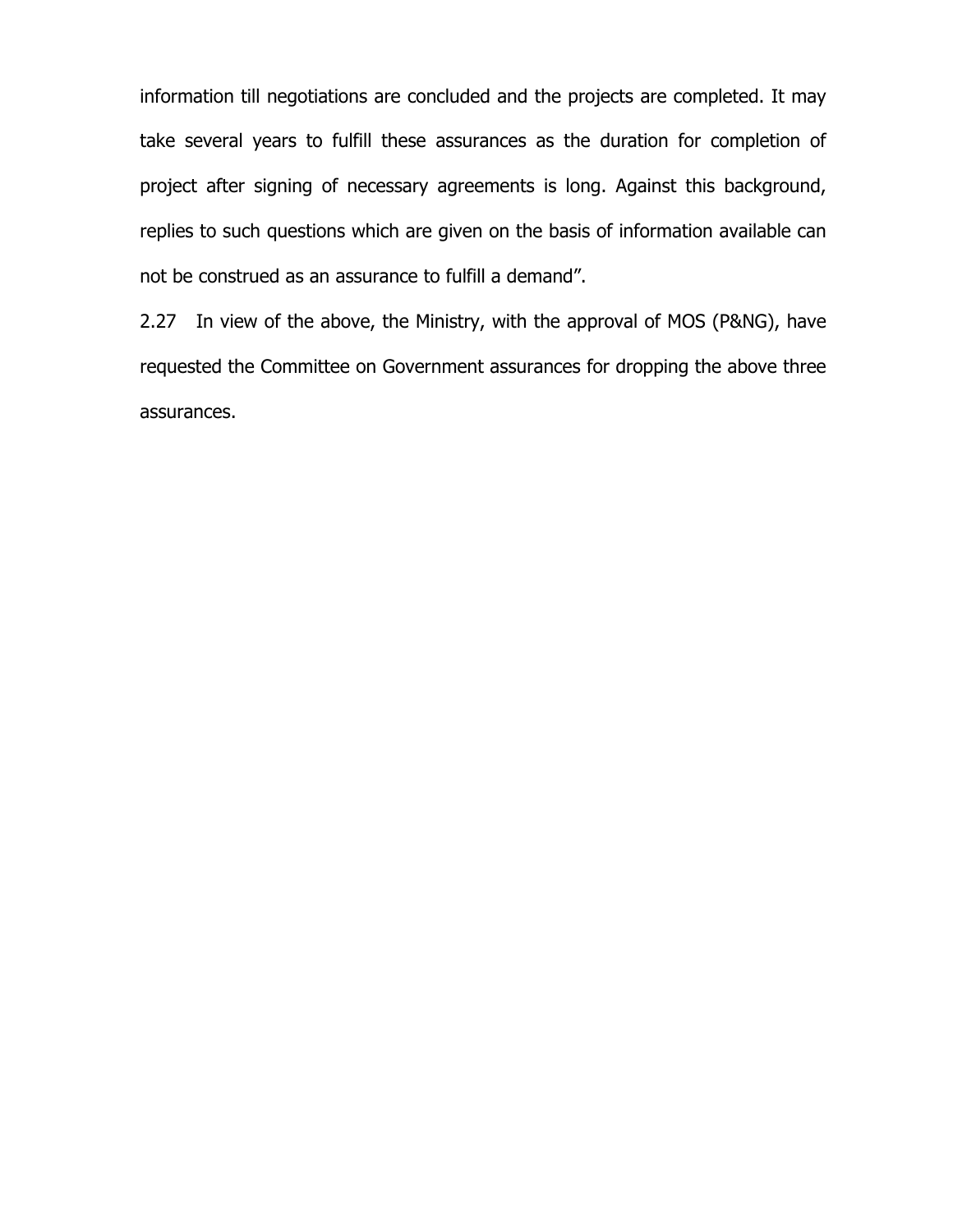**2.28 The Committee note that three questions were asked during 2005 regarding 'Indo-Iran Gas Pipeline Project; and 'India-Bangladesh-Myanmar Pipeline'. The first question sought information regarding the route chart of the proposed Indo-Iran Gas Pipeline, agreement with Iran Government to have a delivery point of gas at the Indian border; proposal to connect it with the proposed national gas grid and the scheme for its commercial supply. The other two questions sought information regarding the details of the gas pipeline from Myanmar via Bangladesh to India. In reply, it was,** *inter alia,* **stated by the Government that the details of the project including the pipeline route, deliver point, etc. were to be finalized. It also stated that marketing arrangements within India would be made after the details of supply to the India-Pakistan border have been finalized.** 

**2.29 In reply to the second and third questions, the Ministry stated that the draft Memorandum of Understanding was under examination of the respective Government of the three countries i.e. Myanmar, Bangladesh and India and that no final decision was taken by that time and the details of various options were being worked out.**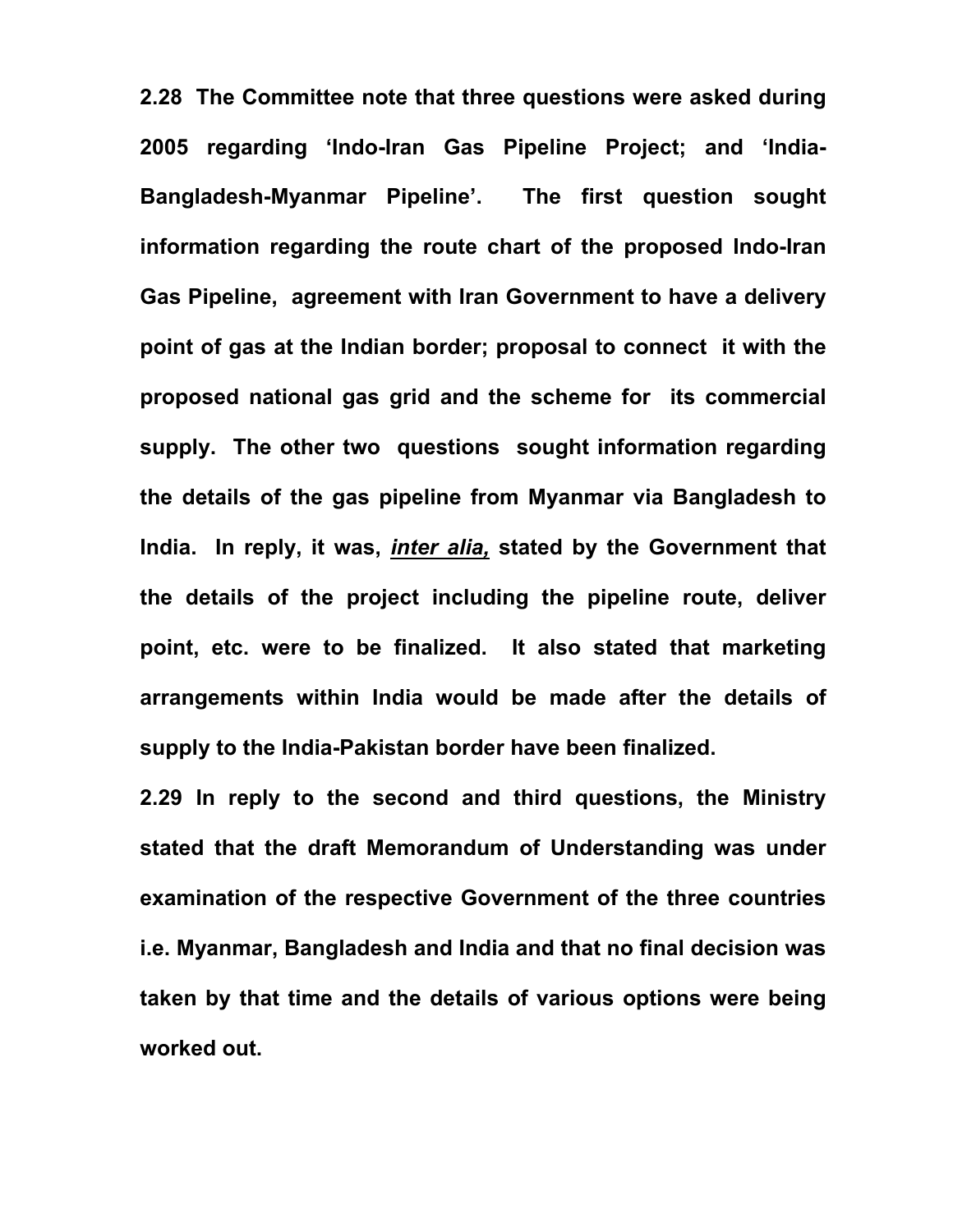**2.30 The above replies were treated as assurances. The Ministry requested for dropping these assurances on the grounds that it may not be in public interest to furnish any additional information till negotiations are concluded and the projects are completed. According to the Ministry, it may take several years to fulfill these assurances as the duration for completion of project after signing of necessary agreements is long. The Committee considered this request of the Ministry at their sitting held on 19 December, 2007 and agreed to drop these assurances.**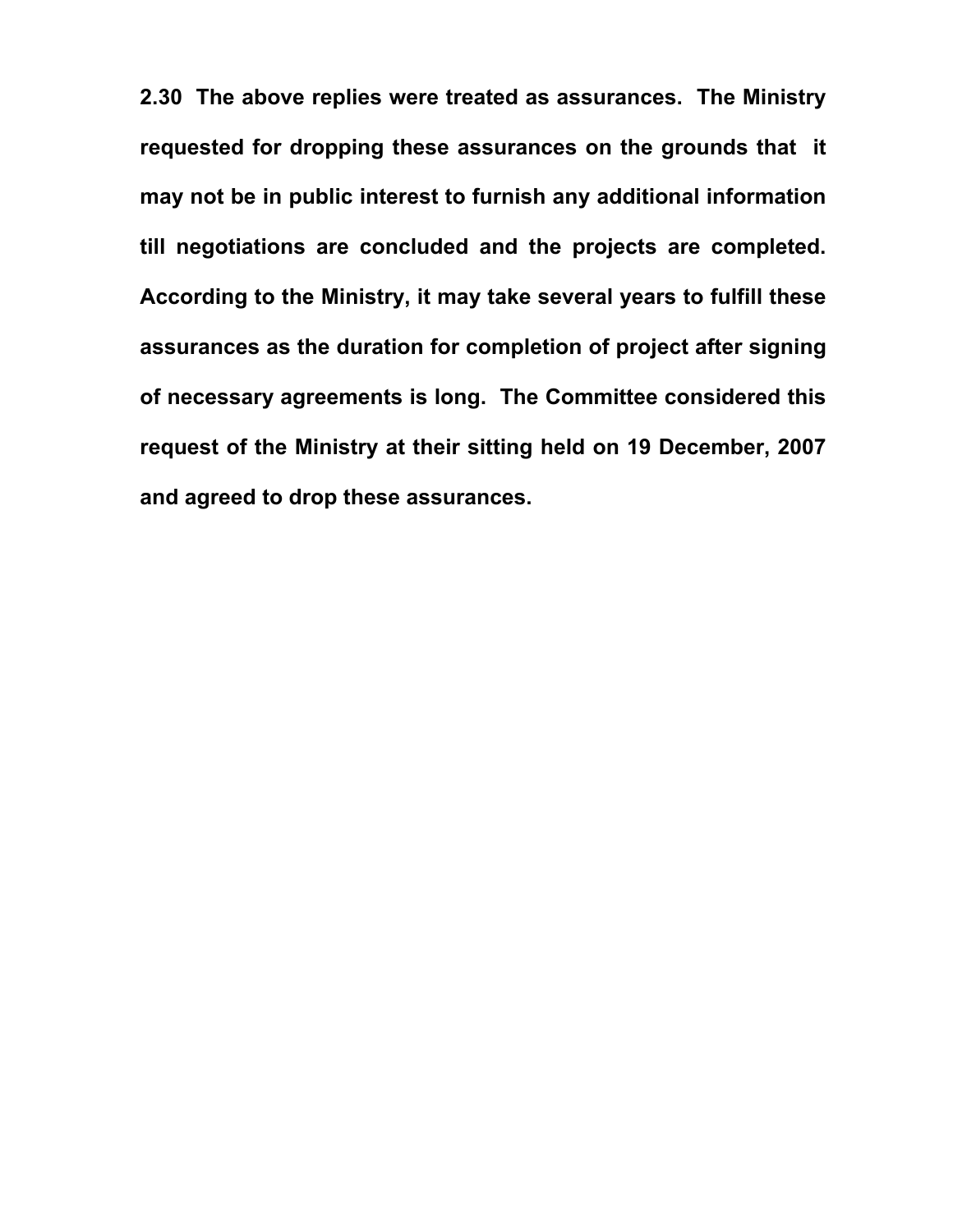# **[v] DIVERSION OF FOODGRAINS**

2.31 On 27 February, 2006, S/Shri Asaduddin Owaisi and Nikhil Kumar, M.Ps., addressed the following Starred Question No.123 to the Minister of Consumer Affairs, Food and Public Distribution:-

- **"(a) whether a recent survey by some independent agencies have indicated large scale diversion of Public Distribution System (PDS) foodgrains in North Eastern States as reported in The Hindu dated February 1, 2006;**
- **(b) if so, the details thereof;**
- **(c) the details regarding diversion of PDS foodgrains in other parts of the country during the last three years;**
- **(d) whether diversion of other goods being distributed under PDS has also been reported;**
- **(e) if so, the details thereof during the said period, State-wise;**
- **(f) whether the monitoring system of PDS has failed to check this diversion;**
- **(g) if so, the remedial measures taken in this regard; and**
- **(h) the action taken against the officers held responsible?"**
- 2.32 In reply, the Minister of Agriculture and Minister of Consumer Affairs, Food

& Public Distribution (Shri Sharad Pawar) stated as follows:-

### **"(a), (b), (c), (d), (e), (f) (g) & (h): A Statement is laid on the Table of the House."**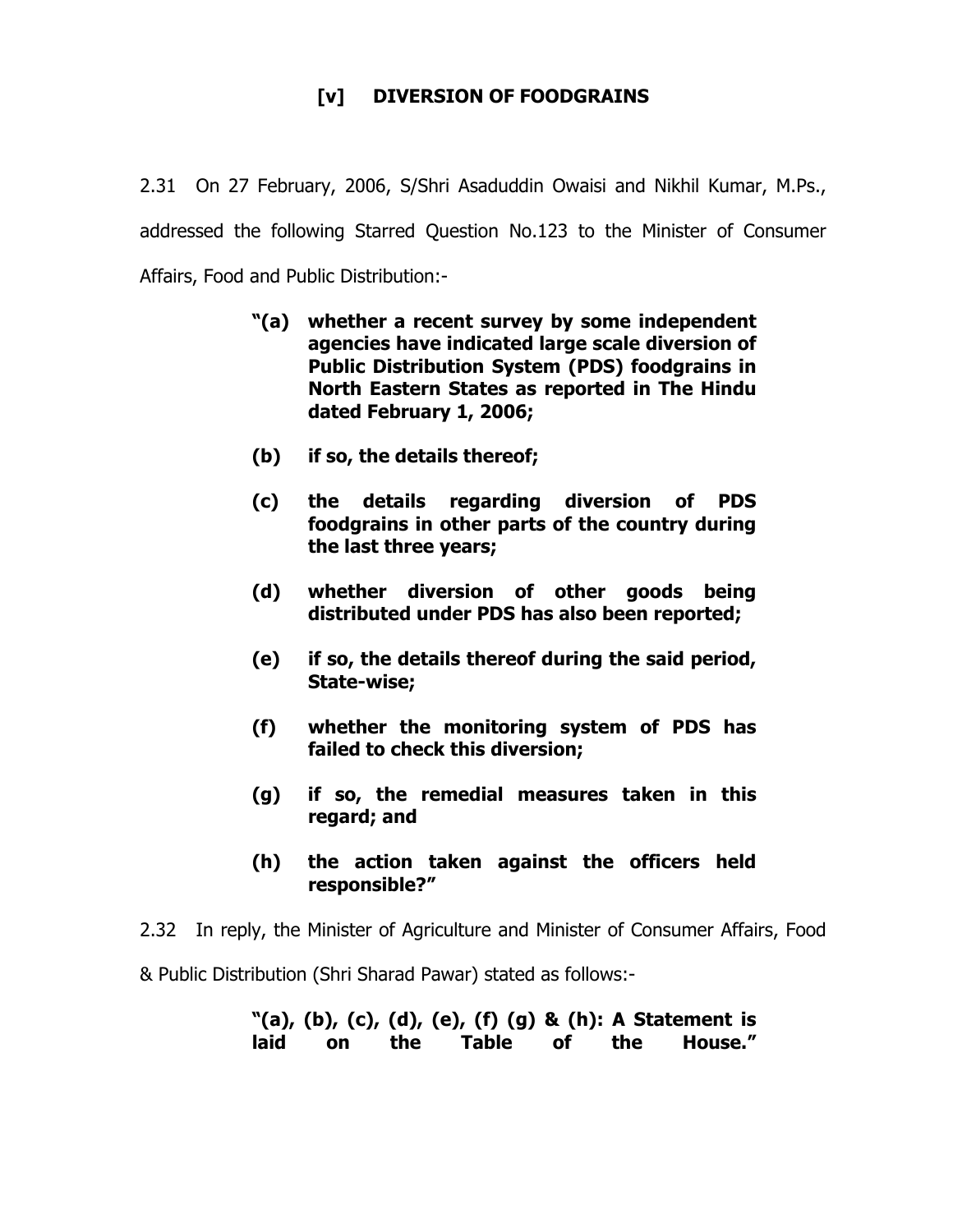STATEMENT REFERRED TO IN REPLY TO PARTS (a) TO (h) OF THE STARRED QUESTION NO. 123 DUE FOR ANSWER ON 27.02.2006 IN THE LOK SABHA.

(a), (b) & (c): Yes, Sir. In a study conducted during 2003-04, by ORG Marg, New Delhi on evaluation of Targeted Public Distribution System in the country diversion of foodgrains (wheat and rice) has been reported in most of the States. In the North Eastern States the position has been as under:-

| Name of the State        | Diversion (%)<br><b>Rice</b> | Wheat          |
|--------------------------|------------------------------|----------------|
| <b>Arunachal Pradesh</b> | 64.1                         | 96.2           |
| Assam                    | 37.2                         | 100.00         |
| Manipur                  | 97.7                         | 100.00         |
| Meghalaya                | 61.3                         | 100.00         |
| Mizoram                  | 52.6                         | 100.00         |
| Nagaland                 | 88.6                         | 100.00         |
| <b>Sikkim</b>            | Negligible                   | 100.00         |
| <b>Tripura</b>           | 3.8                          | Not calculated |

The diversion figures during 2003-04 brought out in the ORG Report referred to

above in respect of other States are given below:

| Diversion (%)<br><b>Rice</b> | Wheat           |
|------------------------------|-----------------|
| 14.7                         | 44.7            |
| 33.4                         | 71.4            |
| 48.5                         | 69.4            |
| 10.5                         | 25.1            |
| 42.9                         | Not calculated. |
| 16.2                         | 24.4            |
| Not calculated.              | 74.2            |
| 58.2                         | 34.1            |
| 64.3                         | 13.5            |
|                              |                 |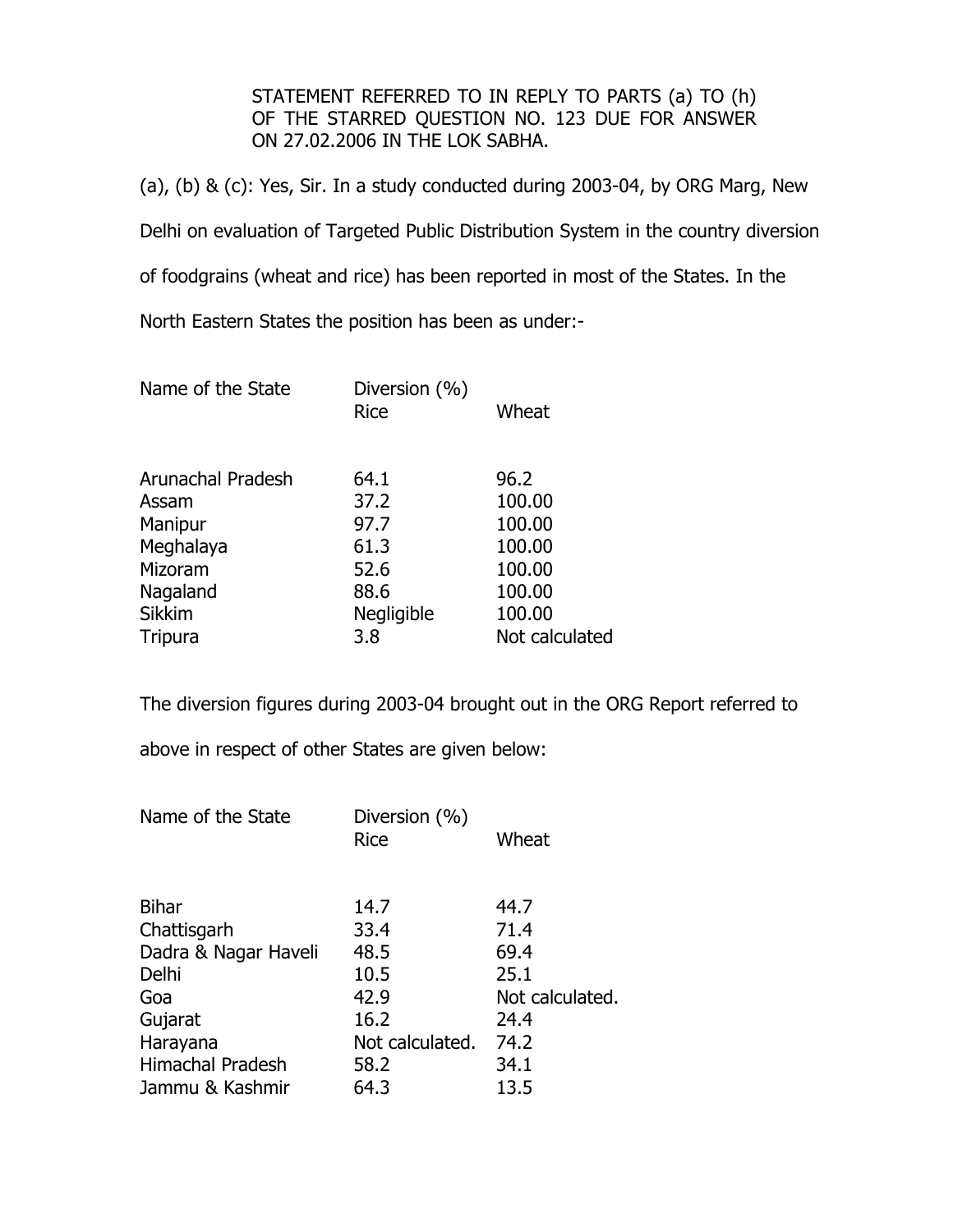| <b>Jharkhand</b>     | Neg.            | 37.5 |
|----------------------|-----------------|------|
| Kerala               | Neg.            | 42.6 |
| Madhya Pradesh       | 48.3            | 44.7 |
| Maharashtra          | Neg.            | 25.6 |
| Rajasthan            | Not calculated. | 59.0 |
| <b>Uttar Pradesh</b> | 32.4            | 59.1 |
| Uttaranchal          | 53.3            | 58.0 |
| West Bengal          | 34.9            | 86.6 |
| All India            | 39.0            | 53.3 |

The Programme Evaluation Organization (PEO) of the Planning Commission has in a report based on study of 18 major States submitted in March, 2005 has also reported leakage and diversion of subsidized foodgrains in TPDS, as a percentage of offtake of BPL quota as follows:

| SI.<br>No. | <b>States</b>                      | Foodgrains leakage through<br>ghost cards | Foodgrains leakage at FPS. |
|------------|------------------------------------|-------------------------------------------|----------------------------|
| 1.<br>2.   | Andhra Pradesh Negligible<br>Assam | 33.35                                     | 20.60<br>8.33              |
| 3.         | <b>Bihar</b>                       | 26.13                                     | 55.41                      |
| 4.         | Gujarat                            | 28.29                                     | 13.77                      |
| 5.         | Haryana                            | Negligible                                | 55.65                      |
| 6.         | Himachal Pradesh 31.03             |                                           | 0.41                       |
| 7.         | Karnataka                          | 25.67                                     | 17.73                      |
| 8.         | Kerala                             | 3.91                                      | 17.80                      |
| 9.         | Madhya Pradesh 54.48               |                                           | 7.94                       |
| 10.        | Maharashtra                        | 10.78                                     | 15.75                      |
| 11.        | Orissa                             | 13.49                                     | 9.90                       |
| 12.        | Punjab                             | <b>Negligible</b>                         | 76.50                      |
| 13.        | Rajasthan                          | <b>Negligible</b>                         | 31.95                      |
| 14.        | <b>Tamil Nadu</b>                  | 9.26                                      | 6.40                       |
| 15.        | Uttar Pradesh                      | 22.30                                     | 38.97                      |
| 16.        | West Bengal                        | 13.85                                     | 5.30                       |
|            |                                    |                                           |                            |

All India 16.67 19.71

(d) & (e): The terms of reference of the ORG Study did not include evaluation of distribution of sugar. As regards Kerosene, the State-wise details on estimated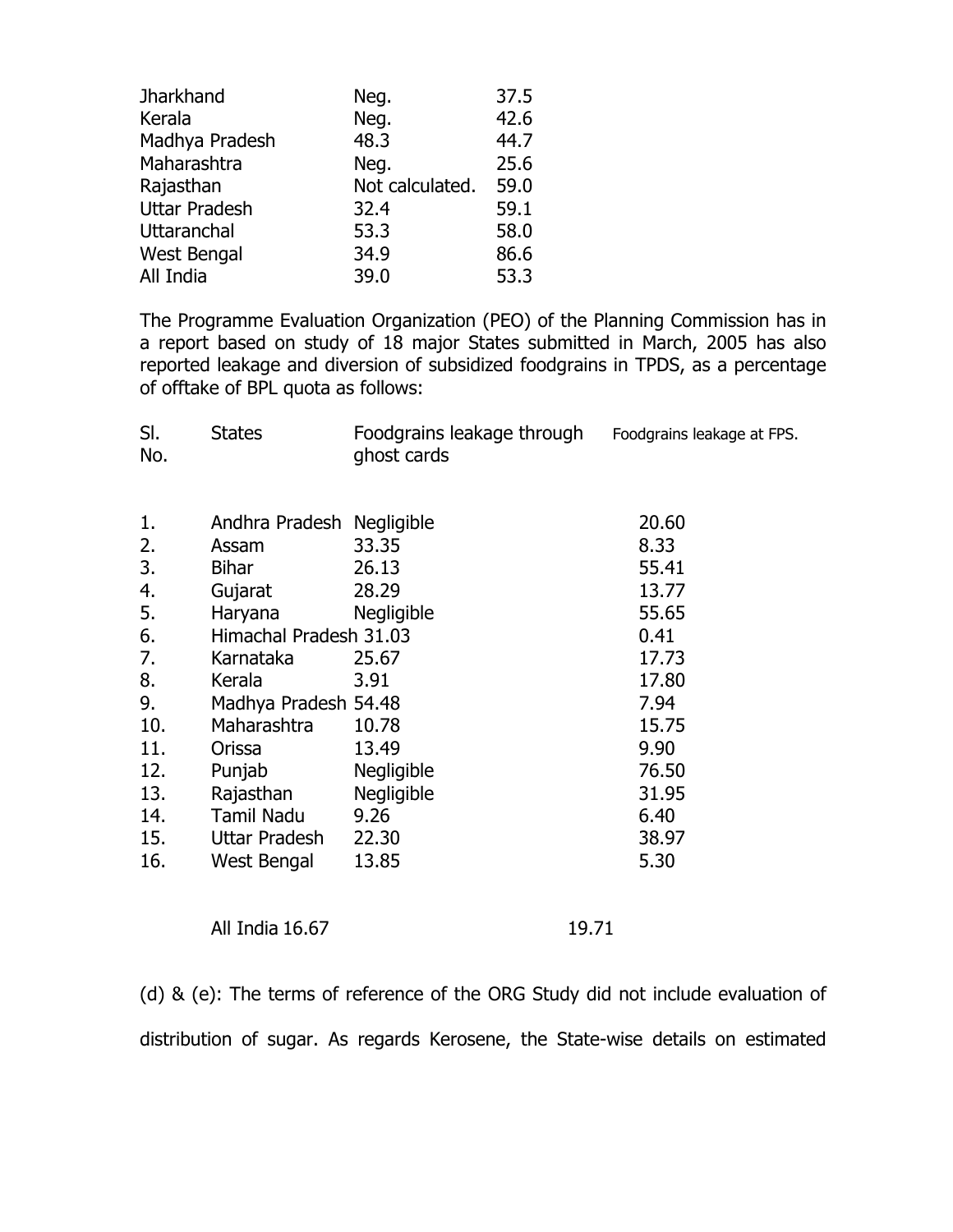leakage as per recent comprehensive study conducted by National Council of

Applied and Economic Research are given below:-

Figures in percent

| <b>States</b>        | Siphoning off<br>of kerosene for<br>non-household<br>purpose | Diversion of<br>kerosene from<br>PDS to open<br>market | Diversion of Total<br>kerosene to<br>no card<br>households | diversion |
|----------------------|--------------------------------------------------------------|--------------------------------------------------------|------------------------------------------------------------|-----------|
| Andhra Pradesh 6.3   |                                                              | 29.7                                                   | 1.9                                                        | 37.9      |
| Assam                | 13.8                                                         | 29.1                                                   | 1.1                                                        | 44.0      |
| <b>Bihar</b>         | 15.7                                                         | 31.2                                                   | 7.6                                                        | 54.5      |
| Chandigarh           | 64.5                                                         | 19.2                                                   | 1.6                                                        | 85.2      |
| Chhattisgarh         | 16.9                                                         | 10.9                                                   | 12.4                                                       | 40.3      |
| Delhi                | 10.9                                                         | 41.7                                                   | 1.2                                                        | 53.8      |
| Goa                  | 8.5                                                          | 6.5                                                    | 1.4                                                        | 16.5      |
| Gujarat              | 34.8                                                         | 3.1                                                    | 1.7                                                        | 39.5      |
| Haryana              | 21.7                                                         | 18.0                                                   | 0.9                                                        | 40.6      |
| Himachal Pradesh 2.0 |                                                              | 5.6                                                    | 3.1                                                        | 10.7      |
| <b>Jharkhand</b>     | 32.5                                                         | 18.1                                                   | 4.8                                                        | 55.5      |
| Karnataka            | 8.8                                                          | 23.4                                                   | 5.7                                                        | 37.9      |
| Kerala               | 6.7                                                          | 11.9                                                   | 0.6                                                        | 19.2      |
| Madhya Pradesh 20.1  |                                                              | 16.9                                                   | 2.8                                                        | 39.8      |
| Maharashtra          | 20.3                                                         | 9.9                                                    | 1.1                                                        | 31.3      |
| Meghalaya            | 11.0                                                         | 14.1                                                   | 0.0                                                        | 25.1      |
| Orissa               | 11.5                                                         | 39.6                                                   | 0.6                                                        | 51.6      |
| Punjab               | 52.6                                                         | 15.9                                                   | 0.3                                                        | 68.8      |
| Rajasthan            | 22.3                                                         | 1.8                                                    | 1.2                                                        | 25.3      |
| <b>Tamil Nadu</b>    | 7.7                                                          | 37.7                                                   | 1.0                                                        | 46.4      |
| <b>Uttar Pradesh</b> | 21.7                                                         | 13.5                                                   | 3.9                                                        | 39.1      |
| Uttaranchal          | 39.6                                                         | 3.5                                                    | 0.8                                                        | 43.9      |
| West Bengal          | 4.5                                                          | 13.7                                                   | 0.6                                                        | 19.1      |
| <b>Total</b>         | 18.1                                                         | 17.9                                                   | 2.6                                                        | 38.6      |

(f) & (g) : A system to monitor distribution of foodgrains and other goods being distributed under PDS is already in place. Under the System, the responsibility for distribution of foodgrains and other goods through PDS outlets lies with the respective State Governments. However, the following measures have been taken by the Government to reach the PDS items to the beneficiaries.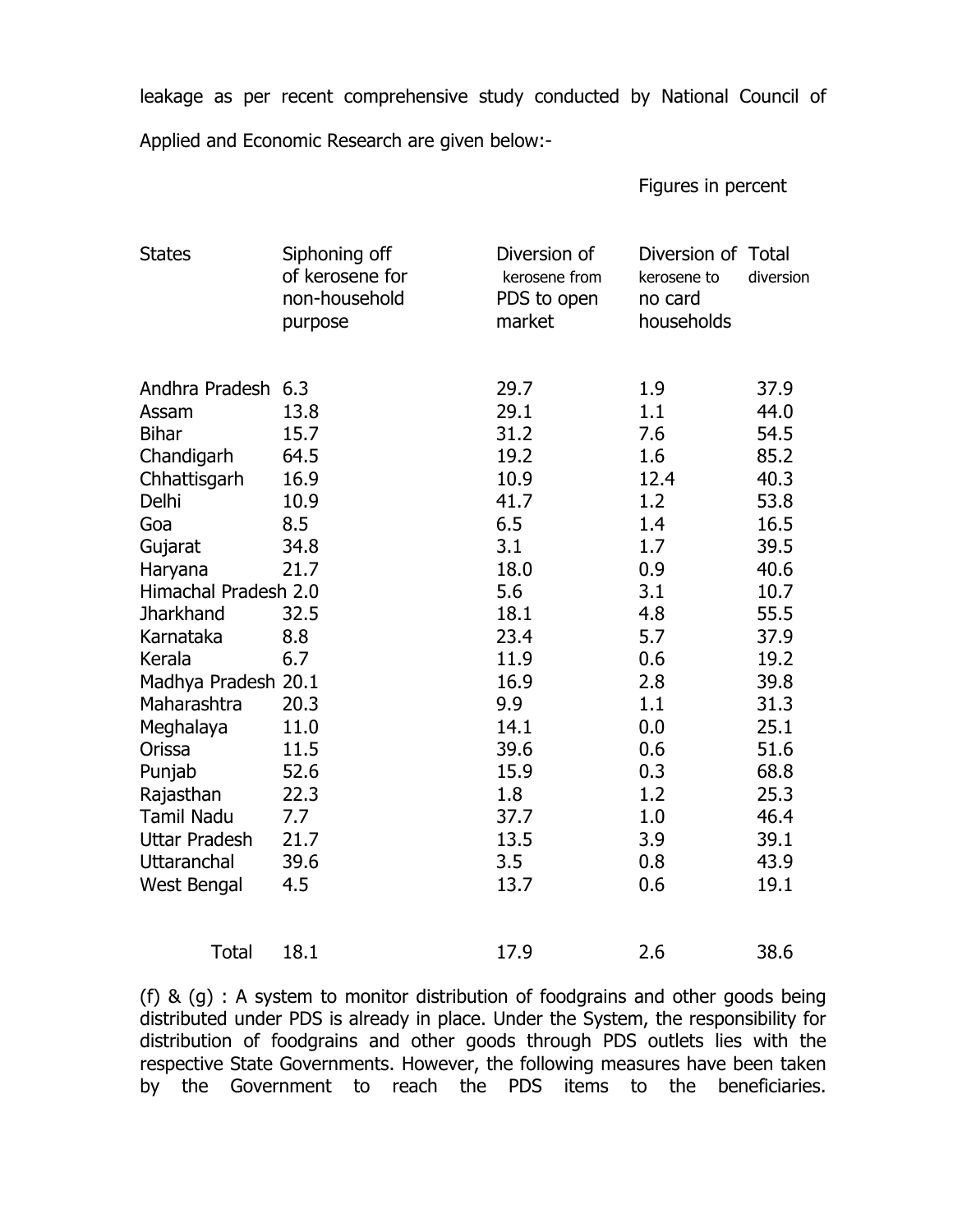(i) The reports of the ORG Marg and the Programme Evaluation Organisation have been sent to the State Governments for their comments . In addition, the issue of diversion has been discussed in the recently held Regional Conferences with the State Governments. The State Governments have however, expressed reservations in these conferences on the findings of the studies.

(ii) As regards diversion of wheat particularly in the North Eastern States, the Central Government in addition to reducing wheat allocation in all rice eating states has also issued instructions that the custom of allowing flour mills to lift wheat directly from the FCI godowns be stopped and the State Governments should ensure that the wheat after being milled is put back in the PDS net-work, for distribution to ration card holders.

(iii) In the recently held Regional Conferences with the State Governments including the conference for North Eastern States held in Guwahati on 31st January, 2006 the issue of diversion of foodgrains has been discussed at length and State Governments asked to take steps like door delivery of foodgrains, involvement of Self-Help Groups of stakeholders in distribution, computerization of PDS beneficiaries etc. The Chhattisgarh Government has reported that it has cancelled the Fair Price Shops licenses and with a view to ensuring better distribution has allotted Fair Price Shops to 3404 Gram Panchayats, 2753 Primary Agriculture Cooperative Societies, 1587 Womens` Self Help Groups, 243 Forest Protection Committees and 2032 Shops to other cooperative societies. Andhra Pradesh and Karnataka have taken up review of the BPL beneficiaries and have started issue of computerized ration cards alongwith bar coded coupons. Sikkim has also computerized the TPDS operations.

(iv) The Public Distribution System (Control) Order, 2001 was issued in order to streamline the functioning of the PDS and to make the same more effective and accountable. Any offence committed in violation of the provisions of the Order invokes criminal liability under Section 7 of the Essential Commodities Act, 1955.

(v) The State Governments and the Union Terriotory Administrations have been asked to actively involve the Panchayati Raj Institutions to monitor the functioning of the Fair Price Shops, as a measure of social audit;

(vi) The State and Union Territories have also been asked to constitute Vigilance Committees at the State, District, Block and FPS levels to oversee the functioning of PDS;

(vii) With a view to efficiently reaching PDS commodities to the consumers in a transparent manner, a model Citizen`s Charter has been issued by the Central Government for adoption by the State Governments/UT Administration;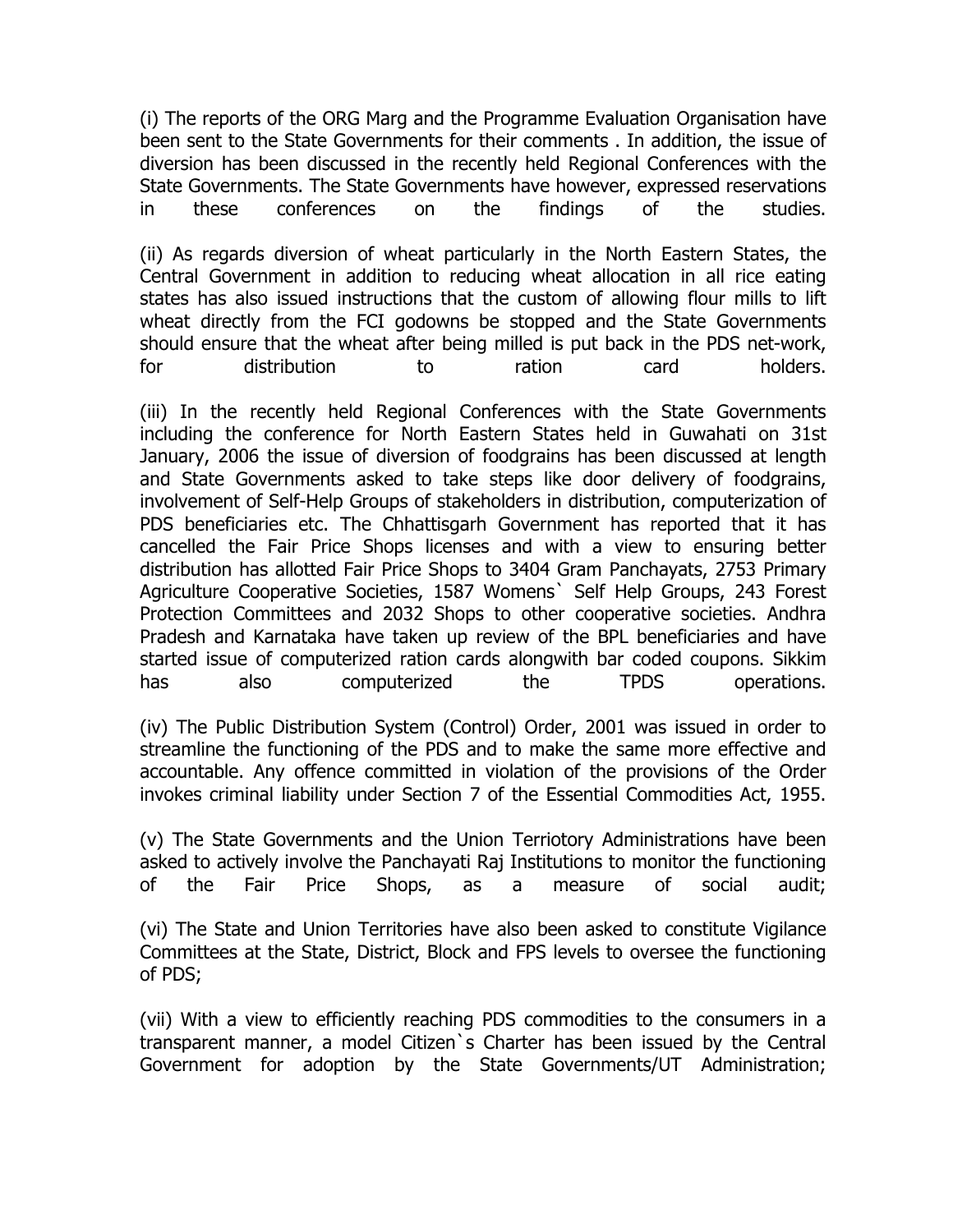(viii) Under the Area Officers Scheme, the Senior Officers of the Government visits their allocated States/UTs to conduct review of the TPDS. The observations made by the Area Officers in their reports are sent to the concerned State Government/UT for taking necessary action.

(ix) The Central Government has made necessary provisions in the Kerosene (Restriction on Use and Fixation of Ceiling Price) Order, 1993, issued under the Essential Commodities Act, 1955 to check diversion of kerosene.

(x) Further to check the black marketing of the SKO, Oil Marketing Companies (OMCs) undertake inspections of SKO dealers and take action against guilty dealers based on the provisions of the Marketing Discipline Guidelines/Dealership Agreement. The action taken includes termination of dealerships, imposition of fines, suspension of supplies, warning, etc.

(h) Details of action taken by some of the State Governments, against the erring FPS owners under the PDS (Control) Order, after January 2004, are given in the Annexure.

#### ANNEXURE

ANNEXURE REFERRED TO IN REPLY TO PART (h) OF THE STARRED QUESTION NO.123 DUE FOR ANSWER ON 27.02.2006 IN THE LOK SABHA.

STATUS PAPER ON HALF YEARLY REPORT ON THE ACTION TAKEN UNDER CLAUSE 9 OF PDS (CONTROL) ORDER, 2001 BY THE STATE GOVERNMENTS/UT ADMINISTRATIONS

| S. No. | State/UT    | Period from Jan., 04 to June, 04                                                                                                                                           | Period from July, 04 to Dec., 04                                                                                                                                           |
|--------|-------------|----------------------------------------------------------------------------------------------------------------------------------------------------------------------------|----------------------------------------------------------------------------------------------------------------------------------------------------------------------------|
| 1.     | Assam       | No. of raids conducted-84<br>No. of persons arrested- NIL<br>No. of persons prosecuted-19<br>No. of persons convicted-2<br>Value of goods confiscated<br>$(Rs.-35,81,500)$ | No. of raids conducted-143<br>No. of persons arrested-NIL<br>No of persons prosecuted-28<br>No. of persons convicted-NIL<br>Value of goods confiscated<br>$(Rs.-1,104.00)$ |
| 2.     | Chattisgarh | No. of Cases-527<br>Action taken-187<br>Balance cases-340                                                                                                                  | No. of Cases-290<br>Action taken-87<br>Balance cases-203                                                                                                                   |
| 3.     | Delhi       | No. of cases reported: 44<br>Action taken-44<br>Penalty Imposed-Rs.92,300                                                                                                  | No. of cases reported:211<br>Action taken-211<br>Penalty Imposed-Rs.2,86,100                                                                                               |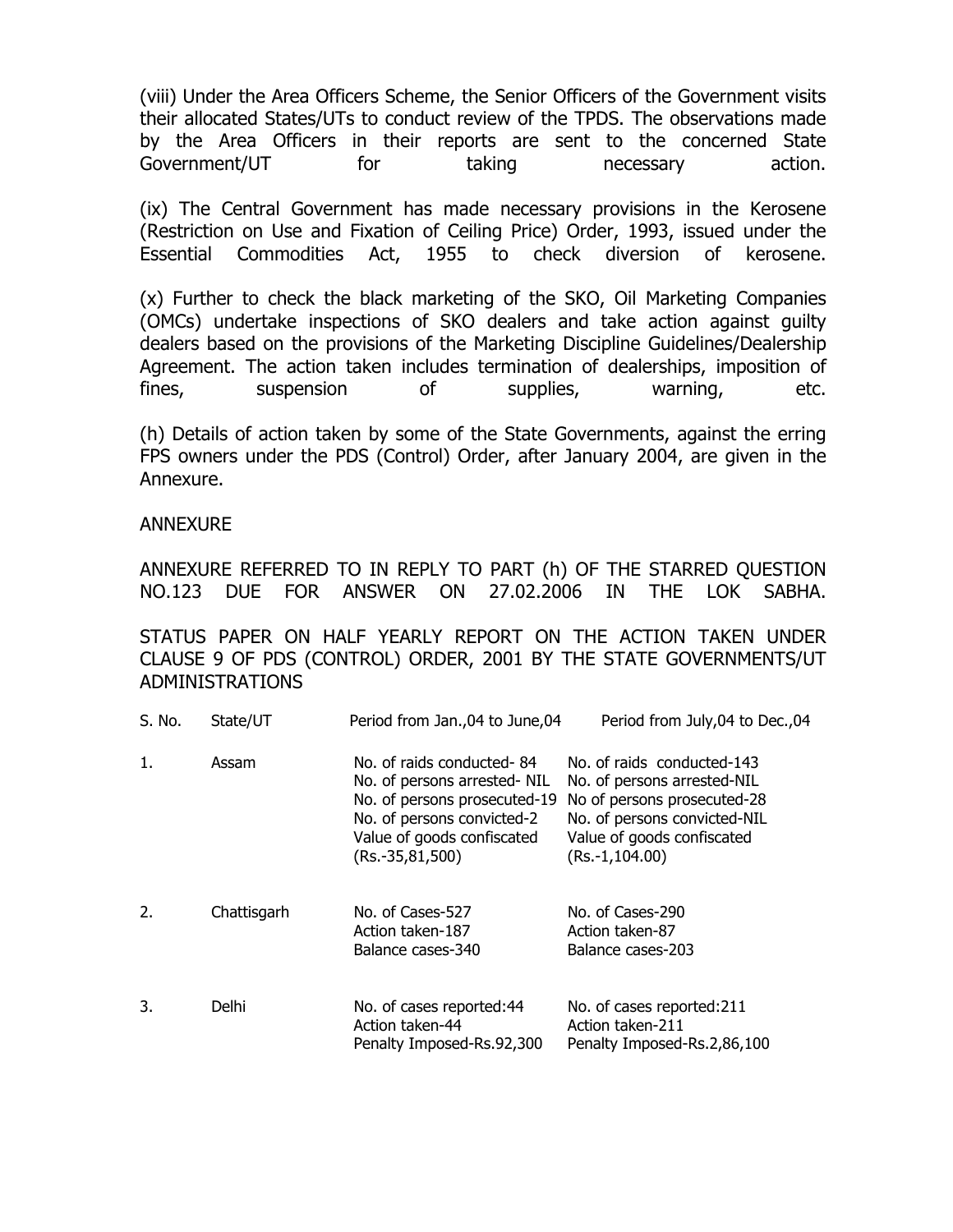| 4.  | Gujarat   | No. of raids-8179<br>No. of persons arrested-22<br>No. of persons against whom<br>prosecution started-6<br>No. of persons punished under No. of persons punished under PDS<br>PDS (Control) orders, 2001-Nil<br>Amount of confiscation<br>(Rs. in lakh)-6.78 | No. of raids-13496<br>No. of persons arrested-37 (Police Case)<br>No. of persons against whom prosecution<br>started-33<br>(Control) orders, 2001-Nil<br>Amount of confiscation (Rs. in lakh)<br>-14.68                                     |
|-----|-----------|--------------------------------------------------------------------------------------------------------------------------------------------------------------------------------------------------------------------------------------------------------------|---------------------------------------------------------------------------------------------------------------------------------------------------------------------------------------------------------------------------------------------|
| 5.  | Haryana   | FPS Licence cancelled-66<br>Forfeited - Rs.2,27,250/-                                                                                                                                                                                                        | FPS Licence cancelled-66<br>Forfeited - Rs.3,54,100/-                                                                                                                                                                                       |
| 6.  | Karnataka | No. of raids - 461<br>No. of persons arrested -41<br>No. of persons prosecuted-Nil<br>No. of persons convicted-Nil<br>Value of confiscated essential<br>commodities(Rs.in lakh)-2.40                                                                         | No. of licenses who have violated the<br>orders-207<br>No. issue pending for enquiry-27<br>No. of suspended licenses-31<br>No. of licenses cancelled-02<br>Total penalty against the issues closed<br>after levying penal try-Rs.1,02,891/- |
| 7.  | Kerala    | No. of raids-2977<br>No. of persons arrested-NIL<br>No. of persons convicted-Nil<br>Value of confiscated-Rs28788.50                                                                                                                                          | No. of raids-7872<br>No. of persons arrested-NIL<br>No. of persons prosecuted-NIL No. of persons prosecuted-NIL<br>No. of persons convicted-Nil<br>Value of confiscated-Rs.54938.80                                                         |
| 8.  | Mizoram   | No. of raids conducted -6<br>No. of persons arrested-NIL<br>No. of persons convicted-NIL<br>Value of goods confiscated<br>(Rs. in lakh) - NIL                                                                                                                | No. of raids conducted - 3<br>No. of persons arrested - NIL<br>No. of persons prosecuted-NIL No. of persons prosecuted-NIL<br>No. of persons convicted-NIL<br>Value of goods confiscated<br>(Rs. in lakh) - NIL                             |
| 9.  | Orissa    | No. of raids conducted-287<br>No. of persons arrested-2<br>No. of persons prosecuted-13<br>No. of persons convicted-NIL<br>Value of goods confiscated<br>- Rs.2,10,585.00                                                                                    | No. of raids conducted-645<br>No. of persons arrested-6<br>No. of persons prosecuted-58<br>No. of persons convicted-NIL<br>Value of goods confiscated-<br>-Rs.32,76,537.94                                                                  |
| 10. | Punjab    | Depots checked - 16550<br>Depots suspended-284<br>Cancelled - 34<br>Depots fined-151                                                                                                                                                                         | Depots checked-16024<br>Show cause notices issued-606Show cause notices issued-628<br>Depots suspended-215<br>Cancelled-35<br>Depots fined-145                                                                                              |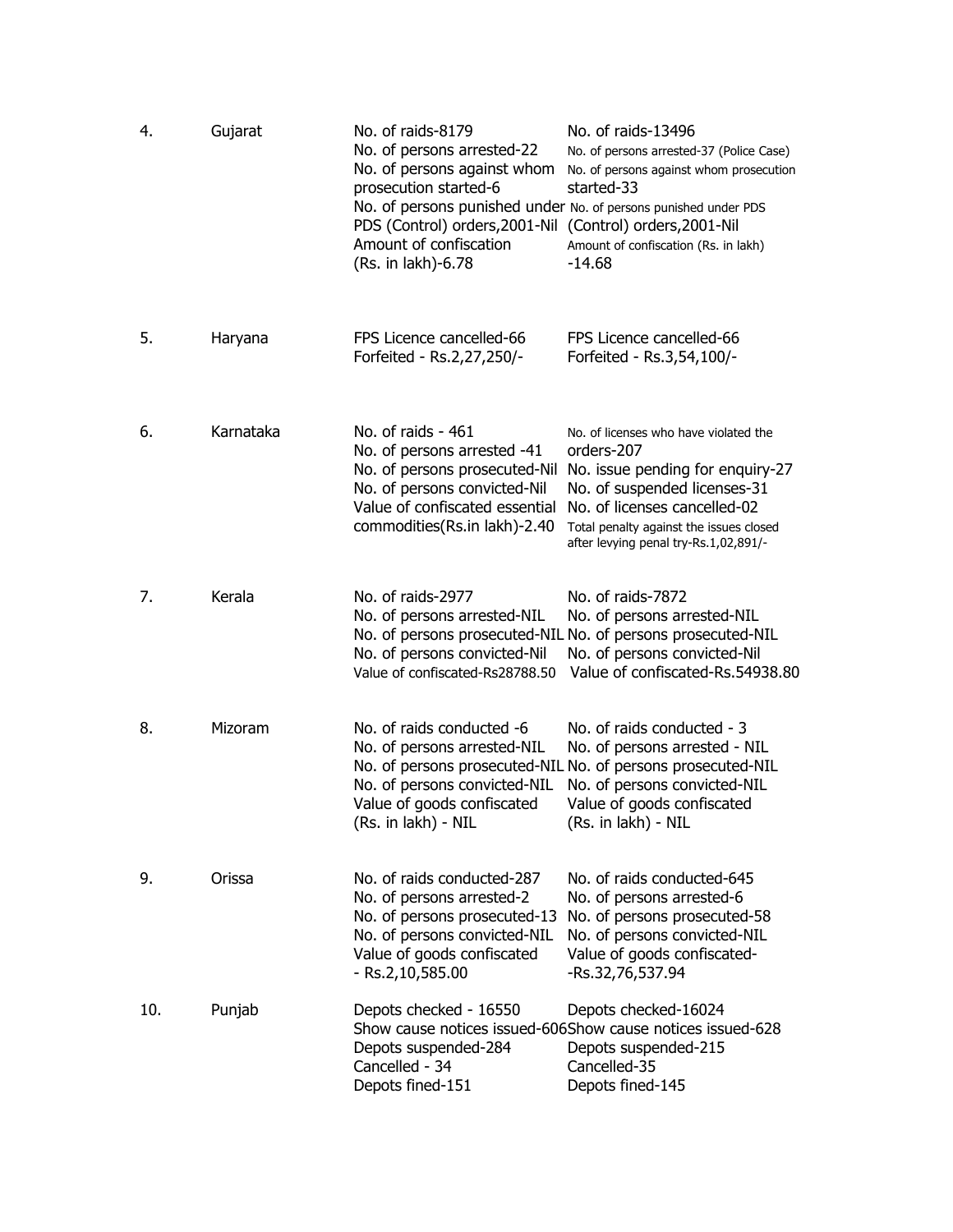| 11. | Rajasthan              | No. of raids-80<br>No. of persons arrested-3<br>No. of persons prosecuted-18<br>No. of persons convicted-Nil<br>Value of confiscated essential<br>commodities (Rs.)-838681                                                                                                                                                        | No. of raids-12<br>No. of persons arrested-NIL<br>No. of persons prosecuted-25<br>No. of persons convicted-1<br>Value of confiscated essential<br>commodities (Rs.) -1450664                                                    |
|-----|------------------------|-----------------------------------------------------------------------------------------------------------------------------------------------------------------------------------------------------------------------------------------------------------------------------------------------------------------------------------|---------------------------------------------------------------------------------------------------------------------------------------------------------------------------------------------------------------------------------|
| 12. | <b>Tamil Nadu</b>      | PDS (Control) Order, 2001 has not been Implemented in the<br>State since this Govt. is not following APL/BPL classification<br>for pricing commodities under PDS. Hence the question of<br>9 of the PDS (Control) Order, 2001 does not arise                                                                                      | furnishing Half yearly reports on the action taken under clause                                                                                                                                                                 |
| 13. | <b>Uttar Pradesh</b>   | No. of raids-4322<br>No. of persons arrested-59<br>No. of persons prosecuted-Nil<br>No. of persons convicted-Nil<br>Value of confiscated essential<br>commodities (Rs.) -6419413<br>No. of inspection-146950<br>No. of FIR register-137<br>Security deposit-Rs.-3612541<br>No. of FPS suspended-2711<br>No. of FPS cancelled-1029 | #                                                                                                                                                                                                                               |
| 14. | West Bengal            | No. of raids conducted-400<br>No. of persons arrested-149<br>No. of persons prosecuted-39<br>No. of persons convicted-Nil<br>Value of goods seized<br>=Rs.76,45,218.00                                                                                                                                                            | No. of raids conducted-173<br>No. of persons arrested-66<br>No. of persons prosecuted-53<br>No. of persons convicted-4<br>Value of goods seized<br>$=Rs.29,16,016.00$                                                           |
| 15. | <b>A&amp;N Islands</b> | No. of raids conducted-1<br>No. of surprise inspection-205<br>No. of persons arrested-1<br>Penalty charges-2<br>No. of cases initiated-1<br>Value of goods confiscated-NIL<br>Irregularities Noticed-32                                                                                                                           | #                                                                                                                                                                                                                               |
| 16. | <b>D&amp;N Haveli</b>  | NIL                                                                                                                                                                                                                                                                                                                               | No. of raids-1<br>No. of persons arrested-1<br>No. of persons prosecuted-Nil<br>No. of persons convicted-Nil<br>Value of goods confiscated (Rs.)-3971<br>Remarks-complaint lodged with the police<br>for further investigation. |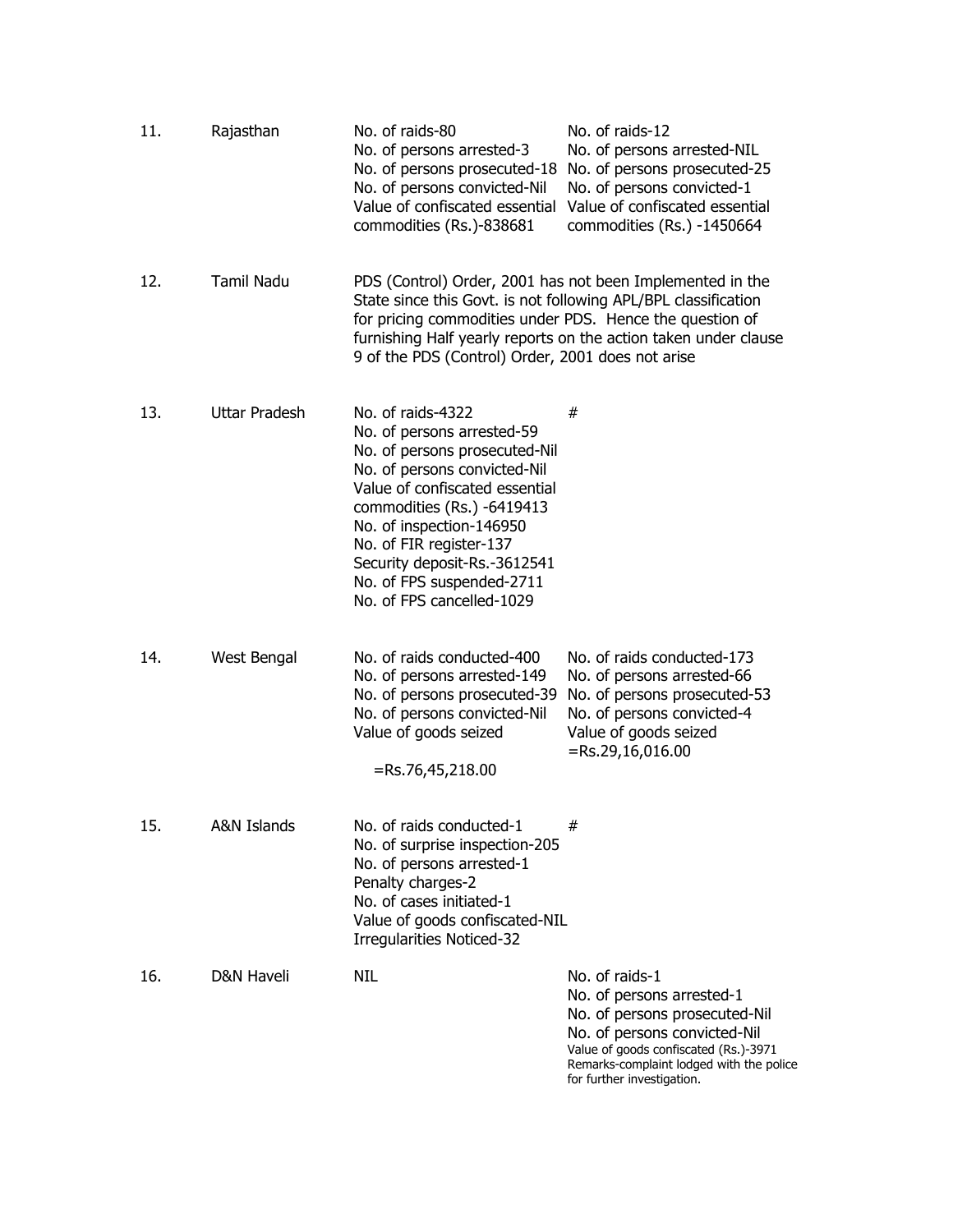| 17. | Pondicherry | No. of raids-380<br>No. of persons arrested-5<br>No. of persons prosecuted-5<br>No. of persons convicted-2<br>Under investigator & 1 under | No. of raids-1072<br>No. of persons arrested-17<br>No. of persons prosecuted-17<br>No. of persons convicted-4 under Trial |
|-----|-------------|--------------------------------------------------------------------------------------------------------------------------------------------|---------------------------------------------------------------------------------------------------------------------------|
|     |             | Trial                                                                                                                                      |                                                                                                                           |

# No information has been received from these States/UTs.

# STATUS PAPER ON HALF YEARLY REPORT ON THE ACTION TAKEN UNDER CLAUSE 9 OF PDS (CONTROL) ORDER, 2001 BY THE STATE GOVERNMENTS/UT ADMINISTRATIONS S. No. State/UT Period from Jan., 05 to June, 05 Period from July, 05 to Dec., 05 1. Assam No. of raids conducted-991 No. of persons arrested-NIL No. of persons prosecuted-24 No. of persons convicted-2 Value of goods confiscated (Rs. in lakh) -56,797/- 2. Delhi No. of cases reported-785 Action taken-702 Penalty Imposed-Rs.11,09,900 3. Gujarat No. of Inspection of FPS-16163 Seizure - Rs. 1339014 Confiscation - Rs. 377938 Deposit Confiscated - Rs. 2648189 Licence cancelled -68 Licence suspended-186 Prosecution No. of cases-28 4. Haryana FPS licences cancelled-73 Forfeited-Rs.7,74,920/- 5. Kerala No. of raids-3386 No. of persons arrested-9 No. of persons prosecuted-NIL No. of persons convicted-Nil Value of confiscated-Rs.22009.72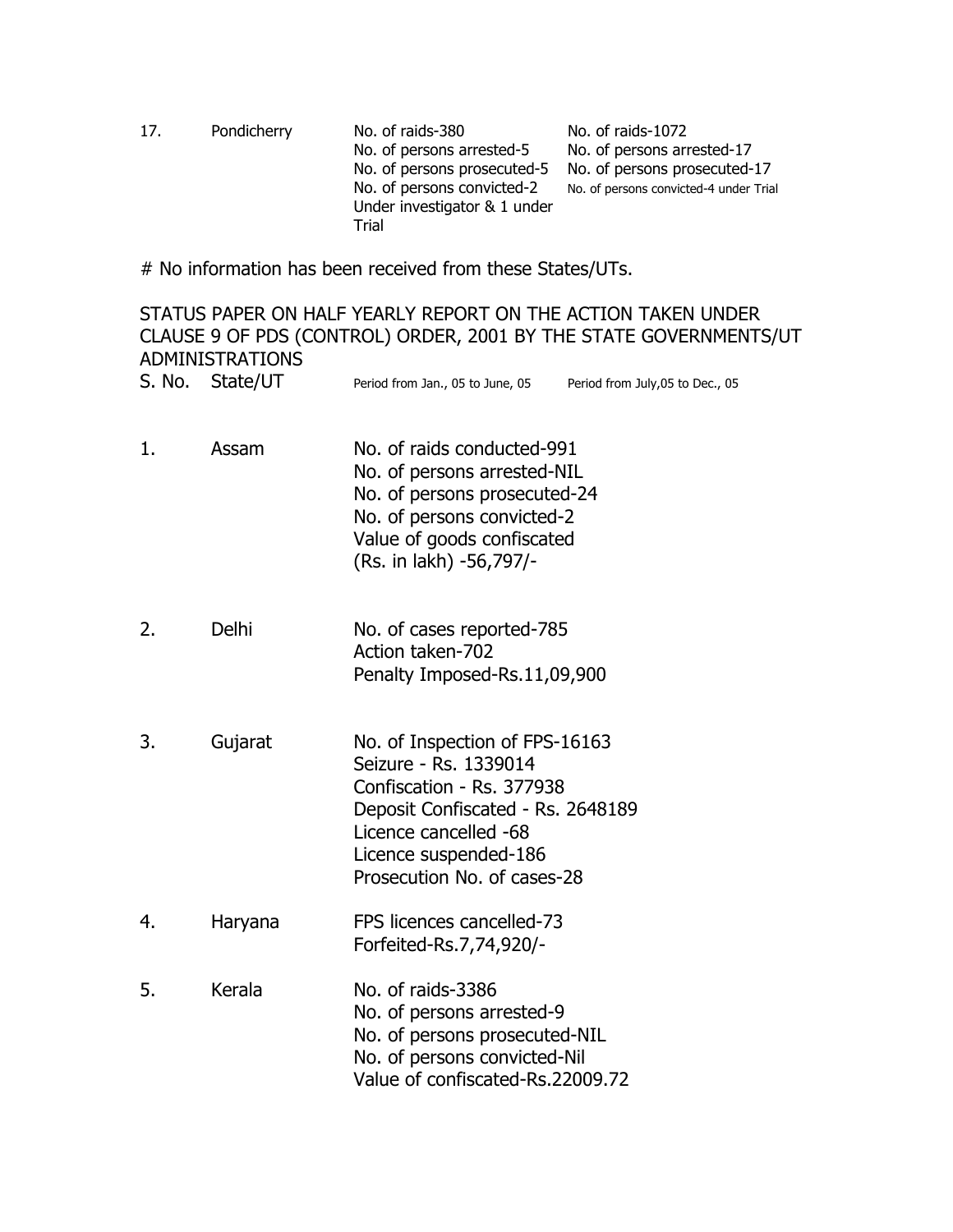| Mizoram           | No. of raids made-10<br>No. of persons arrested-NIL<br>No. of persons prosecuted-NIL<br>No. of persons convicted-NIL<br>Value of goods confiscated<br>(Rs. in lakh)-NIL                                                                                                                                         |                                                                                                                                                                                                               |
|-------------------|-----------------------------------------------------------------------------------------------------------------------------------------------------------------------------------------------------------------------------------------------------------------------------------------------------------------|---------------------------------------------------------------------------------------------------------------------------------------------------------------------------------------------------------------|
| Punjab            | Depots checked-16145<br>Show cause Notices issued-881<br>Depot suspended-204<br>Depot cancelled-45<br>Depot fined-295                                                                                                                                                                                           |                                                                                                                                                                                                               |
| <b>Tamil Nadu</b> | PDS (Control) Order, 2001 has not been Implemented in the<br>State since this Govt. is not following APL/BPL classification<br>for pricing commodities under PDS. Hence the question of<br>furnishing Half yearly reports on the action taken under<br>clause 9 of the PDS(Control) Order, 2001 does not arise. |                                                                                                                                                                                                               |
| A&N Islands       | No. of Inspection-56<br>No. of raids conducted-NIL<br>No. of persons arrested/<br>prosecuted/convicted-NIL<br>No. of FPS licenses suspended<br>/cancelled show cause notice<br>issued-1<br>Value of goods<br>seized-NIL                                                                                         | No. of Inspection-43<br>No. of raids conducted-NIL<br>No. of persons rested/prosecuted/<br>convicted-NIL<br>No. of FPS licenses suspended/cancelled<br>show cause notice issued-5<br>Value of gods seized-NIL |
| Chandigarh        | No. of case registerd-1                                                                                                                                                                                                                                                                                         |                                                                                                                                                                                                               |
| Pondicherry       | No. of raids-2673<br>No. of persons arrested-18<br>No. of persons prosecuted-18<br>No. of persons convicted- Under investigation<br># No information has been received from these States/UTs."                                                                                                                  |                                                                                                                                                                                                               |
|                   |                                                                                                                                                                                                                                                                                                                 |                                                                                                                                                                                                               |

2.33 During the course of supplementaries on the question, Shri Asaduddin Owaisi, M.P., asked the following Supplementary Question:-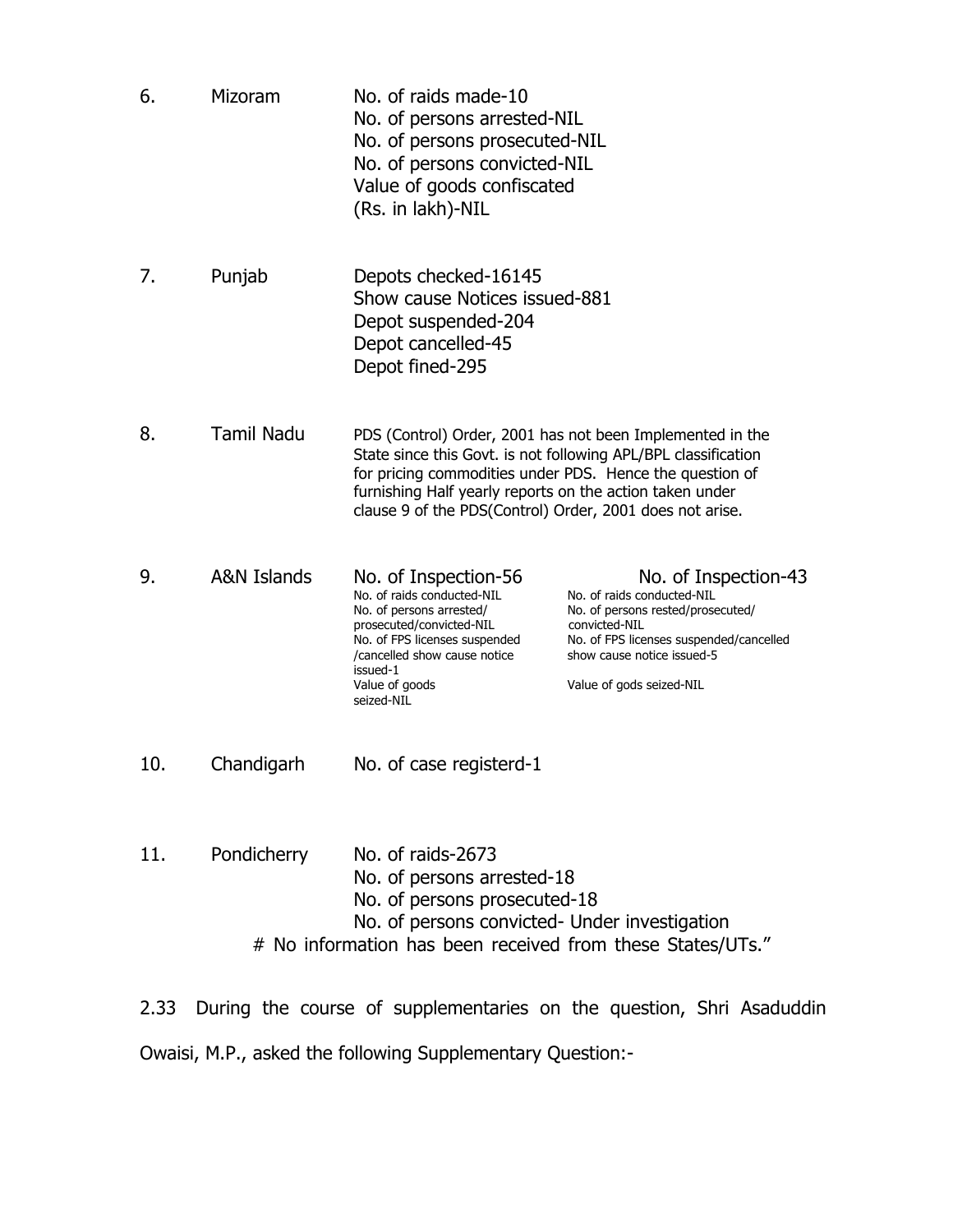### **"I would like to reiterate my first specific question. What has been the monetary loss suffered by the Government?"**

2.34 In reply, the Minister of Agriculture and Minister of Consumer Affairs, Food and Public Distribution (Shri Sharad Pawar) *inter-alia* stated as follows:-

### **"About the monetary loss, I said that I have to collect the figures and I have no hesitation in giving them."**

2.35 The above reply to the supplementary question was treated as an assurance and was required to be fulfilled by the Ministry of Consumer Affairs, Food and Public Distribution within three months of the date of the reply  $i.e.$  by 26 May, 2006. However, the assurance is yet to be implemented.

2.36 The Ministry have not sought extension of time beyond 27 November, 2006 to implement the assurance.

2.37 The Ministry of Consumer Affairs, Food and Public Distribution *vide* D.O. No.7(5)/2006-PD.I dated 19 June, 2007 addressed to the Committee Secretariat and letter No.7(5)/2006-PD.I dated 08 November, 2006 addressed to Ministry of Parliamentary Affairs had requested, with the approval of the Minister of Consumer Affairs, Food and Public Distribution, for dropping the assurance on the ground that after thorough examination of the proceedings obtained by the Department from Ministry of Parliamentary Affairs, it was ascertained that the Member had asked the Question on the monetary loss suffered by the Government. At first instance, the Minister had assured the Hon'ble MP that the figures would be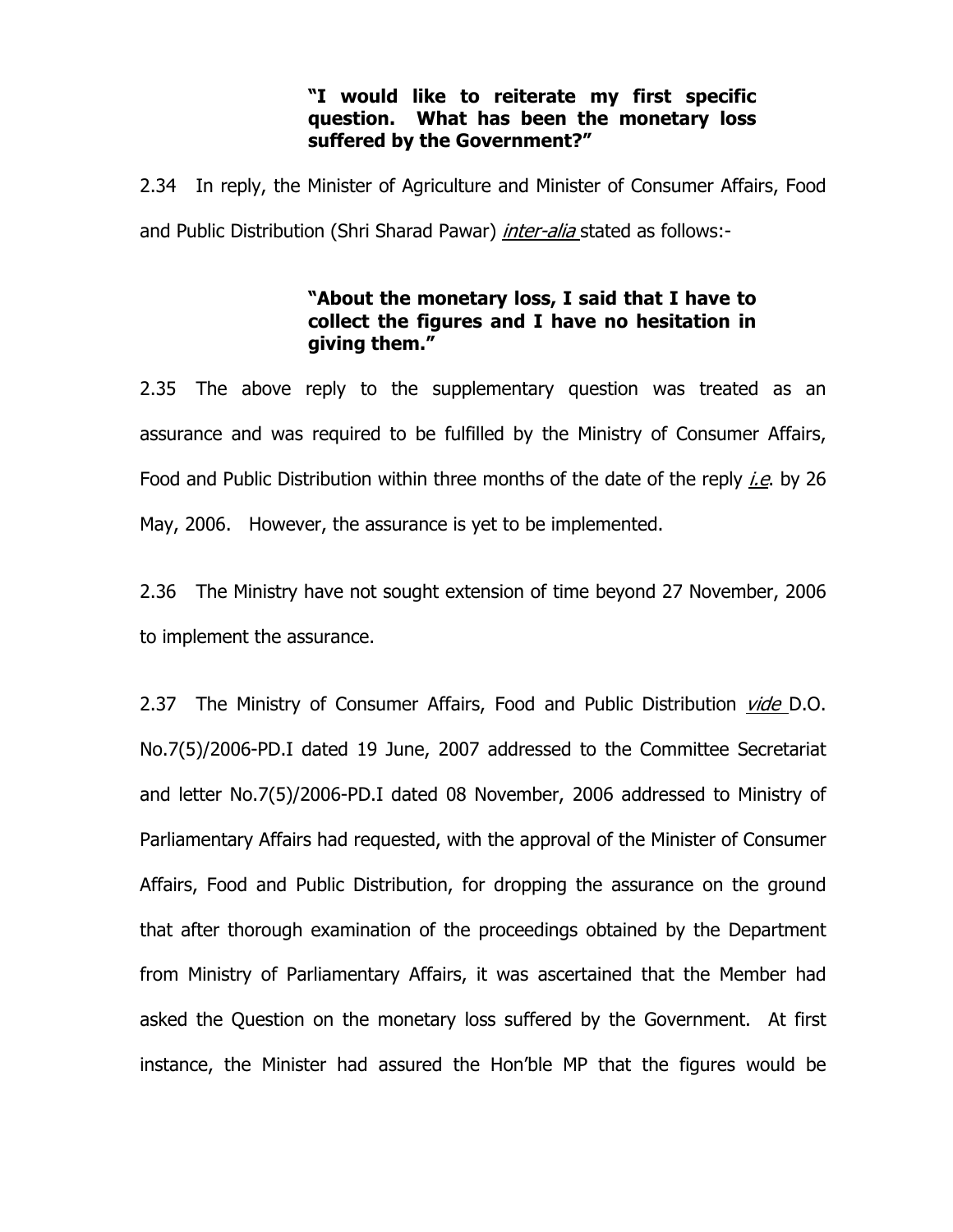collected and will be given. However, at the later stage the Hon'ble Minister had informed the House as under:-

> "**I have now got the figures asked for. During the year 2003-2004, the total amount spent was Rs.7258 crores in 16 States. Out of that, Rs.4197 crores did not reach the BPL cardholders or households. So practically more than 55% of the amount has not reached the BPL households."**

2.38 The Ministry further stated that as it is evident from the proceedings on the Question that the information asked by the Hon'ble M.P. had already been given by the Hon'ble Minister and the Department had no other additional information in the matter.

2.39 The Ministry of Consumer Affairs, Food and Public Distribution, therefore,

with the approval of the Minister of Consumer Affairs, Food and Public Distribution,

requested that the assurance may be dropped from the list of Assurances.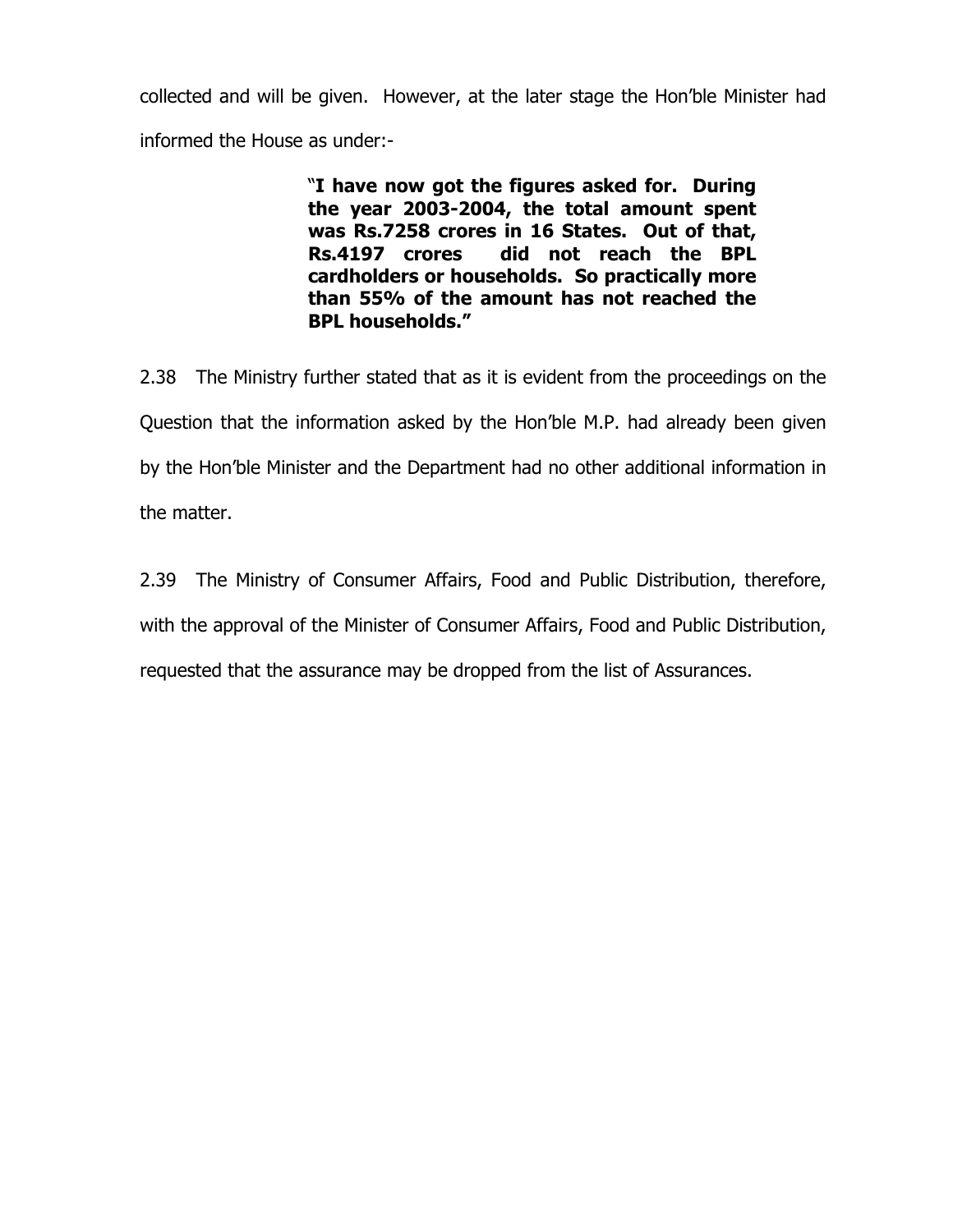**2.40 The Committee note that a question was asked on 27 February, 2006 regarding 'Diversion of Foodgrains'. The question sought information regarding the details about large scale diversion of Public Distribution System (PDS) foodgrains in North Eastern States. Shri Asaduddin Owaisi, M.P. during the course of supplementaries on the question enquired about the monetary loss suffered by the Government on this account. In reply, the Minister stated 'About the monetary loss…..I have to collect the figures and I have no hesitation in giving them'. This reply was treated as an assurance.** 

**2.41 The Ministry requested for dropping of the assurance on the ground that on the same day the Minister informed the House at a later stage that during the year 2003-2004 the total amount spent was Rs.7,258 crores in 16 States out of which Rs.4,197 crores did not reach the BPL card holders or households. According to the Department, they have no other additional information in the matter. The Committee considered this request at their sitting held on 19 December, 2007 and having been satisfied with the reply of the Ministry, decided to drop the assurance.**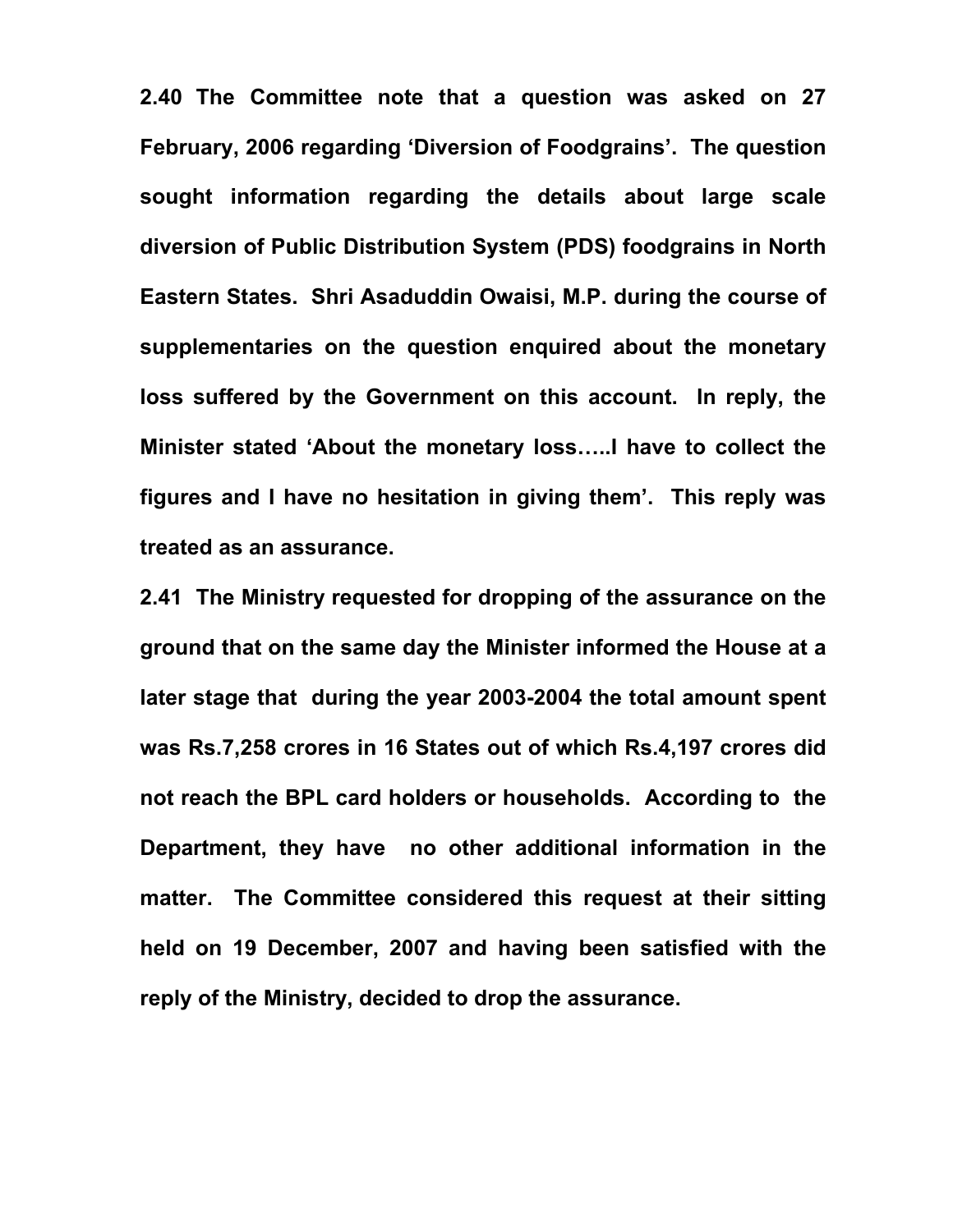# **[vi] ACQUISITION OF LAND BY IAF IN RAJASTHAN**

2.42 On 25 April, 2001, Col. (Retd.) Sona Ram Choudhary, M.P., addressed the

following Unstarred Question No.5777 to the Minister of Defence:-

- **"(a) whether the Government are planning to acquire 47,299 bighas land at villages Motare, Dhandhusar, Dheerdesar, Bannasar and Bangasar, in tehsil Rawatsar, district Hanumangarh (Rajasthan) for use by Indian Air Force;**
- **(b) whether, due to planned acquisition, the farmers/land owners are not permitted to utilise this land for the last ten years;**
- **(c) whether all developmental works on this land have been stopped;**
- **(d) whether the Government have received any representations from concerned Gram Panchayat for early decision about acquisition or otherwise; and**
- **(e) if so, response of the Government thereto and the likely time by which the farmers are to be paid compensation for their land?"**

2.43 In reply, the then Minister of Defence (Shri Jaswant Singh) stated as follows:-

- **"(a) Yes, Sir. A proposal, to acquire about 47,299 bighas of land in district Hanumangarh, Rajasthan, is under consideration for use by Indian Air Force.**
- **(b) No, Sir. There are no restrictions on utilization of the land by legal owners.**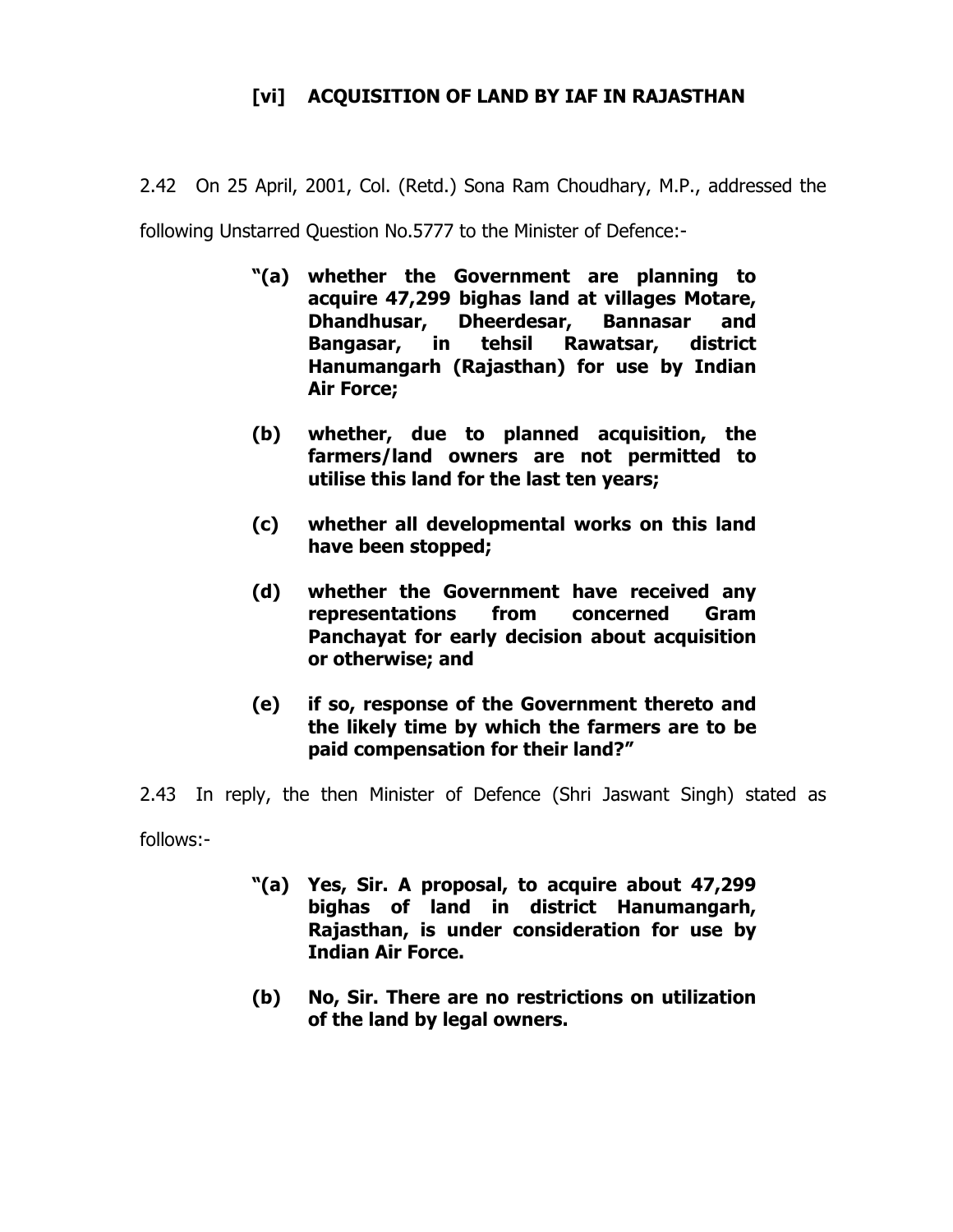- **(c) No, Sir. There are no restriction on the implementation of Developmental works on this land.**
- **(d) Some representations have been received from Ex-Sarpanch, Gram Panchayat Motare, district Hanumangarh in this regard.**
- **(e) As the land is yet to be acquired, the question of payment of compensation does not arise, at this stage."**

2.44 The above reply to part (a) of the question was treated as an assurance and was required to be fulfilled by the Ministry of Defence within three months of the date of the reply *i.e.* by 24 July, 2001. The Ministry of Defence requested to grant them extension of time up to 24 April, 2008 to fulfil the assurance.

2.45 The Ministry of Defence *vide* their O.M. No.5(46)/01/D(Air.-II) dated 1

June, 2007 requested the Committee to drop the assurance on the following

grounds :-

"The proposal to acquire about 47,000 bighas of land in district Hanumangarh, Rajasthan was under active consideration for building an Air-to-Ground Firing Range for the Indian Air Force (IAF) since 1998. The physical verification of the land through a 'Board of Officers" (BOO) comprising representatives of all concerned, including the Government of Rajasthan was completed in July, 2005. Before the matter could be processed in the Ministry for obtaining the approval of the competent authority, Government of Rajasthan was requested to confirm whether the cost of land arrived at by them in 2000 would be acceptable if the Central Government decides to acquire the land. The Government of Rajasthan informed on 14 July, 2006 that Gazette Notification on which the cost of land was calculated had since expired for want of proper declaration of awards by Land Acquisition Officer within stipulated period. Hence, the entire acquisition process has to be initiated afresh. Government of Rajasthan has reiterated their view point on 17 November, 2006 stating that land acquisition proceedings have already lapsed. However, if Government of India requires the land, they may send proposal afresh giving details of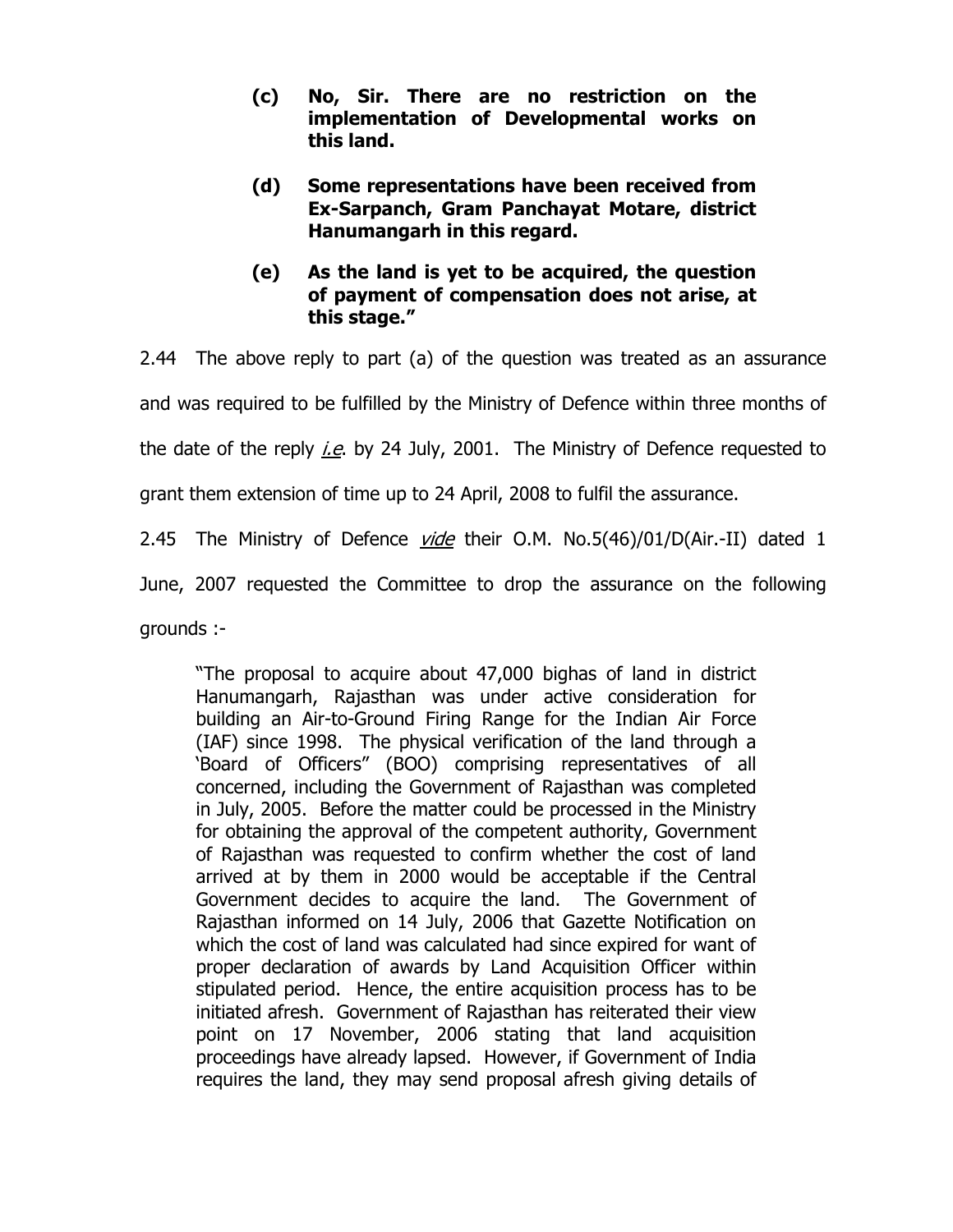the land required. Necessary action in this regard has been initiated by the IAF."

The Ministry further stated that

"This proposal has been hanging on for the last nine years due to issues such as legality of Gazette Notification, declaration of award by the State Government prior to Government sanction, reasonableness of the cost of land, issuance of a formal "No Objection Certificate" by the State Government and due to the insistence of the State Government that a fresh proposal is required. Therefore, the circumstances under which the instant assurance was given has changed. A fresh proposal from Air Head Quarter justifying the requirement and urgency for the Air to Ground Firing Range at Thukrana, district Hanumangarh (Rajasthan) is awaited. Since land acquisition is a long drawn procedure in which all concerned agencies have to be consulted time and again, the finalisation of the fresh proposal is likely to take a long time."

2.46 In view of the position explained above, the Ministry requested to delete the

assurance from the list of pending assurances.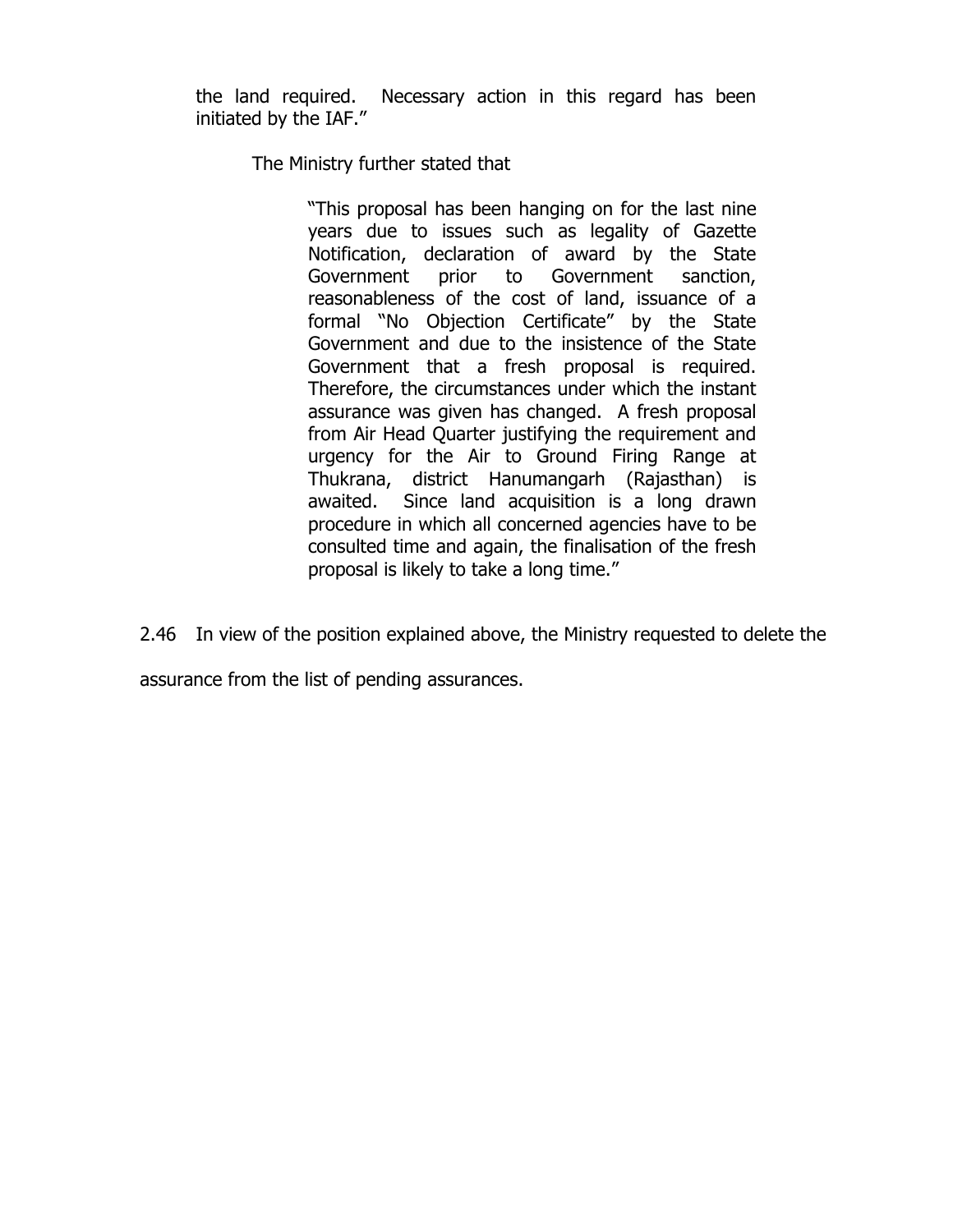**2.47 The Committee note that a question was asked on 25 April, 2001 regarding 'Acquisition of Land by IAF in Rajasthan'. The question,** *inter alia,* **sought information regarding the plans of the Government to acquire 47,299 bighas of land at villages in district Hanumangarh in Rajasthan for use by Indian Air Force. In reply, it was inter-alia stated that a proposal to acquire about 47,299 bighas of land for use by IAF in district Hanumangarh, Rajasthan was under consideration. This reply was treated as an assurance. As the assurance remained unimplemented, the Ministry requested for dropping the assurance on the ground that the circumstances under which the assurance was given has changed due to the insistence of the State Government for a fresh proposal and the same is awaited from Air Head Quarters justifying the requirement and urgency for the Air force to Ground Firing Range at Thukrana, district Hanumangarh (Rajasthan). It has also been stated that land acquisition is a long drawn procedure in which all concerned agencies have to be consulted time and again and, therefore, the finalization of the fresh proposal would take a long time. The Committee considered this request at their sitting held on 19 December, 2007 and after being**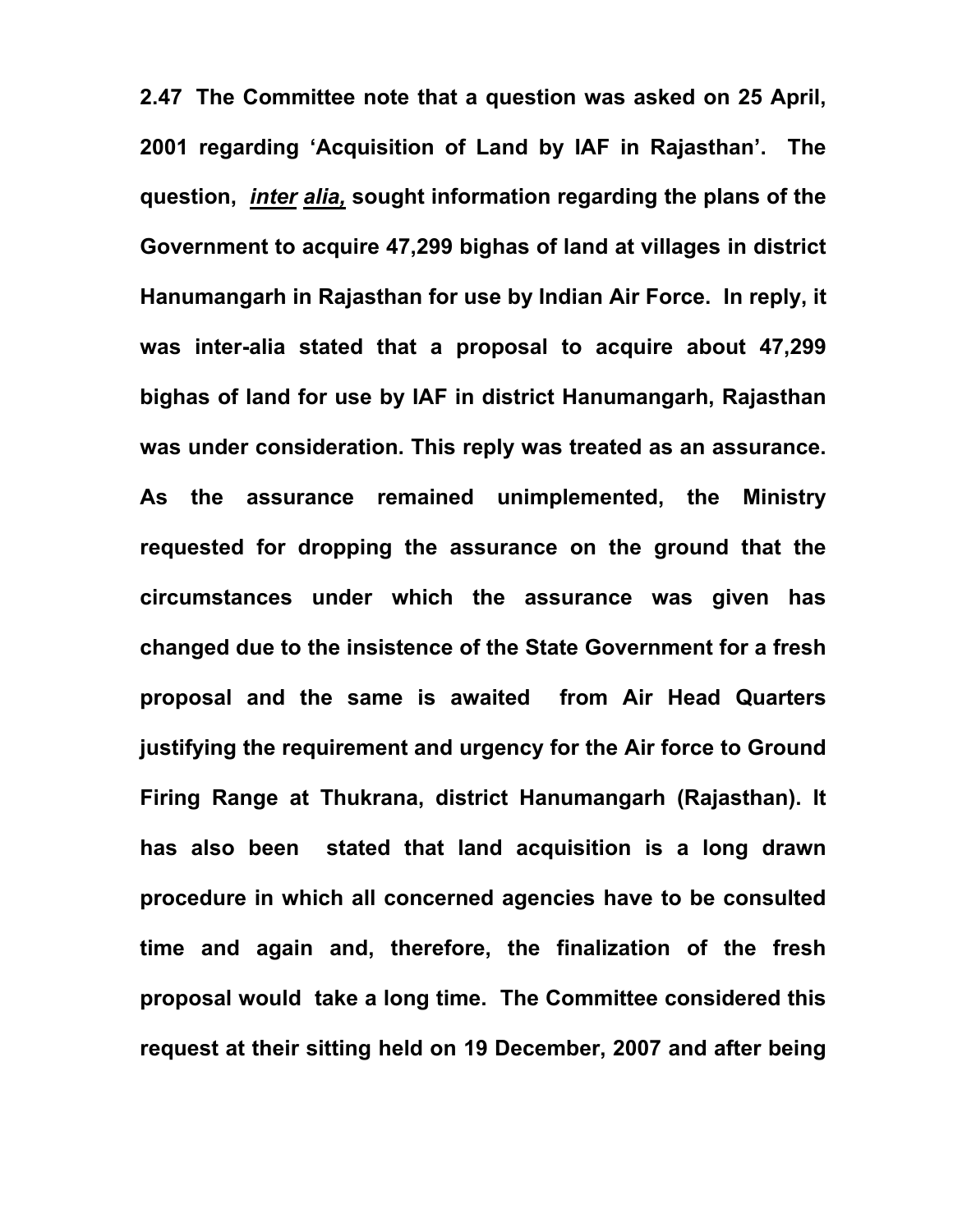**convinced with the reasons adduced by the Ministry, decided to drop the assurance.** 

# NEW DELHI; **(HARIN PATHAK)**

CHAIRMAN COMMITTEE ON GOVERNMENT ASSURANCES

 01 October, 2008 ----------------------------

09 Asvina 1930 (Saka)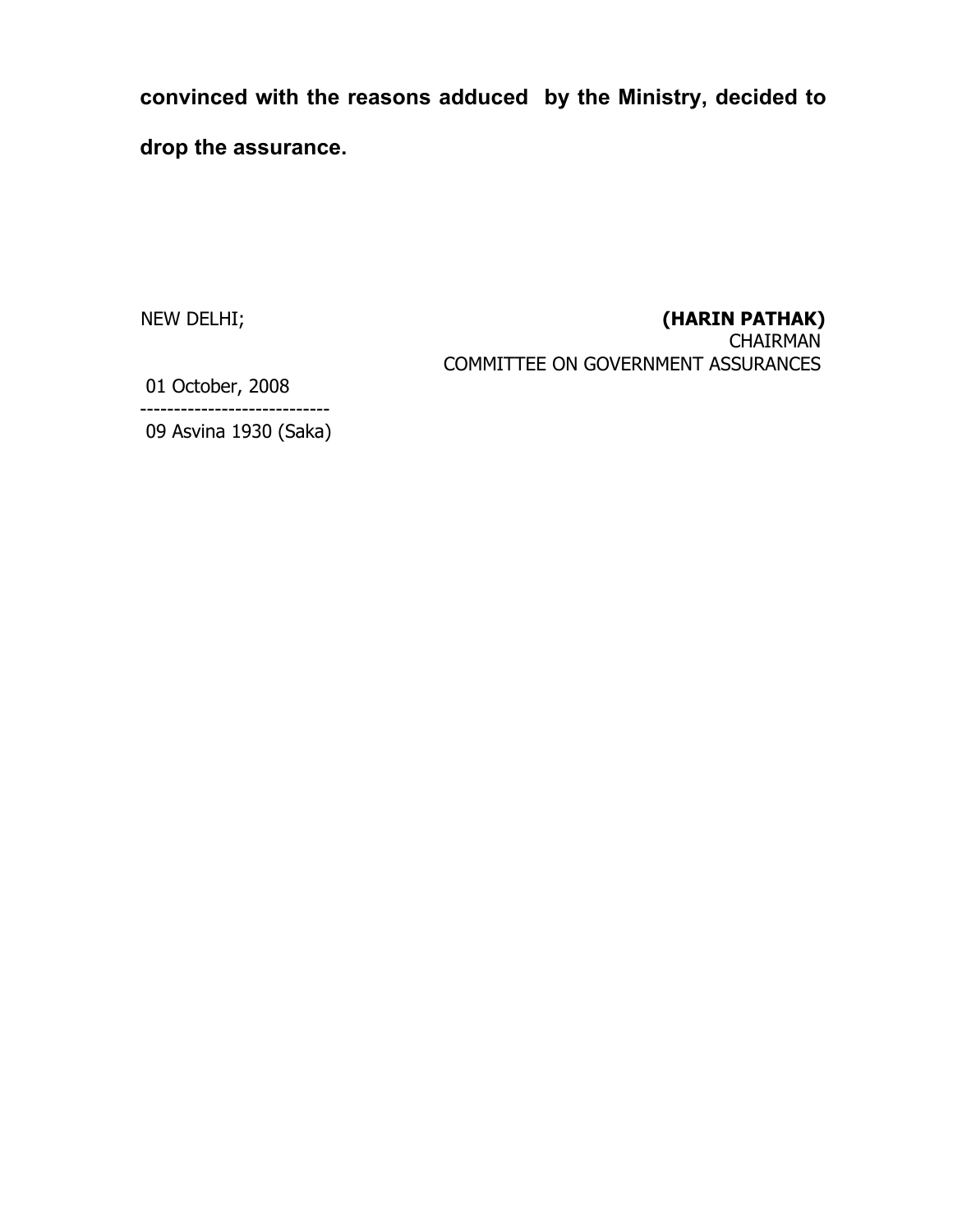**Appendix-I**

# MINUTES THIRD SITTING

**Minutes of the sitting of the Committee on Government Assurances (2007-2008) held on 19 December, 2007 in Committee Room No. 139 Parliament House Annexe, New Delhi.** 

**The Committee sat from 1130 hours to 1230 hours on Wednesday, 19 December, 2007.** 

# PRESENT

### **Shri Harin Pathak - Chairman**

### **Members**

- **2. Shri Jigajinagi Ramesh Chandappa**
- **3. Dr. K. Dhanaraju**
- **4. Shri Biren Singh Engti**
- **5. Shri Sunil Khan**
- **6. Shri Rasheed Masood**
- **7. Smt. M.S.K. Bhavani Rajenthiran**
- **8. Shri Rajiv Ranjan ' Lalan' Singh**

# **Secretariat**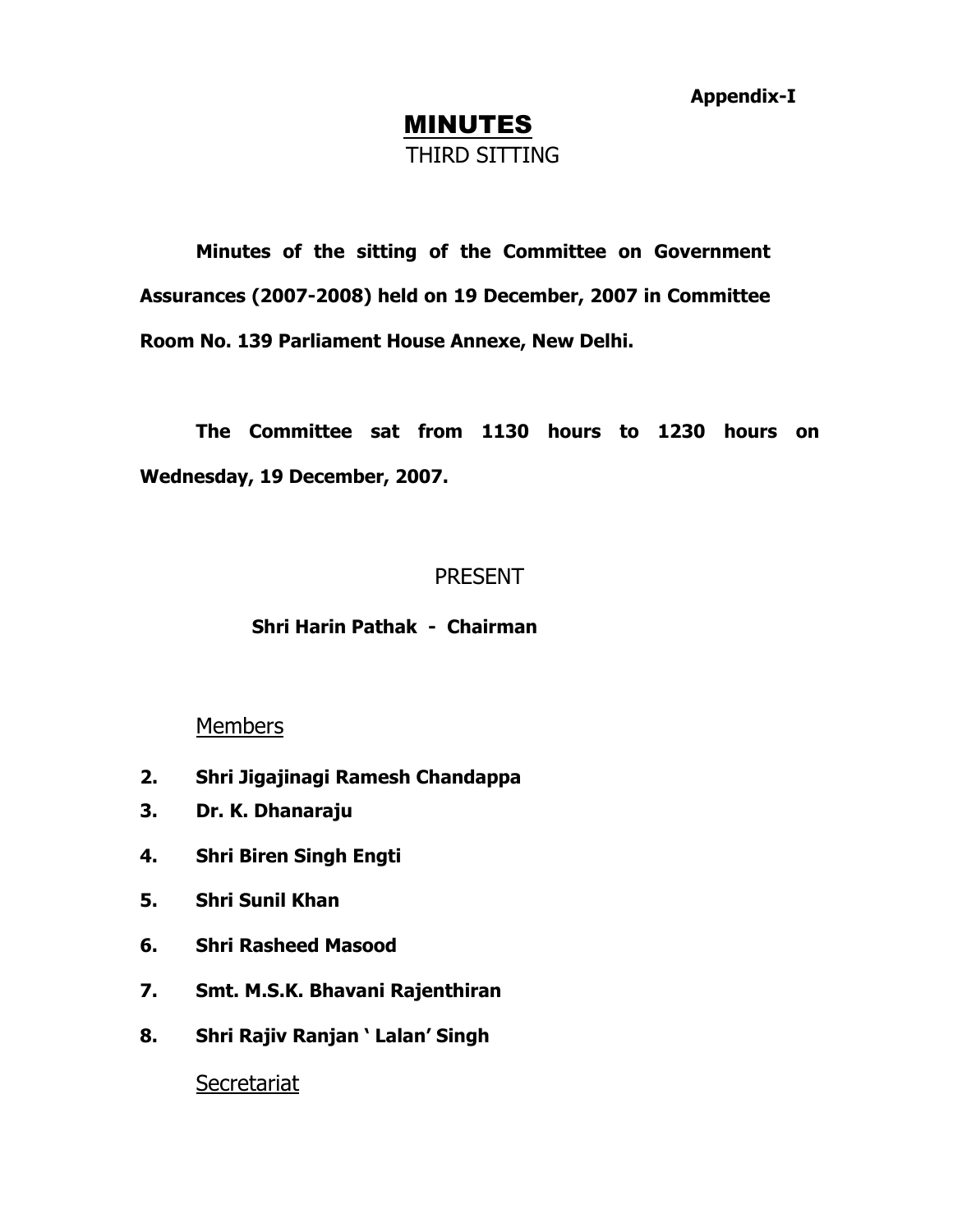| 1. | <b>Shri S. Bal Shekar</b> |                | <b>Joint Secretary</b>     |
|----|---------------------------|----------------|----------------------------|
| 2. | <b>Shri Hardev Singh</b>  | $\blacksquare$ | <b>Director</b>            |
| 3. | Shri B.S. Dahiya          | $\blacksquare$ | <b>Deputy Secretary</b>    |
| 4. | <b>Shri V.P. Goel</b>     |                | <b>Deputy Secretary-II</b> |

At the outset, the Chairman welcomed the Members to the sitting of the Committee and apprised them briefly about the agenda for the sitting. The Committee, thereafter, considered the draft Twenty first and Twenty second reports regarding requests for dropping of assurances and after discussion adopted both the reports without any amendments. The Committee authorized the Chairman to finalise the reports and present them to the House in the ensuing session.

Thereafter, the Committee took up the following ten Memoranda containing requests received from various Ministries/Departments for dropping the assurances:-

### **Memorandum No.12 Request for dropping of assurance given on 12 May, 2005 in reply to USQ No. 7070 regarding 'Committee on Revamping and Streamlining the Legal Set Up on Railway'.**

The Committee considered the above memorandum and noted that 14 recommendations of the Committee on revamping and streamlining the legal set up on Indian Railways are still pending. According to them, out of the 14 pending recommendations, most of recommendations were either not found feasible to implement or found feasible to implement only in part. The Committee noticed that the legal set up in the Railways is yet to be streamlined. The Committee, therefore, decided to call the representatives of the Ministry of Railways for oral evidence to know the reasons for delay in streamlining the same.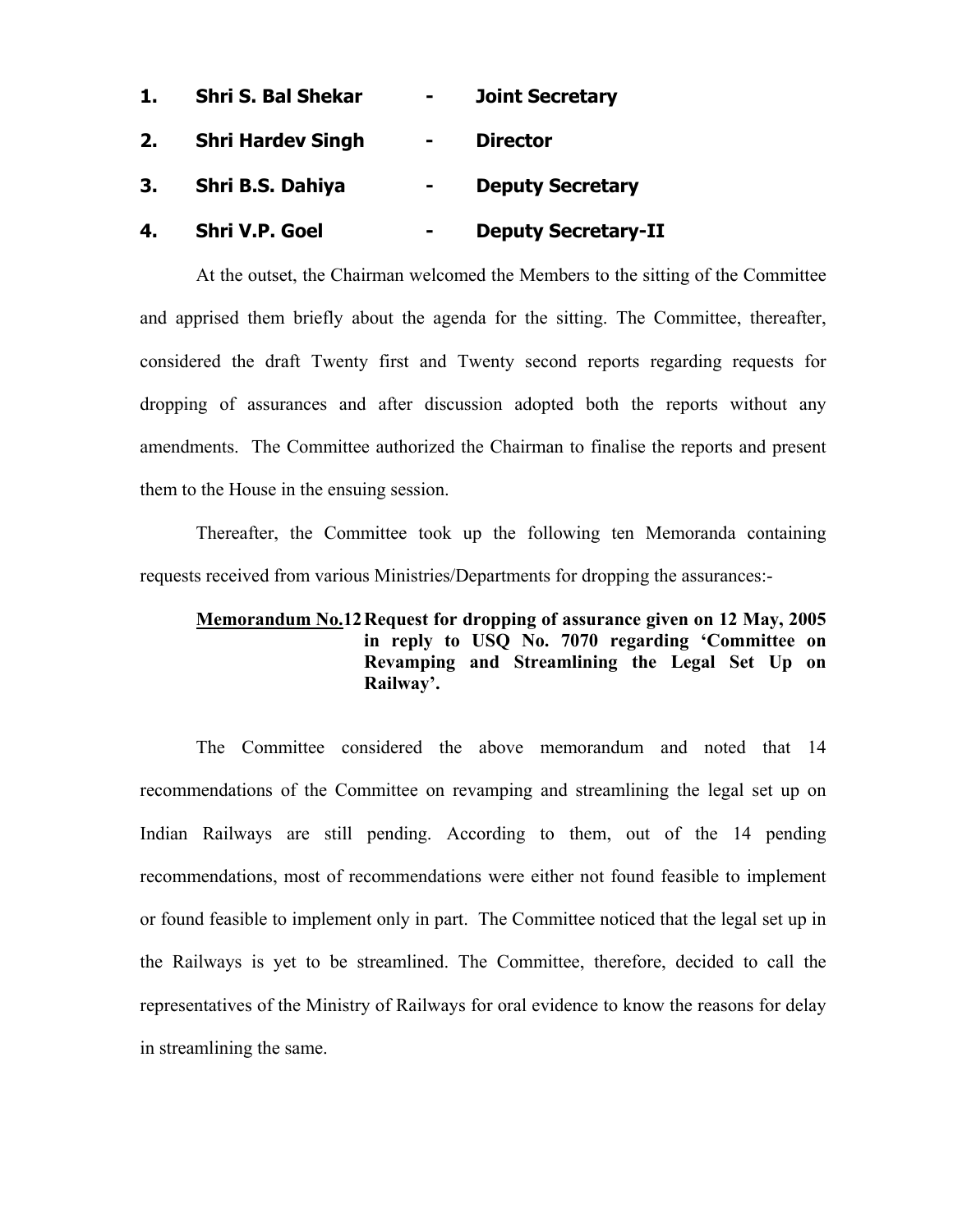### **Memorandum No.13 Request for dropping of assurance given on 21 August, 2003 in reply to USQ No. 3746 regarding 'Payment of Royalty to Artists'.**

The Committee considered the above memorandum and noted that despite a number of written requests, the Indian Performing Right Society (IPRS) which is the royaltycollecting agency from AIR, had not furnished the documents required under Copyright Act, Clause 14(I) for entering into an agreement with AIR. The Committee noted that in the absence of an agreement, the modalities for payment of royalty reminded unresolved. The Committee, therefore, decided to drop the assurance.

### **Memorandum No.14 Request for dropping of assurance given on 15 December, 2006 in reply to USQ No. 3518 regarding 'Loan to Ethiopia'.**

The Committee considered the above memorandum and noted that the Government of Ethiopia had requested for US\$ 640 million for revamping of their sugar industry and this huge amount could not be given by the Indian Government in one financial year. The Committee agreed to the reasoning of the Ministry and decided to drop the assurance.

### **Memorandum No.15 Request for dropping of assurance given on 27 July, 2006 in reply to USQ No. 531 regarding 'Import of Defence Technologies'**.

The Committee considered the above memorandum and noted that there was no proposal to grant any special status to some premier private companies for importing Defence Technologies directly from abroad. The Committee, therefore, decided to drop the assurance.

**Memorandum No.16 Request for dropping of the assurances given in replies to (i) Starred Question No. 305 dated 24 March,2005 regarding 'Indo-Iran gas pipeline project', (ii) Starred Question No. 669 dated 12 May,2005 regarding 'India-**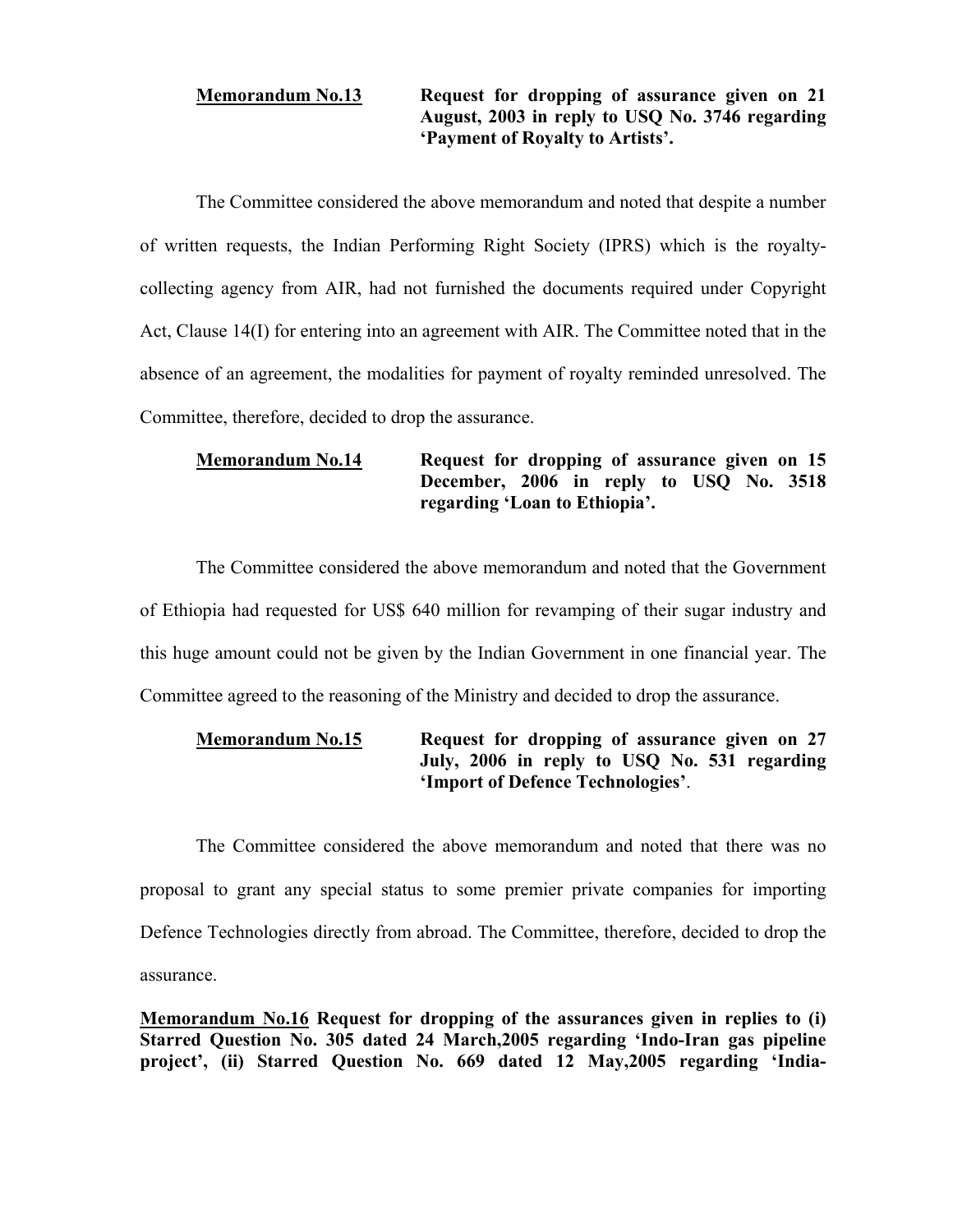**Bangladesh-Myanmar Pipeline', and (iii) Unstarred Question No. 387 dated 24 November,2005 regarding 'Indo-Bangladesh-Myanmar gas pipeline.** 

The Committee considered the above memorandum and agreed with the contention of the Government that it may not be in public interest to furnish any additional information till negotiations are concluded and the projects are completed. As the discussions with the foreign Governments on these projects are confidential and sensitive in nature, the Committee decided to drop these assurances.

#### **Memorandum No.17 Request for dropping of assurance given on 27 February, 2006 in reply to SQ No. 123 regarding 'Diversion of Foodgrains'.**

The Committee considered the above memorandum and after taking note of the submissions made by the Ministry decided to drop the assurance.

### **Memorandum No.18 Request for dropping of assurances given on (i) 14 December, 2004 in reply to USQ No. 2169 regarding 'Declaration of Villages as MADA Areas in Maharashtra'; and (ii) 23 August, 2005 in reply to USQ No. 4048 regarding 'Inclusion of Tehsil under Tribal Subplan Area'.**

The Committee considered the above memorandum and noted that comprehensive proposals on the subjects have been received from the State Governments of Maharashtra and Rajasthan which are under examination and would require further time for processing. The Committee decided not to drop the assurances and also desired a status report of the assurances. The Committee take a serious view on the attitude of the Ministry not to seek extension of time and hence desired the Ministry to seek extension of time to fulfil the assurances.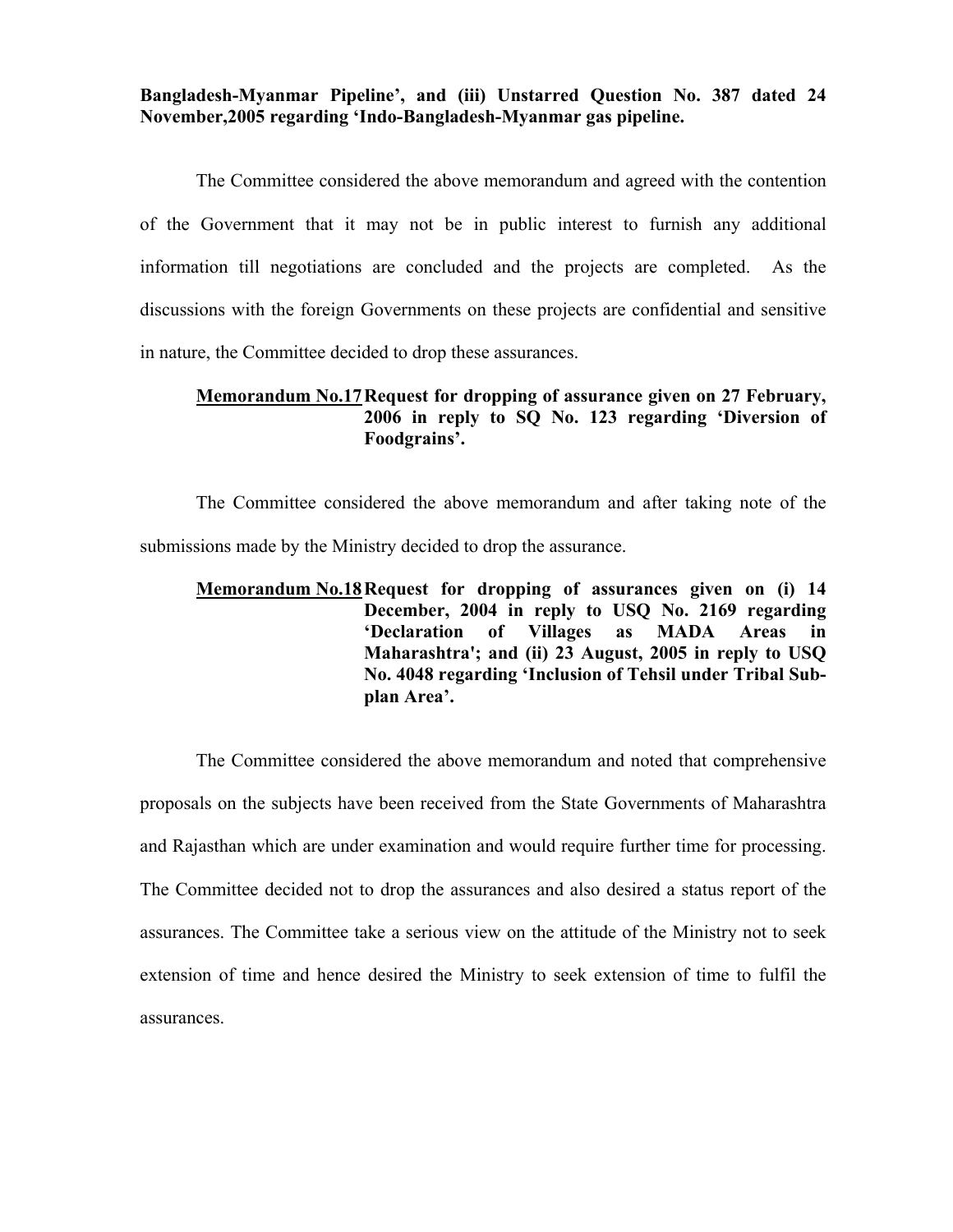#### **Memorandum No.19 Request for dropping of assurance given on 25 April, 2001 in reply to USQ No. 5777 regarding 'Acquisition of Land by IAF in Rajasthan'.**

The Committee considered the above memorandum and noted that a fresh proposal from Air Head Quarter justifying the requirement and urgency for the Air to Ground Firing Range at Thukrana, District Hanumangarh (Rajasthan) is awaited. The Committee, therefore, decided to drop the assurance. According to the Ministry for land acquisition, all concerned agencies have to be consulted time and again and the finalisation of the fresh proposal is likely to take a long time.

### **Memorandum No.20 Request for dropping of assurance given on 5 August, 2005 in reply to USQ No. 1957 regarding 'HIV Vaccine'.**

The Committee considered the above memorandum and noted that the assurance pertains to National Jai Vigyan S & T Mission Project for development of a proto-type HIV-I Subtype 'C' Vaccine candidate based on DNA-MVA at the AIIMs, New Delhi. The Committee also noted that the subject matter of the assurance is very important, affects a large number of people and also deals with a serious ailment. The Committee, therefore, desired that Research and Development efforts towards development of a putative HIV/AIDS vaccine candidate be pursued. Vigorously, the Committee, therefore, decided not to drop the assurance.

Memorandum No.21 Request for dropping of assurance given on 25 July, 2006 in reply to USQ No. 200 regarding 'Setting up of IIITs'.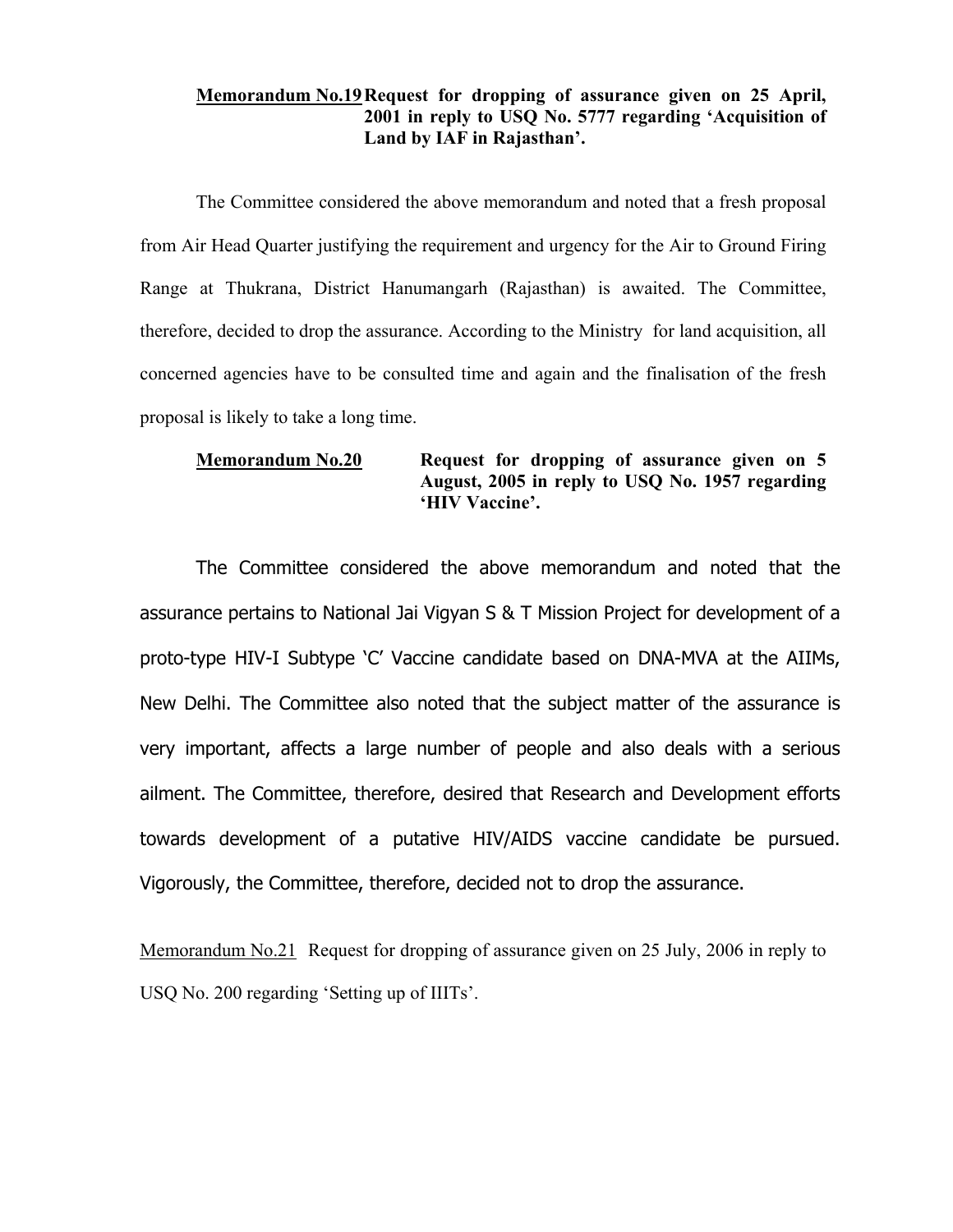**The Committee considered the above memorandum and noted that it was specifically stated by the Government in the reply that a proposal for setting up of new Indian Institutes of Information Technology (IIITs) in the country was under consideration. The Committee, therefore, desired a status report on the efforts made by the Ministry to implement the assurance and also desired the Ministry to seek extension of time to fulfil the assurance. The Committee also desired that the proposal be brought to its logical conclusion and hence, decided not to drop the assurance.**

**Thereafter, the Committee also decided to undertake a Study Visit to Banagalore, Mumbai, Cochin and Lakshadweep from 30 January to 6 February, 2008 and authorized the Hon'ble Chairman to finalise the Tour programme.** 

The Committee then adjourned.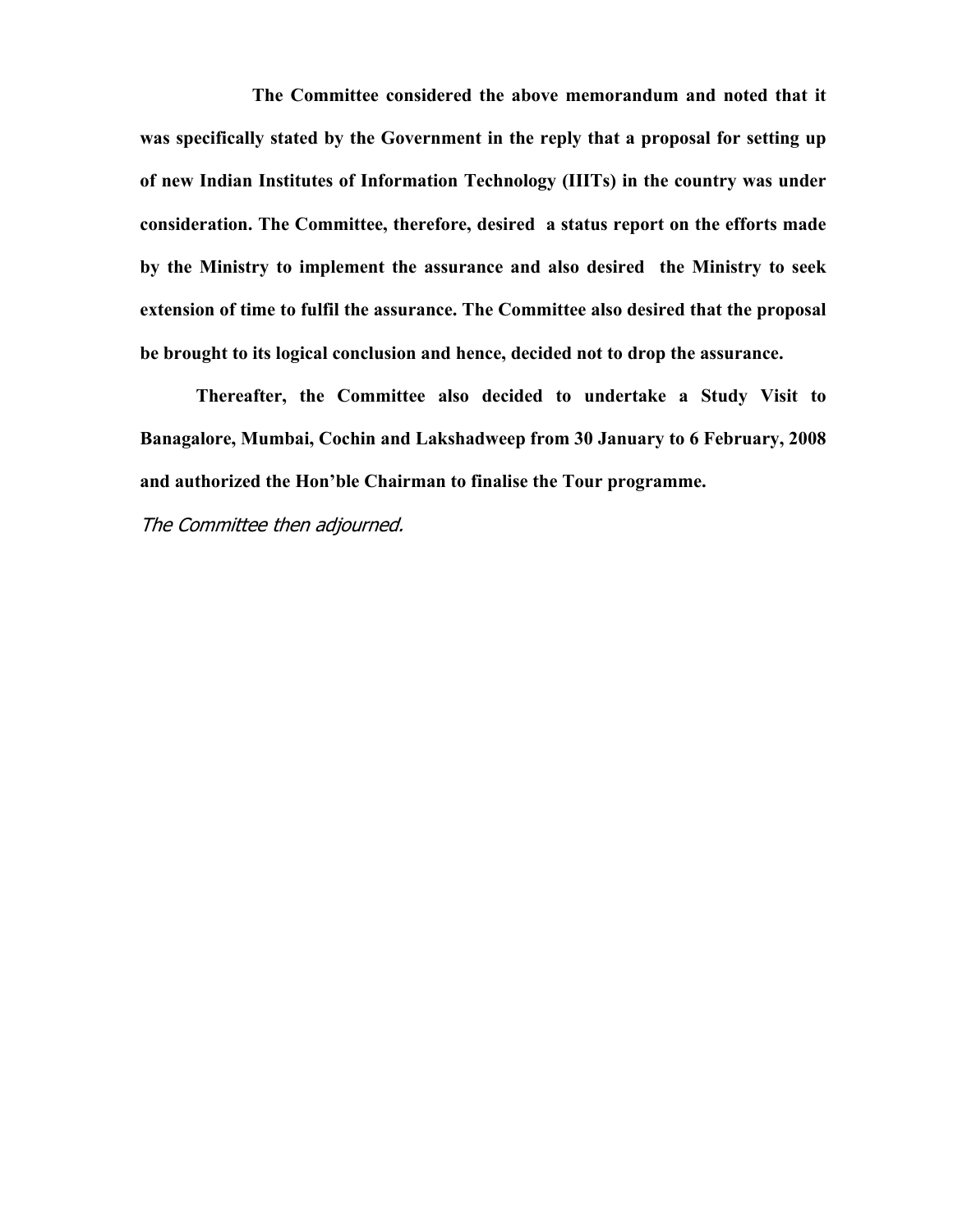#### MINUTES **ELEVENTH SITTING**

**Minutes of the sitting of the Committee on Government Assurances (2007-2008) held on 06 August, 2008 in Committee Room 'B', Parliament House Annexe, New Delhi.** 

**The Committee sat from 1230 hours to 1330 hours on Wednesday 06 August, 2008.** 

## **PRESENT**

### **Shri Harin Pathak - Chairman**

## **Members**

- **2. Shri Jigajinagi Ramesh Chandappa**
- **3. Dr. K. Dhanaraju**
- **4. Shri Biren Singh Engti**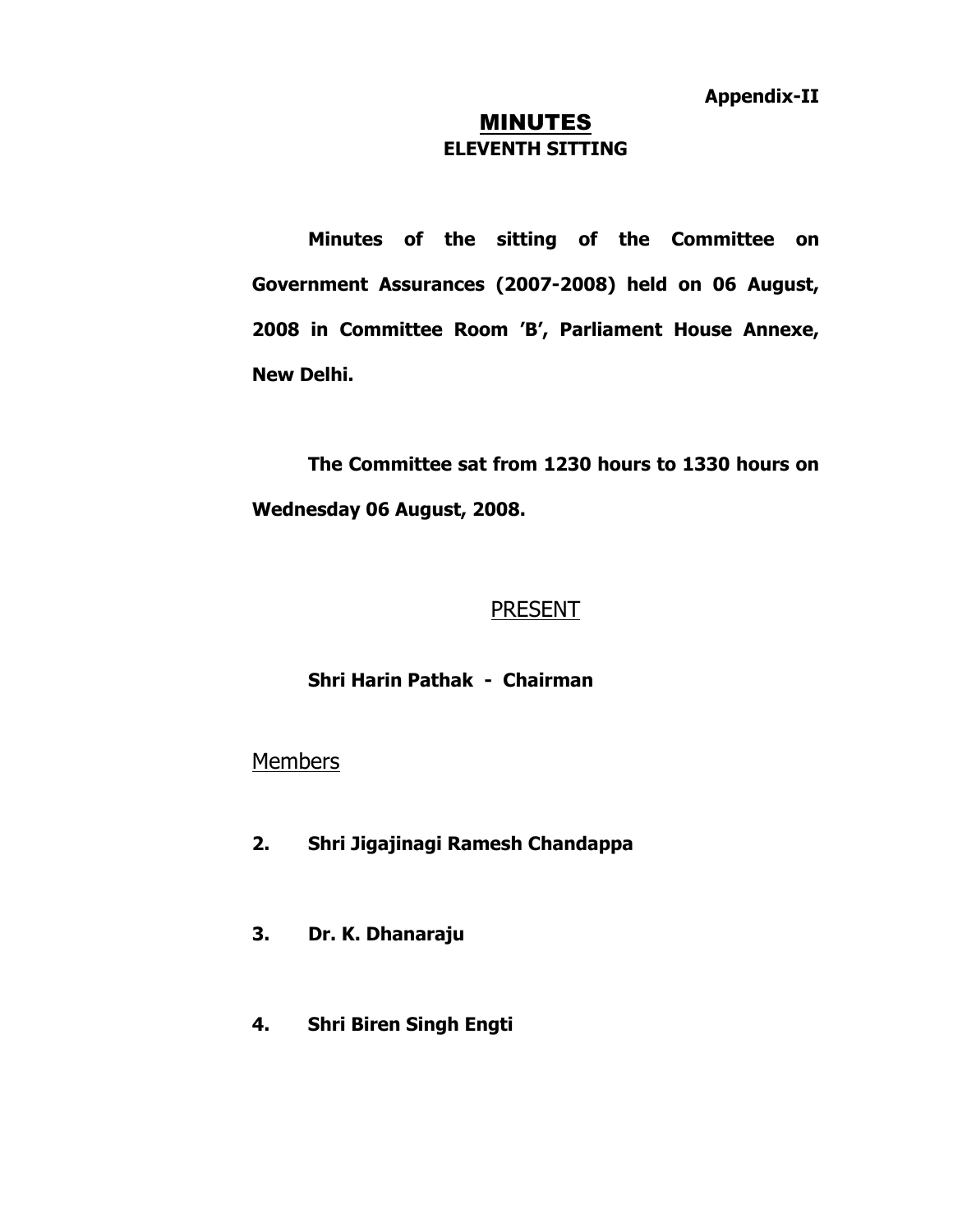|              | 5. Shri Rasheed Masood         |                                 |  |                          |  |
|--------------|--------------------------------|---------------------------------|--|--------------------------|--|
|              | 6. Shri Nihal Chand            |                                 |  |                          |  |
|              | 7. Shri Aruna Kumar Vundavalli |                                 |  |                          |  |
|              | Secretariat                    |                                 |  |                          |  |
|              | 1. Shri P. Sreedharan          |                                 |  | <b>Joint</b>             |  |
|              | <b>Secretary</b>               |                                 |  |                          |  |
|              | 2. Shri Rajeev Sharma          |                                 |  | <b>Director</b>          |  |
|              | 3. Shri Dal Singh Malha        | <b>Contract Contract Street</b> |  | <b>Deputy Secretary</b>  |  |
| 4.           | Shri V.P. Goel                 | ٠                               |  | <b>Deputy Secretary-</b> |  |
| $\mathbf{I}$ |                                |                                 |  |                          |  |

**At the outset, the Chairman welcomed the members and informed them that the term of the Committee (2007- 2008) would be over on that day i.e. 06 August, 2008. Giving statistical information on the work done during the term of the Committee, the Chairman elaborated on the steps taken during his term to ensure proper and timely implementation of assurances given on the floor of the House. He expressed his gratitude towards the members of the Committee for extending their kind cooperation and**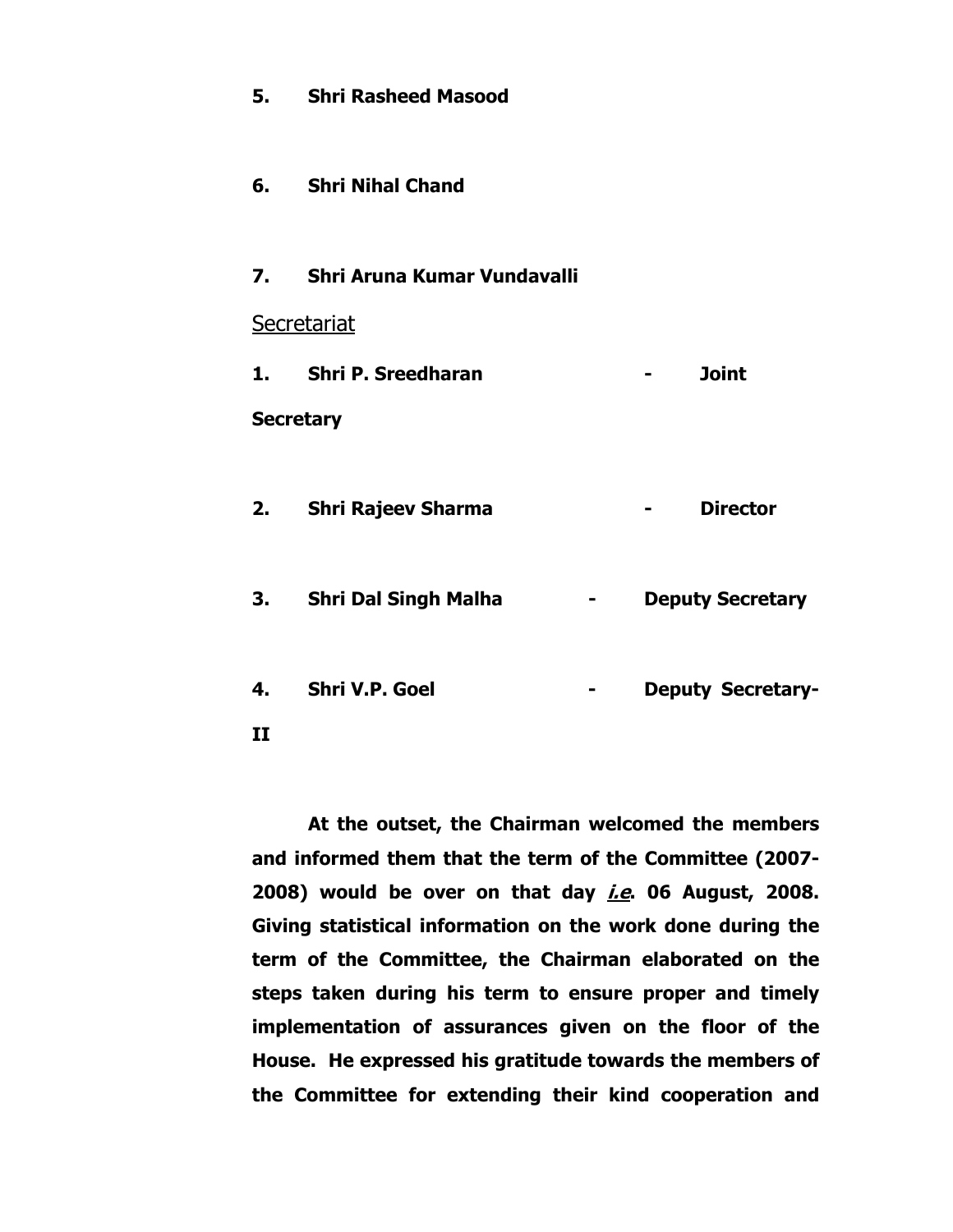**contribution throughout the term of the Committee. He also thanked the officers and the staff of the Committee and commended their work. The Chairman then, apprised the members briefly about the agenda for the sitting.** 

**Thereafter, the Committee took up for consideration the draft Twenty Fourth report regarding requests for dropping of assurances and after discussion adopted the same without any amendment. The Committee also authorised the Chairman to finalise the report and present the same to the House in the ensuing Session of the Lok Sabha.** 

**After completing the agenda, some members appreciated the Chairman's commendable leadership and impartial attitude which enabled the Committee in taking unanimous decisions. The Committee also placed on record their appreciation for the Secretarial assistance rendered by the officers and staff of the Secretariat for the smooth working of the Committee.** 

*The Committee then adjourned.*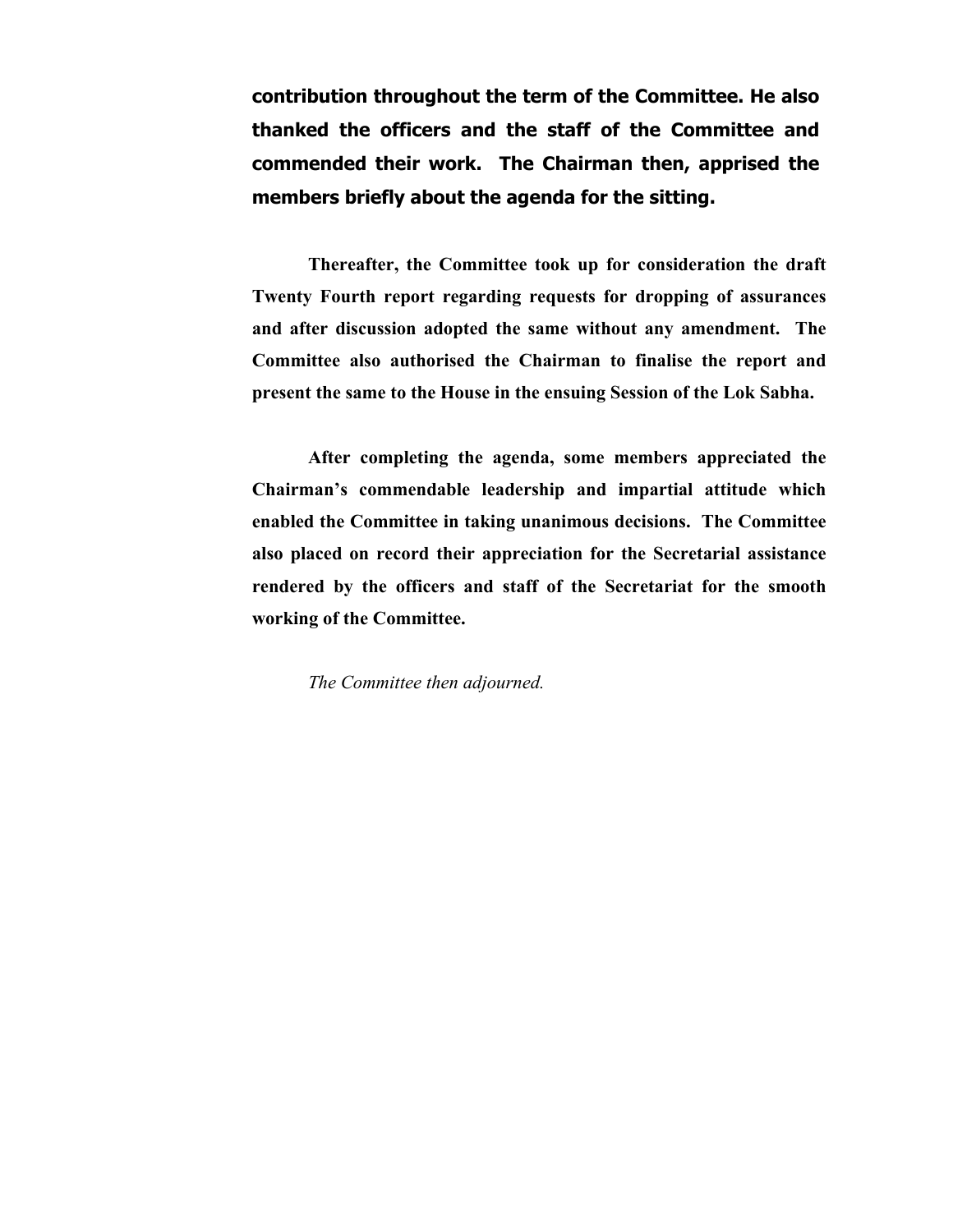**Appendix-III** 

# **MINUTES** FIRST SITTING

**Minutes of the first sitting of the Committee on Government Assurances (2008-2009) held on 14 August 2008 in Committee Room 'E', Parliament House Annexe, New Delhi.** 

**The Committee sat from 1130 hours to 1230 hours on Thursday, 14 August 2008.** 

# PRESENT

**Shri Harin Pathak - Chairman** 

Members

- **2. Shri J.M. Aron Rashid**
- **3. Dr. K. Dhanaraju**
- **2. Shri Sunil Khan**
- **5. Shri Vijoy Krishna** 
	- **2. Shri Rasheed Masood**
- **7. Shri Rajiv Ranjan 'Lalan' Singh**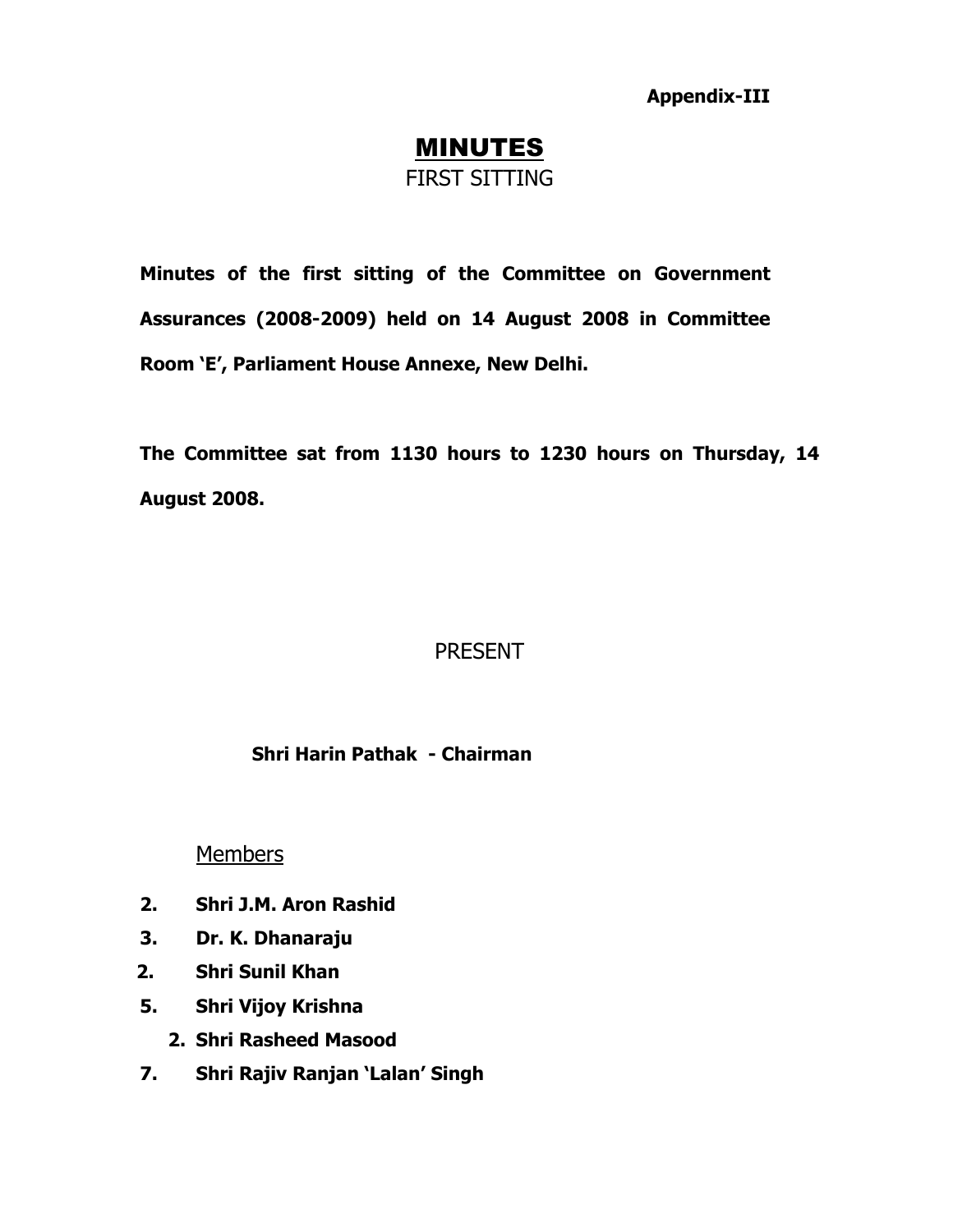#### **Secretariat**

| 1. | <b>Shri P. Sreedharan</b> |                | <b>Joint Secretary</b>            |
|----|---------------------------|----------------|-----------------------------------|
| 2. | <b>Shri Rajeev Sharma</b> |                | <b>Director</b><br>$\blacksquare$ |
| 3. | Shri D.S. Malha           | $\blacksquare$ | <b>Deputy Secretary</b>           |
| 4. | <b>Shri V.P. Goel</b>     |                | <b>Deputy Secretary-II</b>        |

**At the outset, the Chairman welcomed the Members to the First Sitting of the Committee and felicitated them on their renomination to the Committee w.e.f. 07 August, 2008. The Chairman apprised the Members about the performance of the Committee during the previous term (2007-2008). He informed the Members that the previous Committee considered and adopted seven Reports out of which five Reports had already been presented and the remaining two Reports would be presented during the ensuing Session of Lok Sabha. He also informed that the Committee held 11 sittings and considered 66 memoranda containing requests for dropping of assurances received from various Ministries/Departments. He also apprised the Members that the Ministry of Parliamentary Affairs laid on the Table of the House the statements of fulfillment of 1278 assurances, including 19 partly fulfilled.** 

**2. The Committee then considered Memorandum No. 1 regarding working of the Committee on Government Assurances and the position**